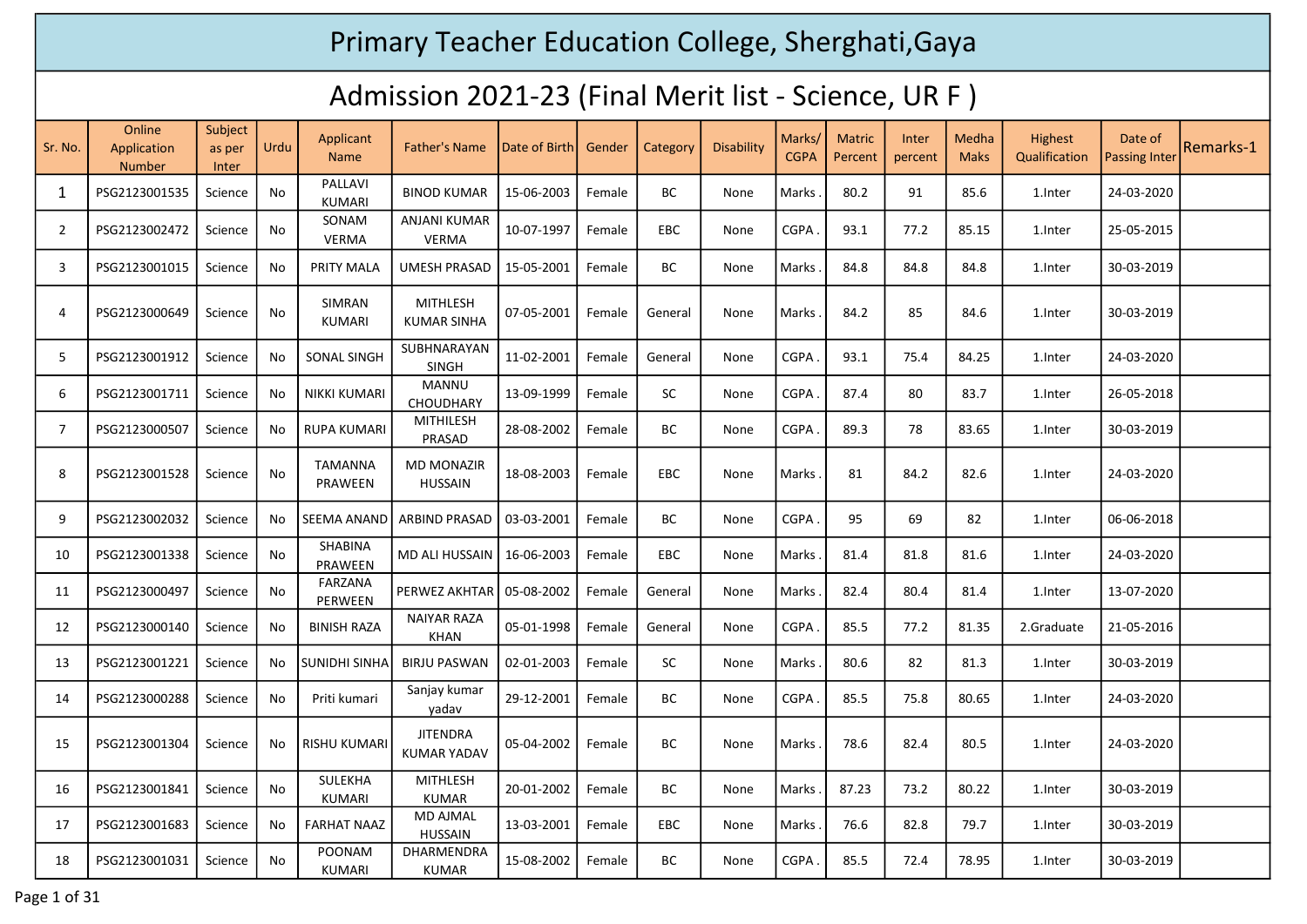| Sr. No. | Online<br>Application<br><b>Number</b> | Subject<br>as per<br>Inter | Urdu | Applicant<br><b>Name</b>      | <b>Father's Name</b>                   | Date of Birth  | Gender | Category  | Disability | Marks/<br><b>CGPA</b> | <b>Matric</b><br>Percent | Inter<br>percent | Medha<br><b>Maks</b> | Highest<br>Qualification | Date of<br><b>Passing Inter</b> | Remarks-1 |
|---------|----------------------------------------|----------------------------|------|-------------------------------|----------------------------------------|----------------|--------|-----------|------------|-----------------------|--------------------------|------------------|----------------------|--------------------------|---------------------------------|-----------|
| 19      | PSG2123000461                          | Science                    | No   | ZEENAT<br><b>FATIMA</b>       | <b>MD NAUSHAD</b><br><b>ALAM</b>       | 04-08-2002     | Female | EWS       | None       | <b>CGPA</b>           | 81.7                     | 75.6             | 78.65                | 1.Inter                  | 24-03-2020                      |           |
| 20      | PSG2123001012                          | Science                    | No   | <b>MANSI</b><br>KUMARI        | AMRENDRA<br><b>KUMAR</b>               | 14-02-2003     | Female | BC        | None       | Marks                 | 76                       | 81.2             | 78.6                 | 1.Inter                  | 24-03-2020                      |           |
| 21      | PSG2123001251                          | Science                    | No   | <b>JULEE KUAMRI</b>           | PURUSHOTAM<br><b>KUMAR</b>             | 13-06-2002     | Female | General   | None       | Marks                 | 77.2                     | 79.8             | 78.5                 | 1.Inter                  | 30-03-2019                      |           |
| 22      | PSG2123001798                          | Science                    | No   | PRITI RAJ                     | RAJESH KUMAR                           | 24-05-2003     | Female | EBC       | None       | Marks                 | 70.6                     | 86               | 78.3                 | 1.Inter                  | 24-03-2020                      |           |
| 23      | PSG2123001993                          | Science                    | No   | <b>ARTI KUMARI</b>            | <b>DINANATH</b><br><b>SINGH</b>        | 10-10-2003     | Female | BC        | None       | Marks                 | 74.8                     | 81.6             | 78.2                 | 1.Inter                  | 24-03-2020                      |           |
| 24      | PSG2123000555                          | Science                    | No   | <b>SWETA</b><br>KUMARI        | RAMANAND<br><b>SINGH</b>               | 02-04-2003     | Female | BC        | None       | Marks                 | 79.4                     | 76               | 77.7                 | 1.Inter                  | 24-03-2020                      |           |
| 25      | PSG2123001306                          | Science                    | No   | <b>RAHAT AFREEN</b>           | <b>MD RIJWAN</b><br>ANSARI             | 20-12-2000     | Female | EBC       | None       | Marks                 | 78.2                     | 76.6             | 77.4                 | 1.Inter                  | 30-03-2019                      |           |
| 26      | PSG2123000645                          | Science                    | No   | <b>ISHA KUMARI</b>            | SANTOSH<br>PRASAD                      | 20-11-2002     | Female | BC        | None       | Marks                 | 76.6                     | 77.6             | 77.1                 | 1.Inter                  | 16-04-2020                      |           |
| 27      | PSG2123000909                          | Science                    | No   | PREETY<br>KUMARI              | <b>JITENDRA</b><br><b>PRATAP SINGH</b> | 26-06-2003     | Female | BC        | None       | Marks                 | 71                       | 83               | 77                   | 1.Inter                  | 24-03-2020                      |           |
| 28      | PSG2123000292                          | Science                    | No   | MADHU<br>KUMARI               | JEETENDRA<br>PASWAN                    | 15-08-1999     | Female | SC        | None       | CGPA                  | 91.2                     | 62.6             | 76.9                 | 1.Inter                  | 26-05-2018                      |           |
| 29      | PSG2123000272                          | Science                    | No   | KULSUM<br>PRAWEEN             | <b>MD NISAR</b><br>AHMAD ANSARI        | 05-01-2003     | Female | EBC       | None       | Marks                 | 74.8                     | 79               | 76.9                 | 1.Inter                  | 24-03-2020                      |           |
| 30      | PSG2123000750                          | Science                    | No   | SHALINI<br>KUMARI             | KAUSHLESH<br><b>KUMAR SINGH</b>        | 10-02-2000     | Female | EWS       | None       | <b>CGPA</b>           | 83.6                     | 70               | 76.8                 | 1.Inter                  | 30-05-2017                      |           |
| 31      | PSG2123002130                          | Science                    | No   | ZEBA<br>PERWEEN               | MD<br>QUAMRUDDIN                       | 02-09-2003     | Female | EWS       | None       | Marks                 | 78                       | 75.6             | 76.8                 | 1.Inter                  | 24-03-2020                      |           |
| 32      | PSG2123001582                          | Science                    | No   | <b>SONI KUMARI</b><br>AGRAWAL | <b>UPENDRA</b><br>PRASAD<br>AGRAWAL    | 30-06-2003     | Female | <b>BC</b> | None       | Marks                 | 71.8                     | 81.6             | 76.7                 | 1.Inter                  | 24-03-2020                      |           |
| 33      | PSG2123000826                          | Science                    | No   | PRARTHANA<br><b>KR SHAHI</b>  | JAGDISH PRASAD<br><b>VERMA</b>         | $ 09-09-2003 $ | Female | BC        | None       | Marks .               | 75.2                     | 78.2             | 76.7                 | 1.Inter                  | 24-03-2020                      |           |
| 34      | PSG2123002230                          | Science                    | No   | PRARTHANA<br>KR SHAHI         | JAGDISH PRASAD<br><b>VERMA</b>         | 09-09-2003     | Female | BC        | None       | Marks                 | 75.2                     | 78.2             | 76.7                 | 1.Inter                  | 24-03-2020                      |           |
| 35      | PSG2123001237                          | Science                    | No   | <b>KHUSHBOO</b><br>KUMARI     | <b>GANPATI</b><br>PASWAN               | 02-02-2002     | Female | <b>SC</b> | None       | Marks                 | 71.8                     | 81.2             | 76.5                 | 1.Inter                  | 24-03-2020                      |           |
| 36      | PSG2123000050                          | Science                    | No   | Reshama<br>Kumari             | Rajesh Kumar                           | 26-01-2001     | Female | EWS       | None       | Marks                 | 81.6                     | 71.2             | 76.4                 | 1.Inter                  | 06-06-2018                      |           |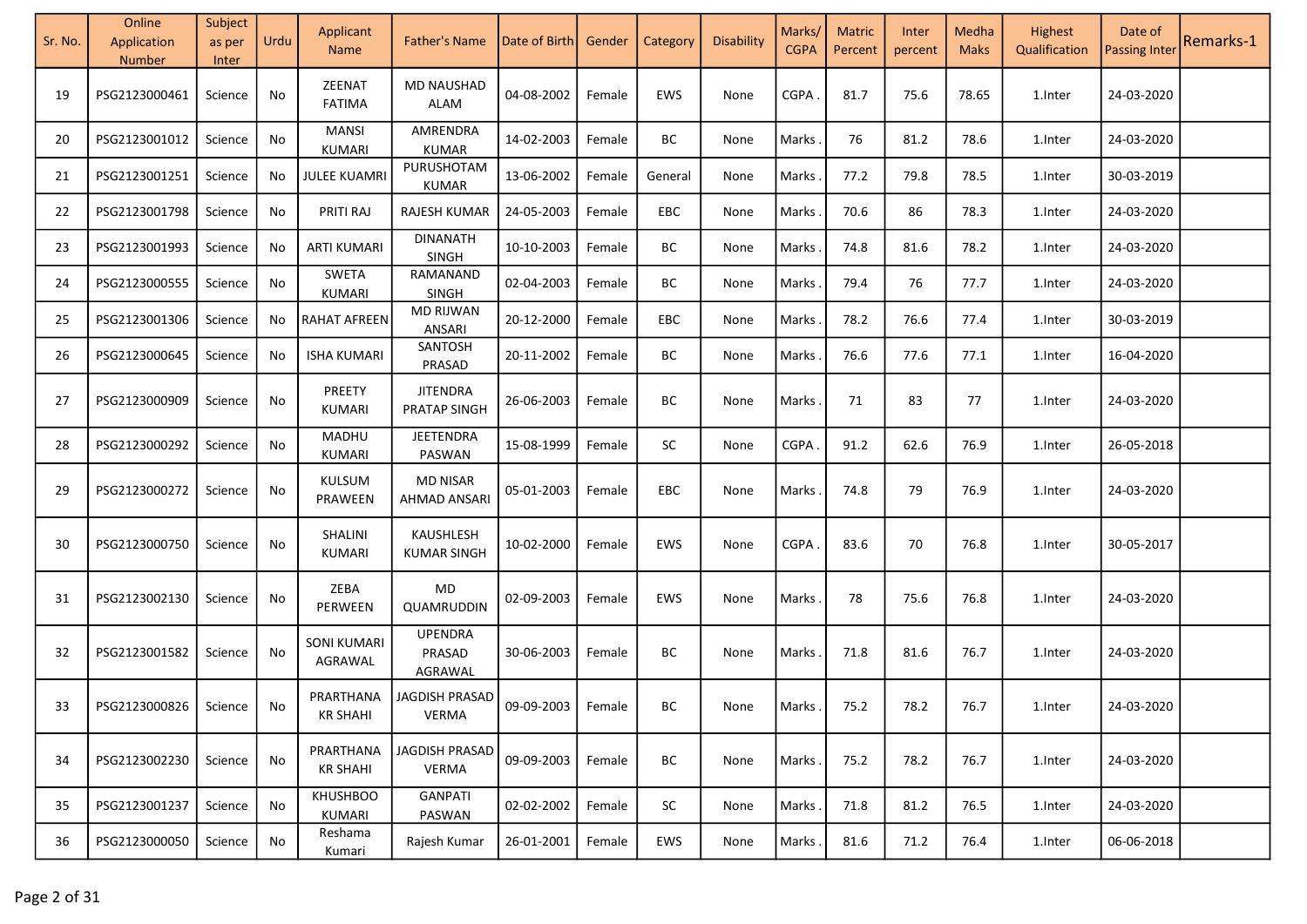| Sr. No.            | Online<br>Application<br>Number | Subject<br>as per<br><b>Inter</b> | Urdu | Applicant<br>Name                | <b>Father's Name</b>            | Date of Birth | Gender | Category   | Disability | Marks/<br><b>CGPA</b> | <b>Matric</b><br>Percent | Inter<br>percent | Medha<br><b>Maks</b> | Highest<br>Qualification | Date of<br><b>Passing Inter</b> | Remarks-1 |
|--------------------|---------------------------------|-----------------------------------|------|----------------------------------|---------------------------------|---------------|--------|------------|------------|-----------------------|--------------------------|------------------|----------------------|--------------------------|---------------------------------|-----------|
| 37                 | PSG2123001651                   | Science                           | No   | <b>DIMPLE</b><br>KUMARI          | KRISHNA PRASAD<br><b>SINGH</b>  | 05-06-2002    | Female | <b>EWS</b> | None       | Marks                 | 73.8                     | 78.8             | 76.3                 | 1.Inter                  | 24-03-2020                      |           |
| 38                 | PSG2123002613                   | Science                           | No   | <b>SWEETY</b><br>KUMARI          | PRAKASH GUPTA                   | 06-01-2003    | Female | EBC        | None       | Marks                 | 76.8                     | 75.8             | 76.3                 | 1.Inter                  | 24-03-2020                      |           |
| 39                 | PSG2123000835                   | Science                           | No   | <b>HASRAT</b><br>JABEEN          | NAZROOL<br>HASSAN               | 22-06-1999    | Female | EBC        | None       | Marks                 | 76.6                     | 75.8             | 76.2                 | 1.Inter                  | 30-05-2017                      |           |
| 40                 | PSG2123002030                   | Science                           | No   | ZAKIA SHAMS                      | <b>MD SHAMS</b><br>ALAM         | 15-05-2001    | Female | EBC        | None       | Marks                 | 75.4                     | 77               | 76.2                 | 1.Inter                  | 30-03-2019                      |           |
| 41                 | PSG2123001067                   | Science                           | No   | SUPRIYA<br>KUMARI                | SATYANARAYAN<br>MISHRA          | 02-09-2003    | Female | General    | None       | Marks                 | 85.6                     | 66.8             | 76.2                 | 1.Inter                  | 13-07-2020                      |           |
| 42                 | PSG2123000583                   | Science                           | No   | SADAF AFREEN                     | <b>MD ISMAIL</b>                | 17-05-2003    | Female | EWS        | None       | CGPA                  | 81.7                     | 70.6             | 76.15                | 1.Inter                  | 30-03-2019                      |           |
| 43                 | PSG2123000653                   | Science                           | No   | PRITI KUMARI                     | <b>INDRADEV</b><br>PRASAD       | 25-03-2002    | Female | EBC        | None       | Marks                 | 77.4                     | 74.8             | 76.1                 | 1.Inter                  | 30-03-2019                      |           |
| 44                 | PSG2123001588                   | Science                           | No   | SANDHYA<br>KUMARI                | KULESHWAR<br>PRAJAPATI          | 01-01-2003    | Female | EBC        | None       | Marks.                | 76                       | 76.2             | 76.1                 | 1.Inter                  | 24-03-2020                      |           |
| 45                 | PSG2123002516                   | Science                           | No   | Rani Kumari                      | Sabindra Sharma                 | 15-02-2002    | Female | General    | None       | Marks                 | 73.6                     | 78.4             | 76                   | 1.Inter                  | 15-02-2002                      |           |
| 46                 | PSG2123001302                   | Science                           | No   | VIDYA BHARTI                     | <b>RAKESH PRASAD</b>            | 16-07-2001    | Female | EBC        | None       | <b>CGPA</b>           | 89.3                     | 62.4             | 75.85                | 1.Inter                  | 30-03-2019                      |           |
| 47                 | PSG2123000319                   | Science                           | No   | <b>JAGRITI</b><br><b>KUMARI</b>  | <b>DILEEP KUMAR</b>             | 09-11-2000    | Female | EWS        | None       | CGPA                  | 85.5                     | 66               | 75.75                | 1.Inter                  | 28-05-2017                      |           |
| 48                 | PSG2123000926                   | Science                           | No   | SHAFIA<br>JAWAID                 | <b>MD JAWAID</b>                | 20-10-1995    | Female | General    | None       | Marks                 | 77                       | 74.2             | 75.6                 | 3.PG                     | 20-07-2012                      |           |
| 49                 | PSG2123000449                   | Science                           | No   | KAJAL KUMARI                     | <b>BIRENDRA</b><br>SHARMA       | 07-05-2002    | Female | EBC        | None       | Marks                 | 73.2                     | 77.8             | 75.5                 | 1.Inter                  | 24-03-2020                      |           |
| 50                 | PSG2123001776                   | Science                           | No   | <b>KHUSHBOO</b><br><b>KUMARI</b> | SHREE LALAN<br><b>SHAW</b>      | 05-06-1997    | Female | EBC        | None       | <b>CGPA</b>           | 89.3                     | 61.6             | 75.45                | 2.Graduate               | 30-05-2017                      |           |
| 51                 | PSG2123000318                   | Science                           | No   | PRIYANKA<br>KUMARI               | <b>ASHOK PRASAD</b>             | 11-09-2002    | Female | BC         | None       | Marks.                | 73.2                     | 77.6             | 75.4                 | 1.Inter                  | 30-03-2019                      |           |
| 52                 | PSG2123001627                   | Science                           | No   | RAJIYA<br>KHANAM                 | <b>GULAM</b><br><b>MUSTAFA</b>  | 01-01-2003    | Female | General    | None       | Marks                 | 77.2                     | 73.4             | 75.3                 | 1.Inter                  | 06-04-2001                      |           |
| 53                 | PSG2123000754                   | Science                           | No   | Zeenat<br>perween                | Aftab ansari                    | 26-01-2000    | Female | EBC        | None       | Marks                 | 79.8                     | 70.2             | 75                   | 1.Inter                  | 30-06-2019                      |           |
| 54                 | PSG2123001107                   | Science                           | No   | <b>NIDHI</b><br>AGRAWAL          | TUNTUN PRASAD   29-11-2000      |               | Female | BС         | None       | CGPA.                 | 83.6                     | 66.4             | 75                   | 1.Inter                  | 26-05-2018                      |           |
| 55                 | PSG2123000945                   | Science                           | No   | <b>NEHA KUMARI</b>               | <b>BIJENDRA</b><br>PRASAD       | 10-12-2003    | Female | BC         | None       | Marks.                | 74.6                     | 75.4             | 75                   | 1.Inter                  | 10-12-2003                      |           |
| 56                 | PSG2123000962                   | Science                           | No   | DEEPSHIKHA<br>KUMARI             | <b>GAJENDRA</b><br>PRASAD SINGH | 16-06-2003    | Female | BC         | None       | Marks                 | 73.4                     | 76.4             | 74.9                 | 1.Inter                  | 24-03-2020                      |           |
| 57                 | PSG2123002025                   | Science                           | No   | <b>MALA KUMARI</b>               | KRISHNA YADAV                   | 25-12-2003    | Female | BC         | None       | Marks                 | 69.4                     | 80.4             | 74.9                 | 1.Inter                  | 24-03-2020                      |           |
| 58<br>Page 3 of 31 | PSG2123001679                   | Science                           | No   | AISHA RAJ                        | <b>BAMESHWAR</b><br>PRASAD      | 12-08-2002    | Female | BС         | None       | CGPA.                 | 83.6                     | 66               | 74.8                 | 1.Inter                  | 30-03-2019                      |           |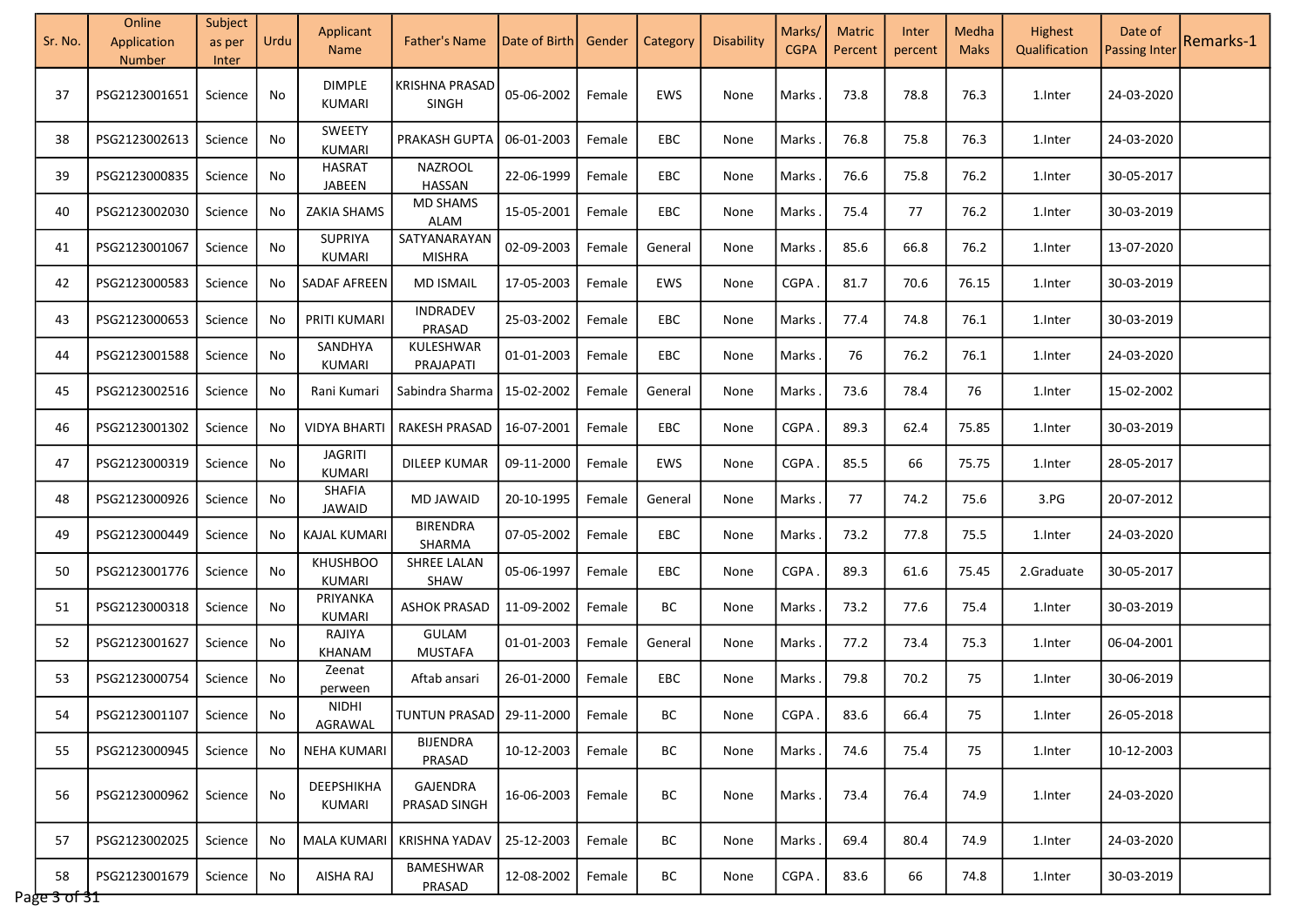| Sr. No. | Online<br>Application<br><b>Number</b> | Subject<br>as per<br>Inter | Urdu                         | Applicant<br><b>Name</b>  | <b>Father's Name</b>                               | Date of Birth | Gender | Category   | <b>Disability</b> | Marks/<br><b>CGPA</b> | <b>Matric</b><br>Percent | Inter<br>percent | Medha<br><b>Maks</b> | Highest<br>Qualification | Date of<br><b>Passing Inter</b> | Remarks-1 |
|---------|----------------------------------------|----------------------------|------------------------------|---------------------------|----------------------------------------------------|---------------|--------|------------|-------------------|-----------------------|--------------------------|------------------|----------------------|--------------------------|---------------------------------|-----------|
| 59      | PSG2123002449                          | Science                    | No                           | ANJALI<br>KUMARI          | <b>SUDHIR KUMAR</b><br><b>PANDEY</b>               | 25-02-2000    | Female | General    | None              | CGPA                  | 83.6                     | 65.8             | 74.7                 | 1.Inter                  | 30-03-2019                      |           |
| 60      | PSG2123000409                          | Science                    | No                           | PUJA KUMARI               | <b>AJAY KUMAR</b>                                  | 29-09-2000    | Female | BC         | None              | Marks                 | 77.2                     | 72               | 74.6                 | 2.Graduate               | 30-05-2017                      |           |
| 61      | PSG2123002238                          | Science                    | No                           | <b>PUSHPA</b><br>KUMARI   | SATYENDRA<br><b>KUMAR</b>                          | 01-12-2002    | Female | ВC         | None              | Marks                 | 74                       | 75               | 74.5                 | 1.Inter                  | 24-03-2020                      |           |
| 62      | PSG2123000078                          | Science                    | $\operatorname{\mathsf{No}}$ | <b>MANISHA</b><br>KUMARI  | SANJEEV KUMAR                                      | 04-12-2002    | Female | BC         | None              | Marks                 | 70                       | 79               | 74.5                 | 1.Inter                  | 24-03-2020                      |           |
| 63      | PSG2123001308                          | Science                    | No                           | <b>SWATI RAJ</b>          | SUGANDH<br>PRASAD                                  | 10-02-2003    | Female | EBC        | None              | <b>Marks</b>          | 71.2                     | 77               | 74.1                 | 1.Inter                  | 24-03-2020                      |           |
| 64      | PSG2123000918                          | Science                    | No                           | <b>JUHI PERWEEN</b>       | MD NASRUDDIN<br><b>ALAM</b>                        | 10-08-2001    | Female | <b>EBC</b> | None              | Marks                 | 67.6                     | 80.4             | 74                   | 1.Inter                  | 30-03-2019                      |           |
| 65      | PSG2123002377                          | Science                    | No                           | <b>SAIMA RIZVI</b>        | MD SHAHNAWAZ<br>RIZVI                              | 05-05-1999    | Female | General    | None              | CGPA                  | 89.3                     | 58.6             | 73.95                | 1.Inter                  | 06-06-2018                      |           |
| 66      | PSG2123002283                          | Science                    | No                           | <b>ANKITA SHREE</b>       | AMRENDRA<br>PRASAD                                 | 10-02-2002    | Female | EWS        | None              | CGPA                  | 76                       | 71.6             | 73.8                 | 1.Inter                  | 13-07-2020                      |           |
| 67      | PSG2123001712                          | Science                    | No                           | Megha kumari              | Dilip Kumar                                        | 03-08-2001    | Female | EBC        | None              | CGPA                  | 89.3                     | 58.2             | 73.75                | 1.Inter                  | 26-05-2018                      |           |
| 68      | PSG2123000640                          | Science                    | No                           | SIDDIQUA<br>KHATOON       | <b>MD NESAR</b><br>AHMAD                           | 03-07-1998    | Female | General    | None              | Marks                 | 76.8                     | 70.6             | 73.7                 | 1.Inter                  | 20-05-2015                      |           |
| 69      | PSG2123001739                          | Science                    | No                           | SHAMA<br>PERWEEN          | <b>MD AALAMGIR</b>                                 | 03-02-2003    | Female | EWS        | None              | <b>Marks</b>          | 78.2                     | 69.2             | 73.7                 | 1.Inter                  | 03-02-2002                      |           |
| 70      | PSG2123001116                          | Science                    | No                           | SNEHA<br>AGRAWAL          | TUNTUN PRASAD                                      | 14-06-1995    | Female | ВC         | None              | CGPA                  | 77.9                     | 69.4             | 73.65                | 3.PG                     | 27-05-2013                      |           |
| 71      | PSG2123001289                          | Science                    | No                           | SHAISTA<br>PERWEEN        | MAZHAR KAMAL                                       | 15-09-2002    | Female | General    | None              | CGPA                  | 85.5                     | 61.8             | 73.65                | 1.Inter                  | 30-03-2019                      |           |
| 72      | PSG2123000035                          | Science                    | No                           | <b>NAUSHIN</b><br>RAHMAN  | <b>JAHANGIR</b><br>AHMAD                           | 05-10-2003    | Female | EBC        | None              | Marks                 | 77.8                     | 69.4             | 73.6                 | 1.Inter                  | 13-07-2020                      |           |
| 73      | PSG2123002397                          | Science                    | No                           | <b>KM SWETA</b><br>KUMARI | <b>RAM EKBAL</b><br>PANDEY                         | 15-08-1997    | Female | EWS        | None              | Marks                 | 72.17                    | 75               | 73.59                | 1.Inter                  | 09-06-2017                      |           |
| 74      | PSG2123000795                          | Science                    | No                           | MADHU<br>KUMARI           | SUDHIR KUMAR                                       | 12-02-2001    | Female | BC         | None              | Marks                 | 73                       | 74               | 73.5                 | 1.Inter                  | 30-03-2019                      |           |
| 75      | PSG2123000238   Science                |                            | No.                          |                           | PRITY KUMARI   RAMBALI SINGH   15-06-2002   Female |               |        | BC         | None              | Marks.                | 69.8                     | 77.2             | 73.5                 | 1.Inter                  | 24-03-2020                      |           |
| 76      | PSG2123001727                          | Science                    | No                           | <b>NAZIA BANO</b>         | SADULLAH<br>ANSARI                                 | 10-08-2002    | Female | EBC        | None              | Marks.                | 68.2                     | 78.8             | 73.5                 | 1.Inter                  | 30-03-2019                      |           |
| 77      | PSG2123001011                          | Science                    | No                           | <b>SWATI KUMARI</b>       | <b>JITENDRA</b><br>SHARMA                          | $07-03-2003$  | Female | EBC        | None              | Marks.                | 67.4                     | 79.4             | 73.4                 | 1.Inter                  | 24-03-2020                      |           |
| 78      | PSG2123000177                          | Science                    | No                           | <b>NIKITA SINHA</b>       | <b>AJIT KUMAR</b><br>SINGH                         | 16-03-2002    | Female | BC         | None              | Marks .               | 71.6                     | 75               | 73.3                 | 1.Inter                  | 24-03-2020                      |           |
| 79      | PSG2123001173                          | Science                    | No                           | SADIA SABUHI              | <b>MD KAMAL</b><br><b>UDDIN</b>                    | 15-07-2002    | Female | EBC        | None              | Marks.                | 81.6                     | 64.8             | 73.2                 | 1.Inter                  | 02-05-2019                      |           |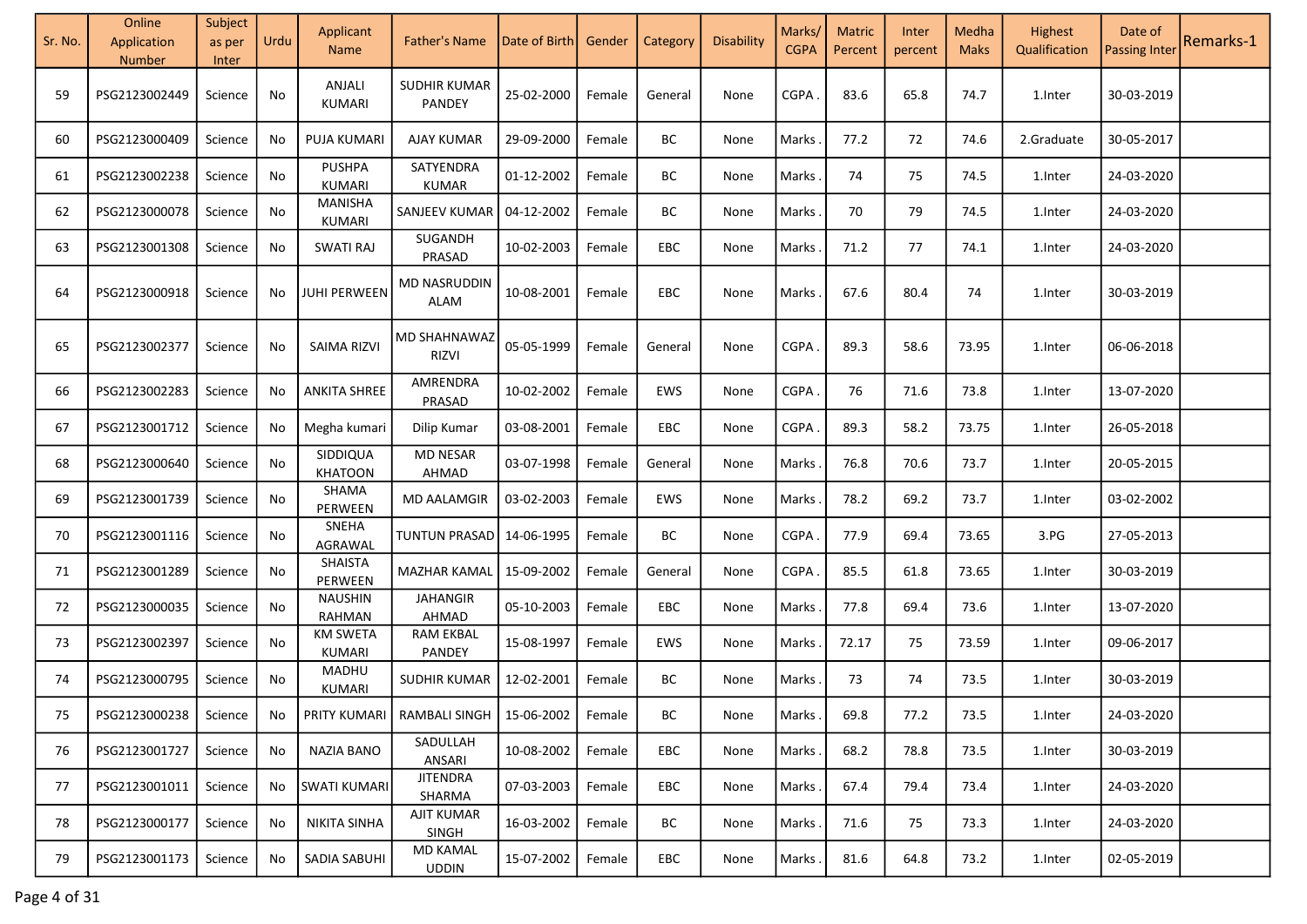| Sr. No. | Online<br>Application<br>Number | Subject<br>as per<br>Inter | Urdu | Applicant<br><b>Name</b>       | <b>Father's Name</b>                | Date of Birth | Gender | Category   | Disability | Marks/<br><b>CGPA</b> | <b>Matric</b><br>Percent | Inter<br>percent | Medha<br><b>Maks</b> | Highest<br>Qualification | Date of<br><b>Passing Inter</b> | Remarks-1 |
|---------|---------------------------------|----------------------------|------|--------------------------------|-------------------------------------|---------------|--------|------------|------------|-----------------------|--------------------------|------------------|----------------------|--------------------------|---------------------------------|-----------|
| 80      | PSG2123001964                   | Science                    | No   |                                | ANUPAM NEHA CHANDAR YADAV           | 15-02-2003    | Female | General    | None       | Marks                 | 75.8                     | 70.6             | 73.2                 | 1.Inter                  | 30-03-2019                      |           |
| 81      | PSG2123001544                   | Science                    | No   | <b>ISHA BHARTI</b>             | DILEEP KUMAR                        | 25-09-2003    | Female | SC         | None       | Marks                 | 71.2                     | 75.2             | 73.2                 | 1.Inter                  | 24-03-2020                      |           |
| 82      | PSG2123000535                   | Science                    | No   | PALLAVI<br>KUMARI              | <b>ANIL KUMAR</b>                   | 04-04-2002    | Female | EWS        | None       | <b>CGPA</b>           | 89.3                     | 56.8             | 73.05                | 1.Inter                  | 30-03-2019                      |           |
| 83      | PSG2123001536                   | Science                    | No   |                                | SRISTY KUMARI PRAHLAD KUMAR         | 21-01-2003    | Female | <b>EBC</b> | None       | Marks                 | 77.4                     | 68.6             | 73                   | 1.Inter                  | 14-05-2019                      |           |
| 84      | PSG2123000594                   | Science                    | No   | <b>GARIMA SINHA</b>            | GURUDAYAL<br>SHARAN                 | 04-05-2001    | Female | BC         | None       | <b>CGPA</b>           | 81.7                     | 64.2             | 72.95                | 1.Inter                  | 06-06-2018                      |           |
| 85      | PSG2123000582                   | Science                    | No   | <b>SUPRIYA</b><br><b>ANAND</b> | SURYADEO DAS                        | 30-01-1999    | Female | SC         | None       | CGPA                  | 79.8                     | 66               | 72.9                 | 2.Graduate               | 21-05-2016                      |           |
| 86      | PSG2123000306                   | Science                    | No   | <b>SWETA</b><br><b>KUMARI</b>  | <b>MANOJ SINGH</b>                  | 31-01-2001    | Female | EWS        | None       | Marks                 | 76.6                     | 69.2             | 72.9                 | 1.Inter                  | 06-06-2018                      |           |
| 87      | PSG2123001820                   | Science                    | No   | PALLAVI RAJ<br><b>SINGH</b>    | <b>VINAY KUMAR</b><br><b>SINGH</b>  | 14-11-2002    | Female | <b>EBC</b> | None       | Marks                 | 74.8                     | 71               | 72.9                 | 1.Inter                  | 30-03-2019                      |           |
| 88      | PSG2123001151                   | Science                    | No   | AMRISHA<br>KUMARI              | AMRENDRA<br><b>KUMAR</b>            | 13-12-2002    | Female | <b>SC</b>  | None       | Marks                 | 73.2                     | 72.6             | 72.9                 | 1.Inter                  | 24-03-2020                      |           |
| 89      | PSG2123000448                   | Science                    | No   | PRITI KUMARI                   | YOGENDRA<br>YADAV                   | 11-06-2002    | Female | BC         | None       | Marks                 | 70.4                     | 75.2             | 72.8                 | 1.Inter                  | 24-03-2020                      |           |
| 90      | PSG2123002790                   | Science                    | No   | <b>NISHAT</b><br>PERWEEN       | <b>FAIYAZ AHMAD</b><br>ANSARI       | 24-03-2003    | Female | <b>EBC</b> | None       | Marks                 | 68.6                     | 77               | 72.8                 | 1.Inter                  | 24-03-2020                      |           |
| 91      | PSG2123001507                   | Science                    | No   | Puja kumari                    | Laldeo prasad                       | 08-07-2003    | Female | BC         | None       | Marks                 | 72.6                     | 72.6             | 72.6                 | 1.Inter                  | 24-03-2020                      |           |
| 92      | PSG2123001686                   | Science                    | No   | <b>KHUSHBOO</b><br>PARWEEN     | ZAINUL ABEDIN                       | 15-11-2002    | Female | EBC        | None       | Marks                 | 68.6                     | 76.4             | 72.5                 | 1.Inter                  | 13-03-2019                      |           |
| 93      | PSG2123001361                   | Science                    | No   | <b>SHRISHTY</b><br>KUMARI      | <b>SHASHI NATH</b><br><b>THAKUR</b> | 02-01-2002    | Female | EWS        | None       | <b>CGPA</b>           | 89.3                     | 55.6             | 72.45                | 1.Inter                  | 18-07-2019                      |           |
| 94      | PSG2123000778                   | Science                    | No   | BIBHA KUMARI                   | <b>KAILASH SAW</b>                  | 07-10-2001    | Female | <b>EBC</b> | None       | Marks                 | 77.4                     | 67.4             | 72.4                 | 1.Inter                  | 30-03-2019                      |           |
| 95      | PSG2123002305                   | Science                    | No   | KAJAL KUMARI                   | RANJAN PRASAD                       | 10-11-2002    | Female | BC         | None       | Marks                 | 67                       | 77.8             | 72.4                 | 1.Inter                  | 24-03-2020                      |           |
| 96      | PSG2123000672   Science         |                            | No   | ANKITA RAJ                     | KISHLAY KUMAR   02-02-1998   Female |               |        | EBC        | None       | CGPA.                 | 74.1                     | 70.6             | 72.35                | 2.Graduate               | 25-05-2015                      |           |
| 97      | PSG2123001895                   | Science                    | No   | ANANYA<br>KUMARI               | JITENDRA YADAV   06-05-2002         |               | Female | BC         | None       | Marks.                | 68.6                     | 76               | 72.3                 | 1.Inter                  | 30-03-2019                      |           |
| 98      | PSG2123002653                   | Science                    | No   | RUPA KUMARI                    | UMESH PASWAN   16-09-2002           |               | Female | <b>SC</b>  | None       | Marks.                | 74                       | 70.6             | 72.3                 | 1.Inter                  | 30-03-2019                      |           |
| 99      | PSG2123002725                   | Science                    | No   | Nisha kumari                   | Santosh prasad<br>gupta             | 25-05-2001    | Female | BC         | None       | Marks                 | 73.4                     | 71               | 72.2                 | 1.Inter                  | 30-03-2019                      |           |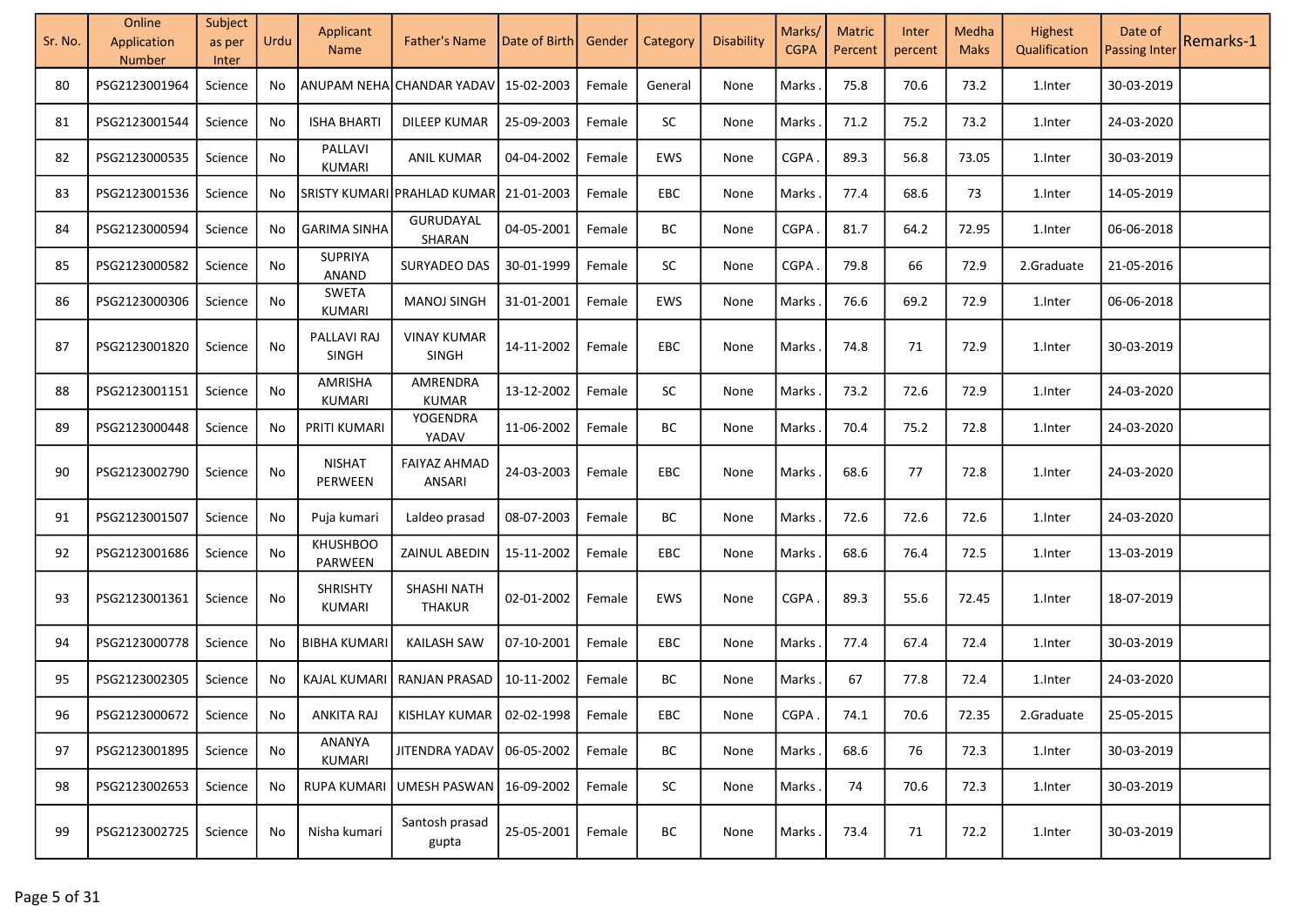| Sr. No.             | Online<br>Application<br>Number | Subject<br>as per<br><b>Inter</b> | Urdu | Applicant<br><b>Name</b>       | <b>Father's Name</b>                           | Date of Birth | Gender | <b>Category</b> | Disability | Marks/<br><b>CGPA</b> | <b>Matric</b><br>Percent | Inter<br>percent | Medha<br><b>Maks</b> | Highest<br>Qualification | Date of<br><b>Passing Inter</b> | Remarks-1 |
|---------------------|---------------------------------|-----------------------------------|------|--------------------------------|------------------------------------------------|---------------|--------|-----------------|------------|-----------------------|--------------------------|------------------|----------------------|--------------------------|---------------------------------|-----------|
| 100                 | PSG2123001539                   | Science                           | No   | AARUSHI                        | <b>SANJAY KUMAR</b><br><b>SINHA</b>            | 27-01-2002    | Female | General         | None       | <b>CGPA</b>           | 83.6                     | 60.8             | 72.2                 | 1.Inter                  | 26-05-2018                      |           |
| 101                 | PSG2123001152                   | Science                           | No   | <b>SNEHA BHART</b>             | UPENDRA YADAV                                  | 07-08-2002    | Female | BC              | None       | <b>CGPA</b>           | 85.5                     | 58.8             | 72.15                | 1.Inter                  | 13-07-2020                      |           |
| 102                 | PSG2123002617                   | Science                           | No   | SANA<br>PERWEEN                | <b>MD HASNAIN</b><br>ALAM                      | 28-04-1997    | Female | BС              | None       | <b>CGPA</b>           | 72.2                     | 72               | 72.1                 | 2.Graduate               | 20-05-2015                      |           |
| 103                 | PSG2123000329                   | Science                           | No   | <b>ZAREEN TALAT</b>            | SHAMSHUL<br><b>HAQUE</b><br>TASHFEEN           | 17-01-1998    | Female | EWS             | None       | Marks                 | 79.2                     | 65               | 72.1                 | 2.Graduate               | 20-05-2015                      |           |
| 104                 | PSG2123002107                   | Science                           | No   | PRIYANKA<br>KUMARI             | <b>MADAN PRASAD</b>                            | 24-04-2002    | Female | EBC             | None       | Marks                 | 70                       | 74               | 72                   | 1.Inter                  | 24-03-2020                      |           |
| 105                 | PSG2123000179                   | Science                           | No   | <b>KAJAL KUMARI</b>            | DHARMENDRA<br>PRASAD<br>KUSHWAHA               | 08-05-2003    | Female | BС              | None       | Marks                 | 67.8                     | 76.2             | 72                   | 1.Inter                  | 24-03-2020                      |           |
| 106                 | PSG2123002706                   | Science                           | No   | ASMITA<br>VAIDEHI              | <b>ARUN KUMAR</b><br><b>SINGH</b>              | 18-03-2001    | Female | EWS             | None       | <b>CGPA</b>           | 85.5                     | 58.4             | 71.95                | 1.Inter                  | 16-09-2019                      |           |
| 107                 | PSG2123001761                   | Science                           | No   | SUMAN<br>KUMARI                | <b>VINOD YADAV</b>                             | 03-01-2003    | Female | General         | None       | Marks                 | 74.6                     | 68.8             | 71.7                 | 1.Inter                  | 30-03-2019                      |           |
| 108                 | PSG2123000337                   | Science                           | No   | ANUPAM<br><b>KUMARI</b>        | SHASHI<br><b>BHUSHAN</b><br><b>KUMAR VERMA</b> | 15-11-2002    | Female | BC              | None       | Marks                 | 64.8                     | 78.4             | 71.6                 | 1.Inter                  | 24-03-2020                      |           |
| 109                 | PSG2123000580                   | Science                           | No   | <b>NAINSHI</b><br>KUMARI       | <b>BIPU KUMAR</b><br>SHARMA                    | 10-04-2003    | Female | EWS             | None       | Marks                 | 69.8                     | 73.4             | 71.6                 | 1.Inter                  | 24-03-2020                      |           |
| 110                 | PSG2123001367                   | Science                           | No   | <b>DHRUVSWAM</b><br>ΝI         | PRAMOD SINGH                                   | 23-08-2003    | Female | General         | None       | Marks                 | 64.4                     | 78.8             | 71.6                 | 1.Inter                  | 24-03-2020                      |           |
| 111                 | PSG2123002549                   | Science                           | No   | <b>SHIMPI</b><br><b>KUMARI</b> | <b>BAMESHWAR</b><br>PRASAD                     | 15-07-2000    | Female | BС              | None       | CGPA.                 | 79.8                     | 63.2             | 71.5                 | 2.Graduate               | 30-05-2017                      |           |
| 112                 | PSG2123001200                   | Science                           | No   | <b>NIKHAT</b><br>PARVEEN       | <b>MD SHAKIL</b><br>AHMAD                      | 01-05-2001    | Female | EWS             | None       | Marks                 | 71.4                     | 71.6             | 71.5                 | 1.Inter                  | 30-03-2019                      |           |
| 113                 | PSG2123002324                   | Science                           | No   | <b>NITU SINGH</b>              | <b>KUMAR SUMAN</b><br><b>SINGH</b>             | 30-04-1998    | Female | BC              | None       | Marks                 | 63.6                     | 79.2             | 71.4                 | 2.Graduate               | 20-05-2015                      |           |
| 114                 | PSG2123000022                   | Science                           | No   | ANSHU<br><b>KUMARI</b>         | DHARMENDRA<br><b>SINGH</b>                     | 01-02-2002    | Female | General         | None       | Marks                 | 70.2                     | 72.6             | 71.4                 | 1.Inter                  | 24-03-2020                      |           |
| 115                 | PSG2123001436                   | Science                           | No   | ARCHANA<br>MADHAV              | <b>ARJUN SINGH</b>                             | 15-03-1999    | Female | BC              | None       | CGPA.                 | 85.5                     | 57.2             | 71.35                | 1.Inter                  | 10-05-2016                      |           |
| 116                 | PSG2123002763                   | Science                           | No   | ANAMBIKA<br>KUMARI             | R P SINGH                                      | 19-02-1994    | Female | EBC             | None       | CGPA                  | 76                       | 66.4             | 71.2                 | 2.Graduate               | 28-05-2012                      |           |
| 117                 | PSG2123000833                   | Science                           | No   | AYESHA NEHAR                   | SHAMSH<br>QUAMAR                               | 13-06-1999    | Female | General         | None       | CGPA                  | 91.2                     | 51.2             | 71.2                 | 2.Graduate               | 30-05-2017                      |           |
| 118<br>Page 6 of 31 | PSG2123001546                   | Science                           | No   | PRERNA<br>KUMARI               | YOGENDRA SAW                                   | 10-05-2003    | Female | EBC             | None       | Marks.                | 70.4                     | 72               | 71.2                 | 1.Inter                  | 24-03-2020                      |           |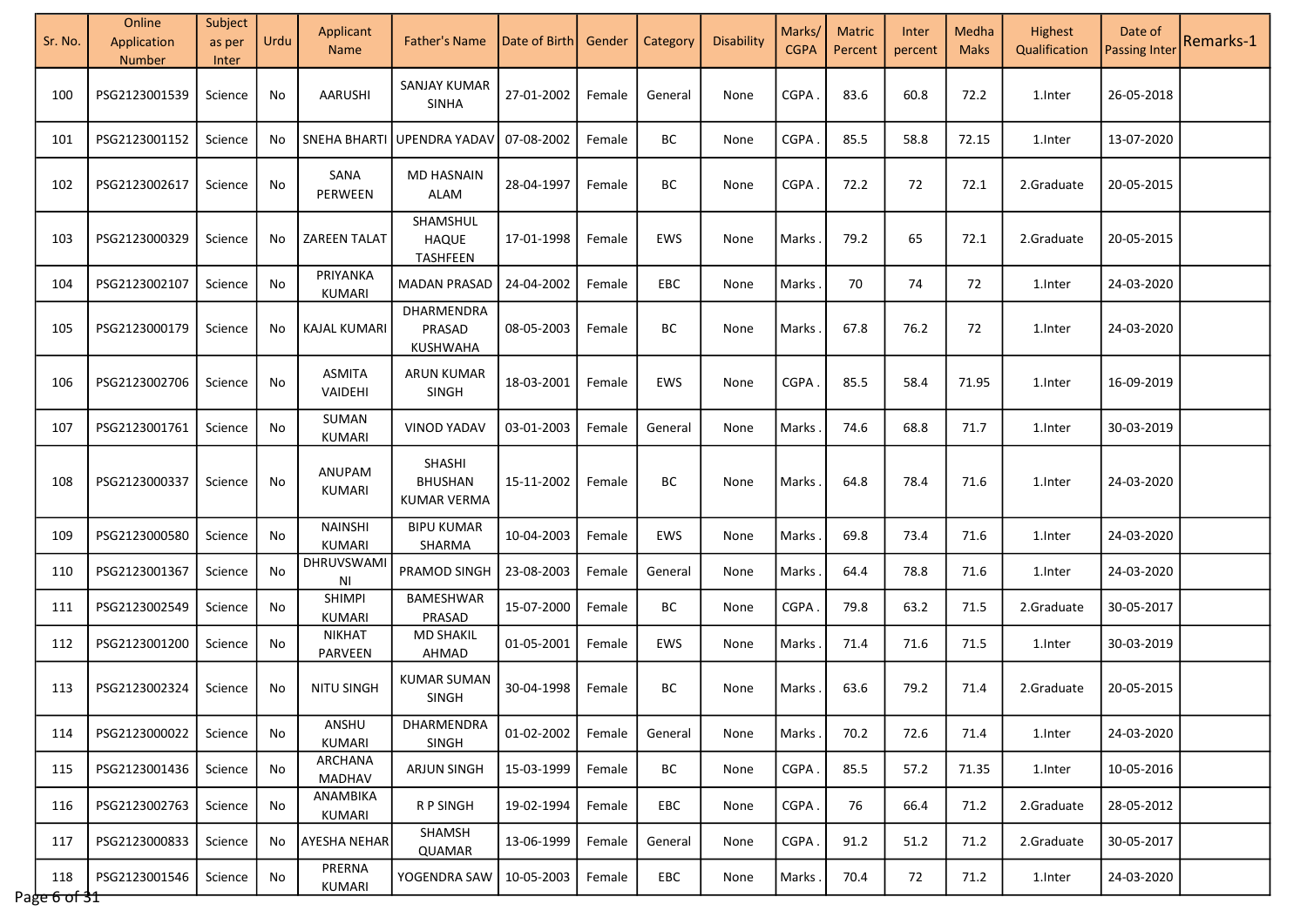| Sr. No. | Online<br>Application<br><b>Number</b> | Subject<br>as per<br>Inter | Urdu | Applicant<br><b>Name</b> | <b>Father's Name</b>               | Date of Birth       | Gender | Category   | Disability | Marks/<br><b>CGPA</b> | <b>Matric</b><br>Percent | Inter<br>percent | Medha<br><b>Maks</b> | Highest<br>Qualification | Date of<br><b>Passing Inter</b> | Remarks-1 |
|---------|----------------------------------------|----------------------------|------|--------------------------|------------------------------------|---------------------|--------|------------|------------|-----------------------|--------------------------|------------------|----------------------|--------------------------|---------------------------------|-----------|
| 119     | PSG2123000768                          | Science                    | No   | AFSANA<br>PARWEEN        | <b>MD MUSLIM</b><br>ANSARI         | 19-03-2000          | Female | <b>EBC</b> | None       | Marks                 | 76.4                     | 65.8             | 71.1                 | 1.Inter                  | 30-03-2019                      |           |
| 120     | PSG2123001853                          | Science                    | No   | ANJALI<br>KUMARI         | <b>ASHOK KUMAR</b>                 | 08-10-2002          | Female | <b>EBC</b> | None       | Marks                 | 66.6                     | 75.6             | 71.1                 | 1.Inter                  | 24-03-2020                      |           |
| 121     | PSG2123002667                          | Science                    | No   | SHAMMI<br><b>KUMARI</b>  | PARASHURAM<br><b>PANDEY</b>        | 14-02-1998          | Female | General    | None       | Marks                 | 74                       | 68               | 71                   | 1.Inter                  | 20-05-2015                      |           |
| 122     | PSG2123001299                          | Science                    | No   | <b>SONI KUMARI</b>       | <b>VINAY</b><br>CHAUDHARY          | 18-08-2000          | Female | SC         | None       | Marks                 | 67.4                     | 74.6             | 71                   | 1.Inter                  | 30-03-2019                      |           |
| 123     | PSG2123000457                          | Science                    | No   | SHAZIA<br>RAHMAN         | <b>MD MATIUR</b><br><b>RAHMAN</b>  | 20-11-1998          | Female | EBC        | None       | Marks                 | 73                       | 68.8             | 70.9                 | 1.Inter                  | 20-05-2015                      |           |
| 124     | PSG2123002318                          | Science                    | No   | <b>NEHA KUMARI</b>       | RAJENDRA<br>PRASAD                 | 10-02-2002          | Female | ВC         | None       | Marks                 | 83.4                     | 58.4             | 70.9                 | 1.Inter                  | 24-03-2020                      |           |
| 125     | PSG2123002678                          | Science                    | No   | <b>SANOBAR GUL</b>       | <b>ABDUL RASHID</b>                | 25-09-2001          | Female | EBC        | None       | Marks                 | 70.2                     | 71.4             | 70.8                 | 1.Inter                  | 30-03-2019                      |           |
| 126     | PSG2123001631                          | Science                    | No   | <b>SANJU KUMARI</b>      | <b>BALCHAND</b><br>YADAV           | 08-02-2002          | Female | BC         | None       | Marks                 | 64.4                     | 77.2             | 70.8                 | 1.Inter                  | 05-05-2020                      |           |
| 127     | PSG2123000804                          | Science                    | No   | <b>SURBHI ROY</b>        | <b>AJAY PRASAD</b><br>RAY          | 21-12-2003          | Female | ВC         | None       | Marks                 | 77.4                     | 64.2             | 70.8                 | 1.Inter                  | 17-07-2020                      |           |
| 128     | PSG2123000693                          | Science                    | No   | PUJA KUMARI              | <b>VIJAY KUMAR</b><br><b>GUPTA</b> | 23-02-1999          | Female | EBC        | None       | Marks                 | 66.8                     | 74.6             | 70.7                 | 2.Graduate               | 20-05-2015                      |           |
| 129     | PSG2123000905                          | Science                    | No   | <b>GUDIYA</b><br>KUMARI  | <b>SURESH YADAV</b>                | 24-08-2002          | Female | BC         | None       | Marks                 | 67.4                     | 73.8             | 70.6                 | 1.Inter                  | 24-03-2020                      |           |
| 130     | PSG2123001592                          | Science                    | No   | <b>MIDHAT</b><br>PERWEEN | MD. MUSA<br>ANSARI                 | 07-10-2001          | Female | BC         | None       | CGPA                  | 76                       | 65               | 70.5                 | 1. Inter                 | 02-05-2019                      |           |
| 131     | PSG2123000141                          | Science                    | No   | <b>MRIDULA</b><br>KUMARI | SURENDRA<br>PANDEY                 | 25-05-1997          | Female | General    | None       | Marks                 | 76.4                     | 64.4             | 70.4                 | 3.PG                     | 27-05-2014                      |           |
| 132     | PSG2123000897                          | Science                    | No   | <b>OMI SINHA</b>         | SATISH KUMAR<br>SINHA              | 18-04-1999          | Female | General    | None       | Marks                 | 70.2                     | 70.6             | 70.4                 | 1.Inter                  | 30-05-2017                      |           |
| 133     | PSG2123000848                          | Science                    | No   | Komal Kumari             | Manoj Kumar                        | 10-02-1999          | Female | General    | None       | Marks                 | 71.8                     | 68.8             | 70.3                 | 2.Graduate               | 10-05-2016                      |           |
| 134     | PSG2123000180                          | Science                    | No   | PRITI KUMARI             | <b>BISHESHWAR</b><br>PRASAD GUPTA  | 15-01-2003          | Female | BC         | None       | Marks                 | 67.4                     | 73.2             | 70.3                 | 1.Inter                  | 24-03-2020                      |           |
| 135     | PSG2123000365                          | Science                    | No   | SAHIBA<br>SADIQUE        | GHOLAM<br>SADIQUE                  | 02-05-2003   Female |        | EBC        | None       | Marks.                | 75.6                     | 65               | 70.3                 | 1.Inter                  | 13-07-2020                      |           |
| 136     | PSG2123000540                          | Science                    | No   | <b>SNEHA RANI</b>        | <b>RAJ KUMAR</b><br><b>GUPTA</b>   | 05-02-1996          | Female | <b>EBC</b> | None       | Marks.                | 71.2                     | 69               | 70.1                 | 2.Graduate               | 05-06-2012                      |           |
| 137     | PSG2123000943                          | Science                    | No   | <b>JYOTI KUMARI</b>      | DEEPAK PRASAD                      | 18-02-1997          | Female | <b>EBC</b> | None       | Marks.                | 77.8                     | 62.4             | 70.1                 | 2.Graduate               | 27-05-2014                      |           |
| 138     | PSG2123000129                          | Science                    | No   | <b>NASRIN JAHAN</b>      | <b>MD IRFAN</b><br>ANSARI          | 05-05-1997          | Female | <b>EBC</b> | None       | Marks.                | 75.4                     | 64.8             | 70.1                 | 2.Graduate               | 20-05-2015                      |           |
| 139     | PSG2123002759                          | Science                    | No   | SHOBHA<br>KUMARI         | RAMDINESH<br>PRASAD                | 11-11-1995          | Female | BC         | None       | Marks.                | 66                       | 74.2             | 70.1                 | 1.Inter                  | 27-05-2014                      |           |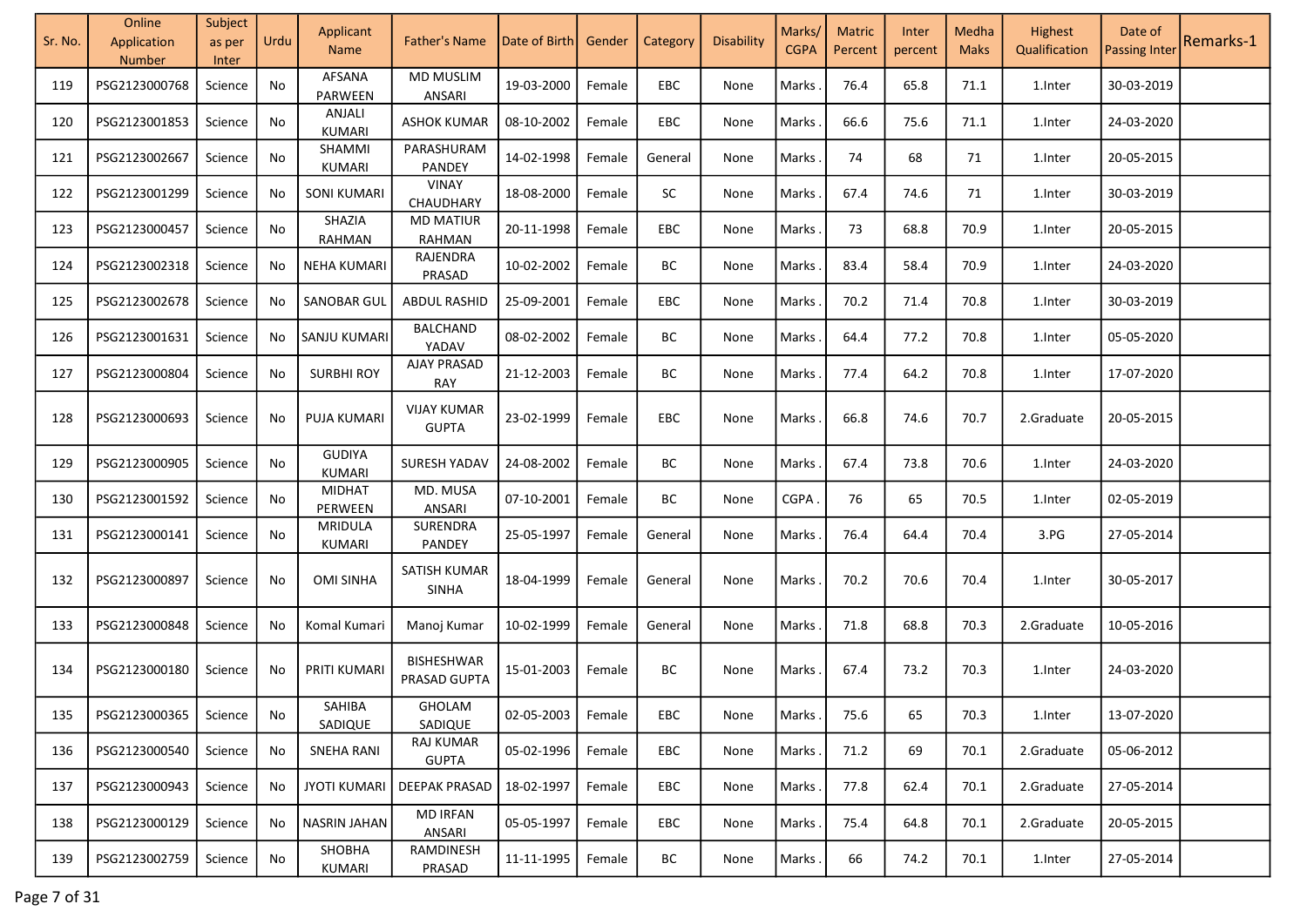| Sr. No. | Online<br>Application<br>Number | Subject<br>as per<br>Inter | Urdu | Applicant<br><b>Name</b> | <b>Father's Name</b>            | Date of Birth       | Gender | Category   | Disability | Marks/<br><b>CGPA</b> | <b>Matric</b><br>Percent | Inter<br>percent | Medha<br><b>Maks</b> | Highest<br>Qualification | Date of<br><b>Passing Inter</b> | Remarks-1              |
|---------|---------------------------------|----------------------------|------|--------------------------|---------------------------------|---------------------|--------|------------|------------|-----------------------|--------------------------|------------------|----------------------|--------------------------|---------------------------------|------------------------|
| 140     | PSG2123000097                   | Science                    | No   | NISHI KUMARI             | LAKHAN PRASAD                   | 16-03-2002          | Female | BC         | None       | Marks                 | 67.4                     | 72.8             | 70.1                 | 1.Inter                  | 24-03-2020                      |                        |
| 141     | PSG2123000099                   | Science                    | No   | <b>NISHI KUMARI</b>      | <b>LAKHAN PRASAD</b>            | 16-03-2002          | Female | BC         | None       | Marks                 | 67.4                     | 72.8             | 70.1                 | 1.Inter                  | 24-03-2020                      |                        |
| 142     | PSG2123002208                   | Science                    | No   | PRITY KUMARI             | <b>UMESH SAW</b>                | 20-12-2002          | Female | EBC        | None       | Marks                 | 70.8                     | 69.4             | 70.1                 | 1.Inter                  | 24-03-2020                      |                        |
| 143     | PSG2123000039                   | Science                    | No   | RAONAQUE<br><b>NAGMA</b> | <b>MUMTAZ</b><br>HASSAN         | 08-02-1993          | Female | EBC        | None       | Marks                 | 70.2                     | 69.8             | 70                   | 3.PG                     | 04-06-2010                      |                        |
| 144     | PSG2123000020                   | Science                    | No   | Anjali Singh             | Shailendra Kumar                | 15-09-2003          | Female | EWS        | None       | Marks.                | 73.4                     | 66.6             | 70                   | 1.Inter                  | 13-07-2020                      |                        |
| 145     | PSG2123001457                   | Science                    | No   | SHUBHAM<br>SHIVANI       | SHARDA PRASAD<br><b>SINGH</b>   | 05-03-2002          | Female | General    | None       | <b>CGPA</b>           | 77.9                     | 62               | 69.95                | 1.Inter                  | 02-05-2019                      |                        |
| 146     | PSG2123001710                   | Science                    | No   | <b>SIMA KUMARI</b>       | <b>RAVINDRA</b><br>PRASAD YADAV | 06-08-2000          | Female | BC         | None       | Marks.                | 71.2                     | 68.6             | 69.9                 | 1.Inter                  | 30-03-2019                      |                        |
| 147     | PSG2123000453                   | Science                    | No   | ANJALI<br><b>KUMARI</b>  | SHYAMSUNDAR<br>VISHWAKARMA      | 08-10-2002          | Female | <b>ST</b>  | None       | Marks                 | 68.4                     | 71.4             | 69.9                 | 1.Inter                  | 30-03-2019                      |                        |
| 148     | PSG2123000871                   | Science                    | No   | <b>SURUCHI</b><br>KUMARI | <b>BHARAT</b><br>CHOUDHARY      | 09-08-2003          | Female | BC         | None       | Marks                 | 60                       | 79.8             | 69.9                 | 1.Inter                  | 24-03-2020                      |                        |
| 149     | PSG2123000800                   | Science                    | No.  | VANDANA<br>KUMARI        | SANJAY PRASAD                   | 26-12-2000          | Female | BC         | None       | CGPA.                 | 79.8                     | 59.8             | 69.8                 | 1.Inter                  | 18-03-2019                      |                        |
| 150     | PSG2123002336                   | Science                    | No   | SHIVANI<br><b>KUMARI</b> | RAJESH KUMAR<br><b>SINGH</b>    | 12-12-2002          | Female | <b>EBC</b> | None       | Marks                 | 61                       | 78.6             | 69.8                 | 1.Inter                  | 24-03-2020                      |                        |
| 151     | PSG2123000656                   | Science                    | No   | <b>DEEPA KUMARI</b>      | <b>ARUN KUMAR</b>               | 25-01-2003          | Female | BC         | None       | Marks.                | 69.4                     | 70               | 69.7                 | 1.Inter                  | 30-03-2019                      |                        |
| 152     | PSG2123000825                   | Science                    | No   | ANJALI<br>KUMARI         | ARBIND KUMAR<br>SINGH           | 05-12-2003          | Female | BC         | None       | Marks                 | 66.4                     | 73               | 69.7                 | 1.Inter                  | 24-03-2020                      |                        |
| 153     | PSG2123002342                   | Science                    | No   | AMISHA<br><b>KUMARI</b>  | Naresh thakur                   | 09-10-2003          | Female | EBC        | None       | Marks                 | 65.6                     | 73.6             | 69.6                 | 1.Inter                  |                                 | 24-03-2020 PSG21230004 |
| 154     | PSG2123001919                   | Science                    | No.  | <b>VEENA</b><br>KUMARI   | RAMJANAM<br>PRASAD              | 20-01-2002   Female |        | BC         | None       | Marks.                | 69.2                     | 69.6             | 69.4                 | 1.Inter                  | 30-03-2019                      |                        |
| 155     | PSG2123001137                   | Science                    | No   | <b>IRAM HODA</b>         | CHUNNU NAWAB 08-05-2002         |                     | Female | EBC        | None       | Marks.                | 67.6                     | 71.2             | 69.4                 | 1.Inter                  | 30-03-2019                      |                        |
| 156     | PSG2123000103                   | Science                    | No   | ARPANA<br>KUMARI         | <b>LAKHAN PRASAD</b>            | 25-05-2003          | Female | BC         | None       | Marks.                | 63.8                     | 75               | 69.4                 | 1.Inter                  | 24-03-2020                      |                        |
| 157     | PSG2123000164                   | Science                    | No   | <b>ROUSHNI</b><br>KUMARI | SURESH YADAV                    | 15-01-2002          | Female | BC         | None       | CGPA.                 | 76                       | 62.6             | 69.3                 | 1.Inter                  | 30-03-2019                      |                        |
| 158     | PSG2123002229                   | Science                    | No   | ALISHA<br>PRAWEEN        | MURTAZA ALAM                    | 18-05-2003          | Female | EBC        | None       | Marks.                | 72.4                     | 66.2             | 69.3                 | 1.Inter                  | 24-03-2020                      |                        |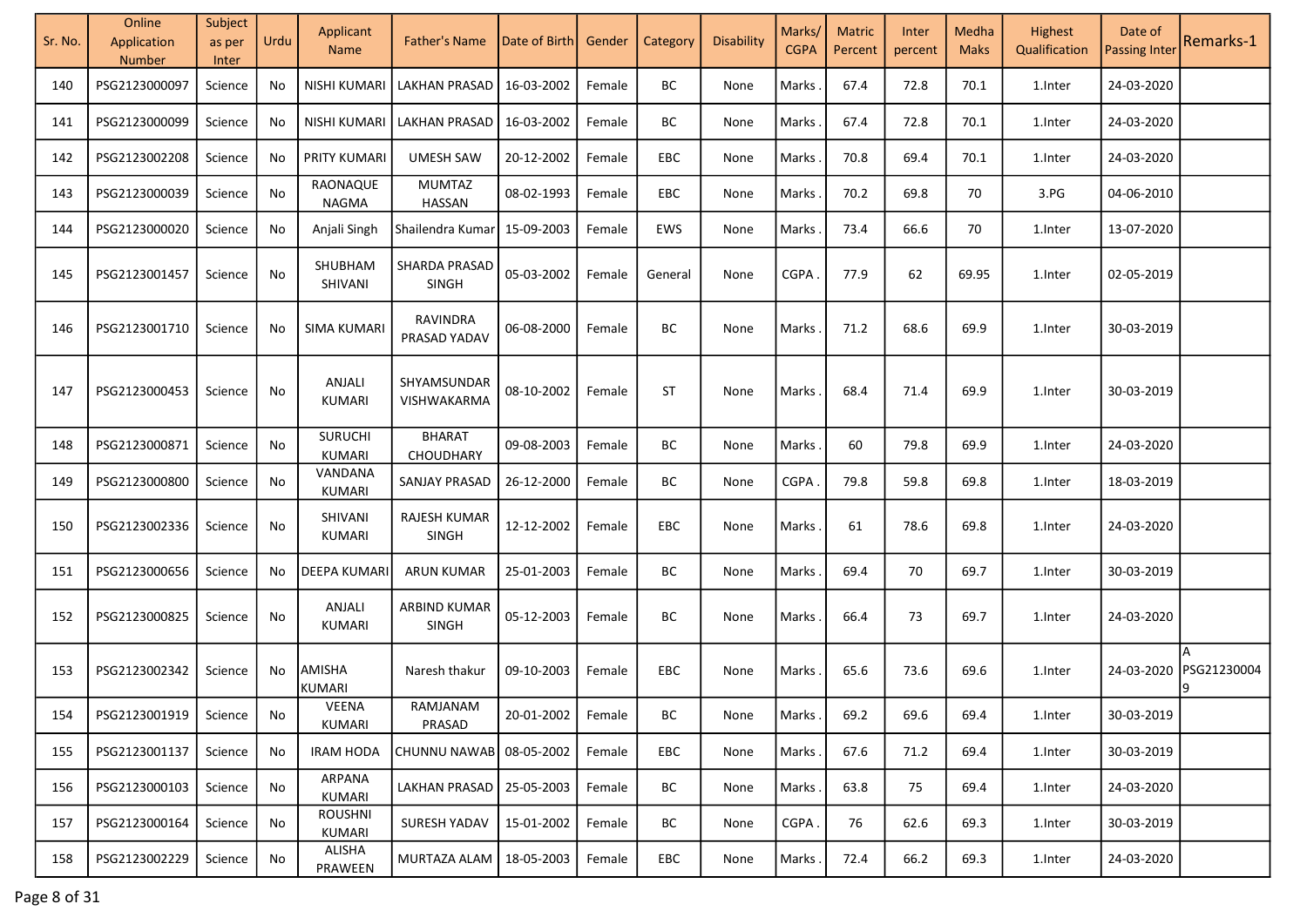| Sr. No. | Online<br>Application<br>Number | Subject<br>as per<br>Inter | Urdu | Applicant<br><b>Name</b>       | <b>Father's Name</b>                | Date of Birth       | Gender | Category   | Disability | Marks/<br><b>CGPA</b> | <b>Matric</b><br>Percent | Inter<br>percent | Medha<br><b>Maks</b> | Highest<br>Qualification | Date of<br><b>Passing Inter</b> | Remarks-1 |
|---------|---------------------------------|----------------------------|------|--------------------------------|-------------------------------------|---------------------|--------|------------|------------|-----------------------|--------------------------|------------------|----------------------|--------------------------|---------------------------------|-----------|
| 159     | PSG2123000388                   | Science                    | No   | SHIKHA DEEP                    | RAJESH KUMAR                        | 27-06-2003          | Female | EBC        | None       | Marks                 | 64.4                     | 74               | 69.2                 | 1.Inter                  | 24-03-2020                      |           |
| 160     | PSG2123001511                   | Science                    | No   | <b>RUCHI KUMARI</b>            | <b>RAVI BHUSHAN</b><br>SINGH        | 26-02-1994          | Female | General    | None       | Marks                 | 75                       | 63.2             | 69.1                 | 3.FG                     | 04-06-2010                      |           |
| 161     | PSG2123000934                   | Science                    | No   | ANU KUMARI                     | <b>BIRENDRA</b><br><b>KUMAR ROY</b> | 08-02-1999          | Female | BC         | None       | CGPA                  | 76                       | 62.2             | 69.1                 | 2.Graduate               | 10-05-2016                      |           |
| 162     | PSG2123000310                   | Science                    | No   | JAYANTY MALA<br><b>MISHRA</b>  | SANJAY KUMAR<br><b>MISHRA</b>       | 12-09-2000          | Female | General    | None       | Marks                 | 75.8                     | 62.4             | 69.1                 | 2.Graduate               | 30-05-2017                      |           |
| 163     | PSG2123001572                   | Science                    | No   | <b>HEMA KUMARI</b>             | <b>BIMLESH KUMAR</b><br>SINGH       | 05-04-1995          | Female | General    | None       | Marks                 | 77.4                     | 60.8             | 69.1                 | 1.Inter                  | 20-05-2015                      |           |
| 164     | PSG2123002382                   | Science                    | No   | ZEBA<br>PERWEEN                | MD MUSTQUIM<br><b>ANSARI</b>        | 15-06-2002          | Female | <b>EBC</b> | None       | Marks                 | 76                       | 62.2             | 69.1                 | 1.Inter                  | 30-03-2019                      |           |
| 165     | PSG2123000956                   | Science                    | No   | AARTI KUMARI                   | SHYAM SHARMA                        | 12-10-1997          | Female | General    | None       | Marks                 | 71.6                     | 66.4             | 69                   | 2.Graduate               | 20-05-2015                      |           |
| 166     | PSG2123001414                   | Science                    | No   | SANGEETA<br><b>KUMARI</b>      | AWADHESH PAL                        | 10-10-1998          | Female | <b>EBC</b> | None       | Marks                 | 76.2                     | 61.8             | 69                   | 2.Graduate               | 20-05-2015                      |           |
| 167     | PSG2123001848                   | Science                    | No   | <b>NAZIA</b><br>PRAWEEN        | <b>SHAMSE ALAM</b>                  | 05-03-2000          | Female | <b>EBC</b> | None       | Marks                 | 63.8                     | 74               | 68.9                 | 1.Inter                  | 30-03-2019                      |           |
| 168     | PSG2123002583                   | Science                    | No   | CHANDANI<br>KUMARI             | <b>MITHALESH</b><br>PRASAD          | 10-05-2001          | Female | <b>EBC</b> | None       | Marks                 | 62.6                     | 75.2             | 68.9                 | 1.Inter                  | 24-03-2020                      |           |
| 169     | PSG2123000723                   | Science                    | No   | SOBHA<br><b>KUMARI</b>         | <b>KAILASH RAJAK</b>                | 20-09-2003          | Female | <b>SC</b>  | None       | Marks                 | 64.6                     | 73.2             | 68.9                 | 1.Inter                  | 24-03-2020                      |           |
| 170     | PSG2123000206                   | Science                    | No   | SALONI                         | <b>RAM NANDAN</b><br><b>DAS</b>     | 12-01-2001          | Female | SC         | None       | Marks                 | 75.5                     | 62.2             | 68.85                | 2.Graduate               | 09-06-2017                      |           |
| 171     | PSG2123000955                   | Science                    | No   | <b>KUMARI</b><br>AKANKSHA      | SURYADEO DAS                        | 14-04-1994          | Female | SC         | None       | <b>CGPA</b>           | 72.2                     | 65.4             | 68.8                 | 2.Graduate               | 05-06-2012                      |           |
| 172     | PSG2123002590                   | Science                    | No   | <b>SURBHI</b><br>KUMARI        | DEVNANDAN<br>YADAV                  | 12-07-2002          | Female | BC         | None       | Marks                 | 64.8                     | 72.8             | 68.8                 | 1.Inter                  | 30-03-2019                      |           |
| 173     | PSG2123002240                   | Science                    | No   | <b>BINITA KUMARI</b>           | <b>INDRADEO DAS</b>                 | 10-01-2003          | Female | $\sf SC$   | None       | Marks                 | 68.2                     | 69.4             | 68.8                 | 1.Inter                  | 24-03-2020                      |           |
| 174     | PSG2123000627   Science         |                            | No   | SHAZIYA<br>ANJUM               | LATE MD IDRIS<br><b>KHAN</b>        | 15-02-2002   Female |        | General    | None       | Marks                 | 58.6                     | 78.8             | 68.7                 | 1.Inter                  | 24-03-2020                      |           |
| 175     | PSG2123002424                   | Science                    | No   | <b>FATMA</b><br><b>KHATOON</b> | <b>MD FIROJ</b><br>AHMAD            | 09-02-2003          | Female | <b>EBC</b> | None       | Marks.                | 65.8                     | 71.6             | 68.7                 | 1.Inter                  | 24-03-2020                      |           |
| 176     | PSG2123000126                   | Science                    | No   | PRIYA BHARTI                   | <b>VIJAY KUMAR</b>                  | 27-07-2003          | Female | SC         | None       | Marks.                | 56.8                     | 80.6             | 68.7                 | 1.Inter                  | 24-03-2020                      |           |
| 177     | PSG2123001775                   | Science                    | No   | DEEPAK<br><b>KUMAR</b>         | MANOJ YADAV                         | 05-05-2000          | Female | BC         | None       | Marks.                | 76                       | 61.2             | 68.6                 | 1.Inter                  | 06-06-2018                      |           |
| 178     | PSG2123002533                   | Science                    | No   | PRITI PASWAN                   | <b>JAY PRAKASH</b><br>PASWAN        | 25-02-2003          | Female | SC         | None       | Marks                 | 68.5                     | 68.67            | 68.59                | 1.Inter                  | 20-06-2020                      |           |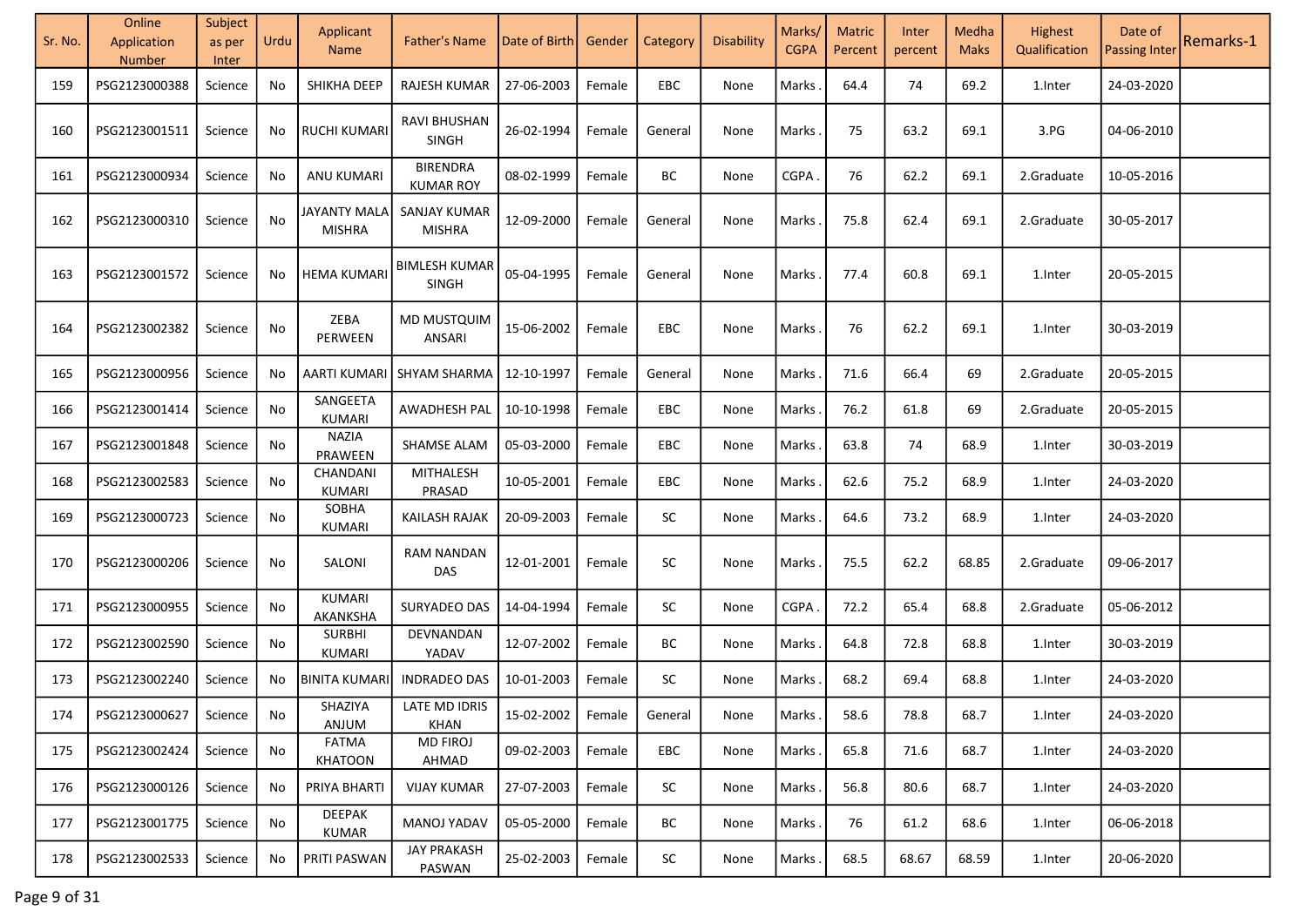| Sr. No. | Online<br>Application<br><b>Number</b> | Subject<br>as per<br>Inter | Urdu | Applicant<br><b>Name</b>           | <b>Father's Name</b>              | Date of Birth     | Gender | Category   | Disability | Marks/<br><b>CGPA</b> | <b>Matric</b><br>Percent | Inter<br>percent | Medha<br><b>Maks</b> | Highest<br>Qualification | Date of<br><b>Passing Inter</b> | Remarks-1 |
|---------|----------------------------------------|----------------------------|------|------------------------------------|-----------------------------------|-------------------|--------|------------|------------|-----------------------|--------------------------|------------------|----------------------|--------------------------|---------------------------------|-----------|
| 179     | PSG2123002497                          | Science                    | No   | Sneha Kumari                       | Navalkishor<br>Varma              | 12-02-2002        | Female | ВC         | None       | Marks                 | 76.6                     | 60.4             | 68.5                 | 1.Inter                  | 30-03-2019                      |           |
| 180     | PSG2123000524                          | Science                    | No   | <b>NEHA KUMARI</b>                 | <b>MANOJ KUMAR</b>                | 12-08-2002        | Female | EWS        | None       | CGPA                  | 83.6                     | 53.4             | 68.5                 | 1.Inter                  | 30-03-2019                      |           |
| 181     | PSG2123001541                          | Science                    | No   | <b>PUSHPA</b><br>KUMARI            | <b>BHOLA TANTI</b>                | 06-07-1995        | Female | SC         | None       | Marks                 | 68.8                     | 68               | 68.4                 | 2.Graduate               | 05-06-2012                      |           |
| 182     | PSG2123002009                          | Science                    | No   | <b>RANI KUMARI</b>                 | <b>DEVENDRA PAL</b>               | 22-03-1997        | Female | EBC        | None       | Marks                 | 70.4                     | 66.4             | 68.4                 | 2.Graduate               | 20-05-2015                      |           |
| 183     | PSG2123000312                          | Science                    | No   |                                    | PINKI KUMARI BIRENDRA YADAV       | 22-02-2002        | Female | BC         | None       | Marks                 | 61.6                     | 75.2             | 68.4                 | 1.Inter                  | 30-03-2019                      |           |
| 184     | PSG2123000458                          | Science                    | No   |                                    | PINKI KUMARI BIRENDRA YADAV       | 22-02-2002        | Female | BC         | None       | Marks                 | 61.6                     | 75.2             | 68.4                 | 1.Inter                  | 30-03-2019                      |           |
| 185     | PSG2123001570                          | Science                    | No   | SHABNAM<br><b>KHATOON</b>          | <b>MUSTAK ANSARI</b>              | 08-09-2002        | Female | EBC        | None       | Marks                 | 68.8                     | 68               | 68.4                 | 1.Inter                  | 24-03-2020                      |           |
| 186     | PSG2123002182                          | Science                    | No   | ANSHU<br>KUMARI                    | <b>ARUN PASWAN</b>                | 09-07-2003        | Female | SC         | None       | Marks                 | 68                       | 68.8             | 68.4                 | 1.Inter                  | 24-03-2020                      |           |
| 187     | PSG2123001884                          | Science                    | No   | Suman kumari                       | Ishwar dayal<br>singh             | 10-12-1995        | Female | General    | None       | Marks                 | 73.4                     | 63.2             | 68.3                 | 3.PG                     | 05-06-2012                      |           |
| 188     | PSG2123000912                          | Science                    | No   | SUSHMA<br>KUMARI                   | <b>UPENDRA YADAV</b>              | 09-06-2003        | Female | BC         | None       | Marks                 | 63.4                     | 73.2             | 68.3                 | 1.Inter                  | 24-03-2020                      |           |
| 189     | PSG2123000942                          | Science                    | No   | KHUSHBU<br>KUMARI                  | <b>JITENDRA</b><br>SHARMA         | 02-01-2002        | Female | EWS        | None       | Marks                 | 70.4                     | 65.8             | 68.1                 | 1.Inter                  | 30-03-2019                      |           |
| 190     | PSG2123000944                          | Science                    | No   | ARSHIYA<br><b>KAYNAT</b>           | <b>MD SHAKIL</b><br>AHMAD         | 10-04-2002        | Female | <b>EBC</b> | None       | Marks                 | 66                       | 70.2             | 68.1                 | 1.Inter                  | 30-03-2019                      |           |
| 191     | PSG2123000105                          | Science                    | No   | <b>MUNNI</b><br>KUMARI             | <b>NAND PRASAD</b>                | 16-07-1997        | Female | EBC        | None       | Marks                 | 69.6                     | 66.4             | 68                   | 2.Graduate               | 27-05-2014                      |           |
| 192     | PSG2123001195                          | Science                    | No   | ALIYA SAMAN                        | MD ZAFAR ALAM                     | 21-03-2003        | Female | EBC        | None       | Marks                 | 66                       | 70               | 68                   | 1.Inter                  | 30-03-2019                      |           |
| 193     | PSG2123000775                          | Science                    | No   | <b>PRINCY</b><br>KUMARI            | SHANKAR<br>PRASAD                 | 25-11-2003        | Female | BC         | None       | Marks                 | 69.8                     | 66.2             | 68                   | 1.Inter                  | 24-03-2020                      |           |
| 194     | PSG2123000297                          | Science                    | No   | Ankita Kumari                      | Sanjay Kumar<br>Gupta             | 02-04-2002        | Female | <b>EBC</b> | None       | Marks                 | 67                       | 68.6             | 67.8                 | 1.Inter                  | 30-03-2019                      |           |
| 195     | PSG2123000413                          | Science                    | No   | <b>BINDU KUMARI</b>                | <b>RAVINDRA</b><br>PRASAD         | 03-05-2001        | Female | BC         | None       | Marks                 | 70.2                     | 65.2             | 67.7                 | 1.Inter                  | 30-03-2019                      |           |
| 196     | PSG2123001832                          | Science                    | No   | SNEHLATA<br>KUMARI                 | <b>BALIRAM</b><br><b>THAKUR</b>   | 06-04-2002 Female |        | EBC        | None       | Marks.                | 74.8                     | 60.6             | 67.7                 | 1.Inter                  | 16-05-2019                      |           |
| 197     | PSG2123001085                          | Science                    | No   | SABA<br><b>KHATOON</b>             | MUSTAK<br><b>QURAISHI</b>         | 01-01-2003        | Female | <b>EBC</b> | None       | Marks.                | 67.2                     | 68.2             | 67.7                 | 1.Inter                  | 30-03-2019                      |           |
| 198     | PSG2123001561                          | Science                    | No   | <b>SANDHYA</b><br>KUMARI           | <b>BINOD KUMAR</b>                | 11-04-2003        | Female | EBC        | None       | Marks.                | 64                       | 71.4             | 67.7                 | 1.Inter                  | 24-03-2020                      |           |
| 199     | PSG2123000633                          | Science                    | No   | <b>MANQUABAT</b><br><b>MAQBOOL</b> | MD MOBIN URF<br><b>KAILU KHAN</b> | 14-04-2003        | Female | General    | None       | Marks .               | 63.6                     | 71.6             | 67.6                 | 1.Inter                  | 24-03-2020                      |           |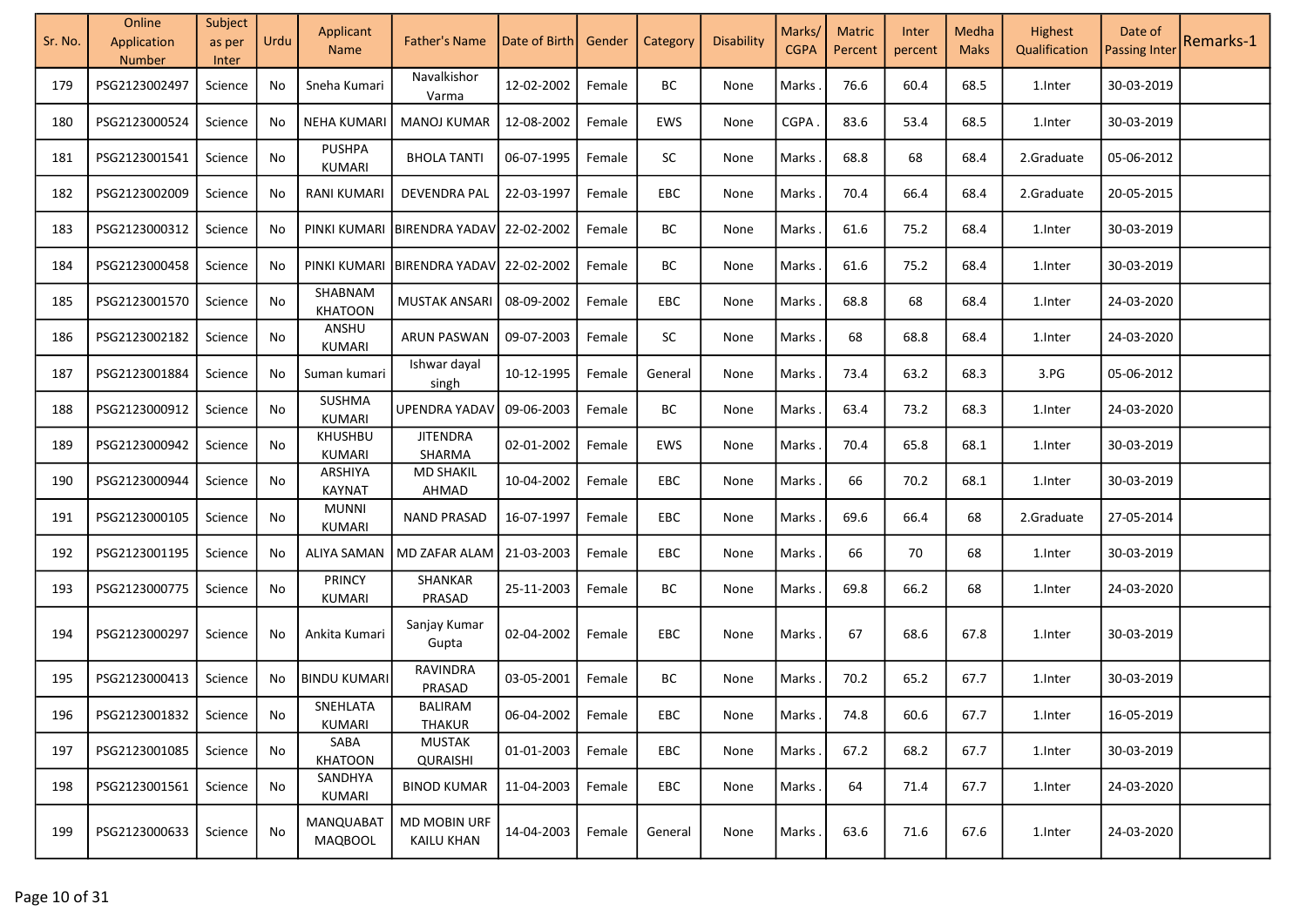| Sr. No. | Online<br>Application | Subject<br>as per | Urdu | Applicant<br><b>Name</b> | <b>Father's Name</b>                   | Date of Birth | Gender | Category | Disability | Marks/<br><b>CGPA</b> | <b>Matric</b><br>Percent | Inter<br>percent | Medha<br><b>Maks</b> | <b>Highest</b><br>Qualification | Date of<br><b>Passing Inter</b> | Remarks-1 |
|---------|-----------------------|-------------------|------|--------------------------|----------------------------------------|---------------|--------|----------|------------|-----------------------|--------------------------|------------------|----------------------|---------------------------------|---------------------------------|-----------|
|         | <b>Number</b>         | Inter             |      |                          |                                        |               |        |          |            |                       |                          |                  |                      |                                 |                                 |           |
| 200     | PSG2123001708         | Science           | No   | SHAMA<br>PERWEEN         | <b>MD MUSHTAQUE</b><br>AHMAD           | 08-02-1995    | Female | EBC      | None       | Marks                 | 65.6                     | 69.4             | 67.5                 | 1.Inter                         | 05-06-2012                      |           |
| 201     | PSG2123001702         | Science           | No   | <b>REETA BHARTI</b>      | <b>MOSAFIR</b><br>PRASAD               | 21-02-2003    | Female | BC       | None       | Marks                 | 58.4                     | 76.6             | 67.5                 | 1.Inter                         | 24-03-2020                      |           |
| 202     | PSG2123001639         | Science           | No   | PRITI KUMARI             | KALICHARAN<br><b>GUPTA</b>             | 26-01-1993    | Female | EBC      | None       | Marks                 | 71.2                     | 63.6             | 67.4                 | 2.Graduate                      | 04-06-2010                      |           |
| 203     | PSG2123001665         | Science           | No   | <b>ANJALI MEHTA</b>      | <b>ANIL KUMAR</b>                      | 15-09-1995    | Female | EBC      | None       | Marks                 | 63                       | 71.8             | 67.4                 | 2.Graduate                      | 16-05-2013                      |           |
| 204     | PSG2123000669         | Science           | No   | SHYAMA<br>PRAKASH        | SHIVNARAYAN<br>PRASAD                  | 04-01-2001    | Female | BC       | None       | <b>Marks</b>          | 69.4                     | 65.4             | 67.4                 | 2.Graduate                      | 30-05-2017                      |           |
| 205     | PSG2123002026         | Science           | No   | PAMMI<br>KUMARI          | MANOJ PRASAD                           | 22-12-1991    | Female | General  | None       | <b>Marks</b>          | 61                       | 73.8             | 67.4                 | 1. Inter                        | 04-06-2010                      |           |
| 206     | PSG2123002312         | Science           | No   | POOJA KUMARI             | SATNARAYAN<br>SAW                      | 11-06-1998    | Female | EBC      | None       | <b>Marks</b>          | 63.8                     | 71               | 67.4                 | 1.Inter                         | 20-05-2015                      |           |
| 207     | PSG2123001364         | Science           | No   | <b>CHHOTI</b><br>KUMARI  | <b>SUNIL SINFG</b>                     | 02-07-2001    | Female | General  | None       | <b>Marks</b>          | 68                       | 66.8             | 67.4                 | 1.Inter                         | 30-03-2019                      |           |
| 208     | PSG2123002537         | Science           | No   | PRATIMA<br>KUMARI        | <b>ASHOK MISTRI</b>                    | 04-11-2002    | Female | ST       | None       | Marks                 | 63.2                     | 71.6             | 67.4                 | 1.Inter                         | 30-03-2019                      |           |
| 209     | PSG2123001074         | Science           | No   | Ananya Gupta             | Satyendra Kumar<br>Gupta               | 26-07-1997    | Female | EBC      | None       | Marks                 | 70.8                     | 63.8             | 67.3                 | 2.Graduate                      | 20-05-2015                      |           |
| 210     | PSG2123002144         | Science           | No   | NIBHA KUMARI             | <b>AJAY KUMAR</b><br>AGRWAL            | 02-02-2001    | Female | BC       | None       | <b>Marks</b>          | 58.8                     | 75.8             | 67.3                 | 1.Inter                         | 24-03-2020                      |           |
| 211     | PSG2123001375         | Science           | No   | <b>BIBHA RANI</b>        | SUDHIR KUMAR                           | 02-03-2003    | Female | BC       | None       | <b>Marks</b>          | 64.4                     | 70.2             | 67.3                 | 1.Inter                         | 24-03-2020                      |           |
| 212     | PSG2123001346         | Science           | No   |                          | NIKITA SUMAN NANDLAL KUMAR             | 19-10-1992    | Female | EBC      | None       | <b>Marks</b>          | 65.8                     | 68.6             | 67.2                 | 2.Graduate                      | 04-06-2010                      |           |
| 213     | PSG2123001399         | Science           | No   | NAHEED<br><b>FARHEEN</b> | ABDUL MANNAN<br>ANSARI                 | 15-12-1995    | Female | EBC      | None       | <b>Marks</b>          | 72.2                     | 62.2             | 67.2                 | 1.Inter                         | 05-06-2012                      |           |
| 214     | PSG2123002529         | Science           | No   | VANDANA<br>KUMARI        | SIYAWAR<br>PRASAD                      | 02-04-2002    | Female | EBC      | None       | <b>Marks</b>          | 64.6                     | 69.8             | 67.2                 | 1.Inter                         | 30-03-2019                      |           |
| 215     | PSG2123000607         | Science           | No   | NAAZREEN<br>PERWEEN      | <b>MD ANWARUL</b><br><b>HAQUE</b>      | 13-12-1999    | Female | BC       | None       | Marks                 | 64.8                     | 69.4             | 67.1                 | 1.Inter                         | 30-05-2017                      |           |
| 216     | PSG2123000643         | Science           | No   | PRATIBHA<br>KUMARI       | <b>SHIV NARAYAN</b><br><b>SINGH</b>    | 16-01-2002    | Female | BC       | None       | Marks                 | 65.4                     | 68.6             | 67                   | 1.Inter                         | 30-03-2019                      |           |
| 217     | PSG2123000482         | Science           | No   | SHIVANI<br>KUMARI        | KANHAIYA<br><b>PRASAD DANGI</b>        | 15-04-2000    | Female | EBC      | None       | Marks                 | 79.6                     | 54.2             | 66.9                 | 2.Graduate                      | 12-08-2017                      |           |
| 218     | PSG2123000215         | Science           | No   | RIMJHIM<br>KUMARI        | MRITYUNJAY<br><b>KUMAR</b><br>HIMANSHU | 20-09-1998    | Female | General  | None       | Marks .               | 69.4                     | 64.2             | 66.8                 | 3.PG                            | 20-05-2015                      |           |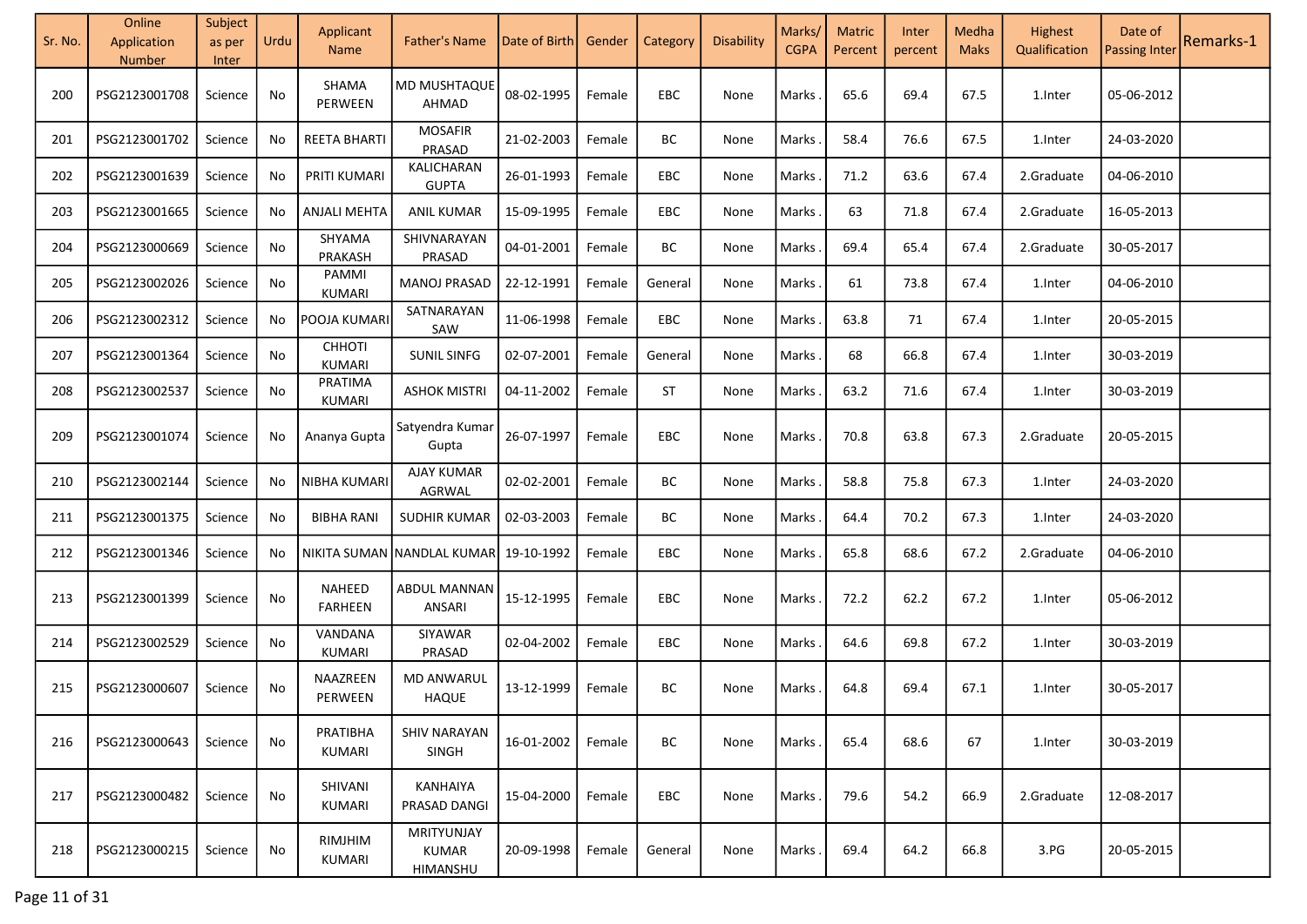| Sr. No. | Online<br>Application<br><b>Number</b> | Subject<br>as per<br>Inter | Urdu | Applicant<br><b>Name</b>        | <b>Father's Name</b>          | Date of Birth | Gender | Category | Disability | Marks/<br><b>CGPA</b> | <b>Matric</b><br>Percent | Inter<br>percent | Medha<br><b>Maks</b> | Highest<br>Qualification | Date of<br><b>Passing Inter</b> | Remarks-1 |
|---------|----------------------------------------|----------------------------|------|---------------------------------|-------------------------------|---------------|--------|----------|------------|-----------------------|--------------------------|------------------|----------------------|--------------------------|---------------------------------|-----------|
| 219     | PSG2123000096                          | Science                    | No   | SONIA<br><b>KHATOON</b>         | MD KALIMUDDIN                 | 16-03-1992    | Female | EBC      | None       | Marks                 | 69                       | 64.6             | 66.8                 | 1.Inter                  | 10-06-2011                      |           |
| 220     | PSG2123000071                          | Science                    | No   | <b>GULNAZ</b><br>PARWEEN        | MD NESAR ALAM                 | 08-01-2000    | Female | EBC      | None       | Marks                 | 70                       | 63.6             | 66.8                 | 1.Inter                  | 30-03-2019                      |           |
| 221     | PSG2123000350                          | Science                    | No   | <b>RAFAT NAAZ</b>               | MUMTAZ<br>AHMAD ANSARI        | 24-07-2001    | Female | EBC      | None       | Marks                 | 68.4                     | 65.2             | 66.8                 | 1.Inter                  | 06-06-2018                      |           |
| 222     | PSG2123000327                          | Science                    | No   | SIMPI KUMARI                    | <b>RAVINDRA</b><br>KUMAR      | 08-03-2002    | Female | EBC      | None       | Marks                 | 66                       | 67.6             | 66.8                 | 1.Inter                  | 30-03-2019                      |           |
| 223     | PSG2123002728                          | Science                    | No   | <b>FATIMA</b><br><b>IRSHAD</b>  | <b>IRSHAD ALAM</b>            | 26-01-2003    | Female | General  | None       | Marks                 | 59.8                     | 73.6             | 66.7                 | 1.Inter                  | 24-03-2020                      |           |
| 224     | PSG2123001684                          | Science                    | No   | Puspa Yadav                     | R C Yadav                     | 16-12-1997    | Female | BC       | None       | <b>CGPA</b>           | 77.9                     | 55.4             | 66.65                | 2.Graduate               | 06-08-2015                      |           |
| 225     | PSG2123000845                          | Science                    | No   | <b>AMRITA</b><br>KUMARI         | RAJESH MISHRA                 | 04-11-2000    | Female | EWS      | None       | Marks                 | 58.8                     | 74.4             | 66.6                 | 1.Inter                  | 24-03-2020                      |           |
| 226     | PSG2123001688                          | Science                    | No   | <b>TALAT NAZ</b>                | <b>AFTAB ALAM</b>             | 18-01-2002    | Female | EBC      | None       | Marks                 | 61.8                     | 71.4             | 66.6                 | 1.Inter                  | 30-03-2019                      |           |
| 227     | PSG2123000747                          | Science                    | No   | SHIVANI<br>KUMARI               | RAJESH SAW                    | 15-12-2000    | Female | EBC      | None       | Marks                 | 68.6                     | 64.4             | 66.5                 | 1.Inter                  | 30-03-2019                      |           |
| 228     | PSG2123001403                          | Science                    | No   | <b>MANISHA</b><br><b>KUMARI</b> | JAYRAM SHARMA                 | 02-02-2001    | Female | EBC      | None       | Marks                 | 62.4                     | 70.6             | 66.5                 | 1.Inter                  | 24-03-2020                      |           |
| 229     | PSG2123001348                          | Science                    | No   | NIKITA KUMAR                    | PARMESHWAR<br>PASWAN          | 10-04-2002    | Female | SC       | None       | Marks                 | 73                       | 60               | 66.5                 | 1.Inter                  | 30-03-2019                      |           |
| 230     | PSG2123002581                          | Science                    | No   | MANU KUMARI                     | YUGESH<br><b>VISHVKRMA</b>    | 05-10-1996    | Female | ST       | None       | Marks.                | 67.6                     | 65               | 66.3                 | 2.Graduate               | 16-05-2013                      |           |
| 231     | PSG2123000207                          | Science                    | No   | Gulsaba<br>Perween              | Md Mojib ur<br>Rahman         | 02-03-1998    | Female | EWS      | None       | Marks                 | 63.2                     | 69.4             | 66.3                 | 2.Graduate               | 20-05-2015                      |           |
| 232     | PSG2123001514                          | Science                    | No   | <b>NEDA FIROZ</b>               | MD FIROZ UDDIN                | 05-06-2000    | Female | EWS      | None       | Marks                 | 70.2                     | 62.4             | 66.3                 | 1.Inter                  | 24-03-2020                      |           |
| 233     | PSG2123000304                          | Science                    | No   | Khushi Kumari                   | Sanjay Kumar<br>Gupta         | 02-04-2001    | Female | EBC      | None       | Marks                 | 60                       | 72.6             | 66.3                 | 1.Inter                  | 30-03-2019                      |           |
| 234     | PSG2123001293                          | Science                    | No   | <b>ASHA KUMARI</b>              | <b>KRISHNA</b><br>PASWAN      | 01-03-2002    | Female | SC       | None       | Marks                 | 69.2                     | 63.4             | 66.3                 | 1.Inter                  | 30-03-2019                      |           |
| 235     | PSG2123002595                          | Science                    | No   | kumari<br>sushama               | ramjanm gahlaut               | 31-10-1992    | Female | $\sf SC$ | None       | Marks                 | 66.2                     | 66.2             | 66.2                 | 2.Graduate               | 01-06-2009                      |           |
| 236     | PSG2123001768                          | Science                    | No   | ANURADHA<br>KUMARI              | <b>SHIV SHANKAR</b><br>SHARMA | 11-02-1998    | Female | General  | None       | Marks                 | 77.4                     | 54.8             | 66.1                 | 2.Graduate               | 20-05-2015                      |           |
| 237     | PSG2123000776                          | Science                    | No   | SHABINA<br>PARWEEN              | <b>MD MUSLIM</b>              | 07-06-2002    | Female | EBC      | None       | Marks.                | 61.2                     | 71               | 66.1                 | 1.Inter                  | 24-03-2020                      |           |
| 238     | PSG2123002364                          | Science                    | No   | SAMAR<br><b>FARRUKH</b>         | <b>RASHID FARRUKH</b>         | 14-12-2000    | Female | General  | None       | CGPA.                 | 77.9                     | 54.2             | 66.05                | 1.Inter                  | 30-03-2019                      |           |
| 239     | PSG2123001532                          | Science                    | No   | PRITY KUMARI                    | <b>VIJAY YADAV</b>            | 25-08-2002    | Female | BC       | None       | Marks.                | 64.4                     | 67.4             | 65.9                 | 1.Inter                  | 24-03-2020                      |           |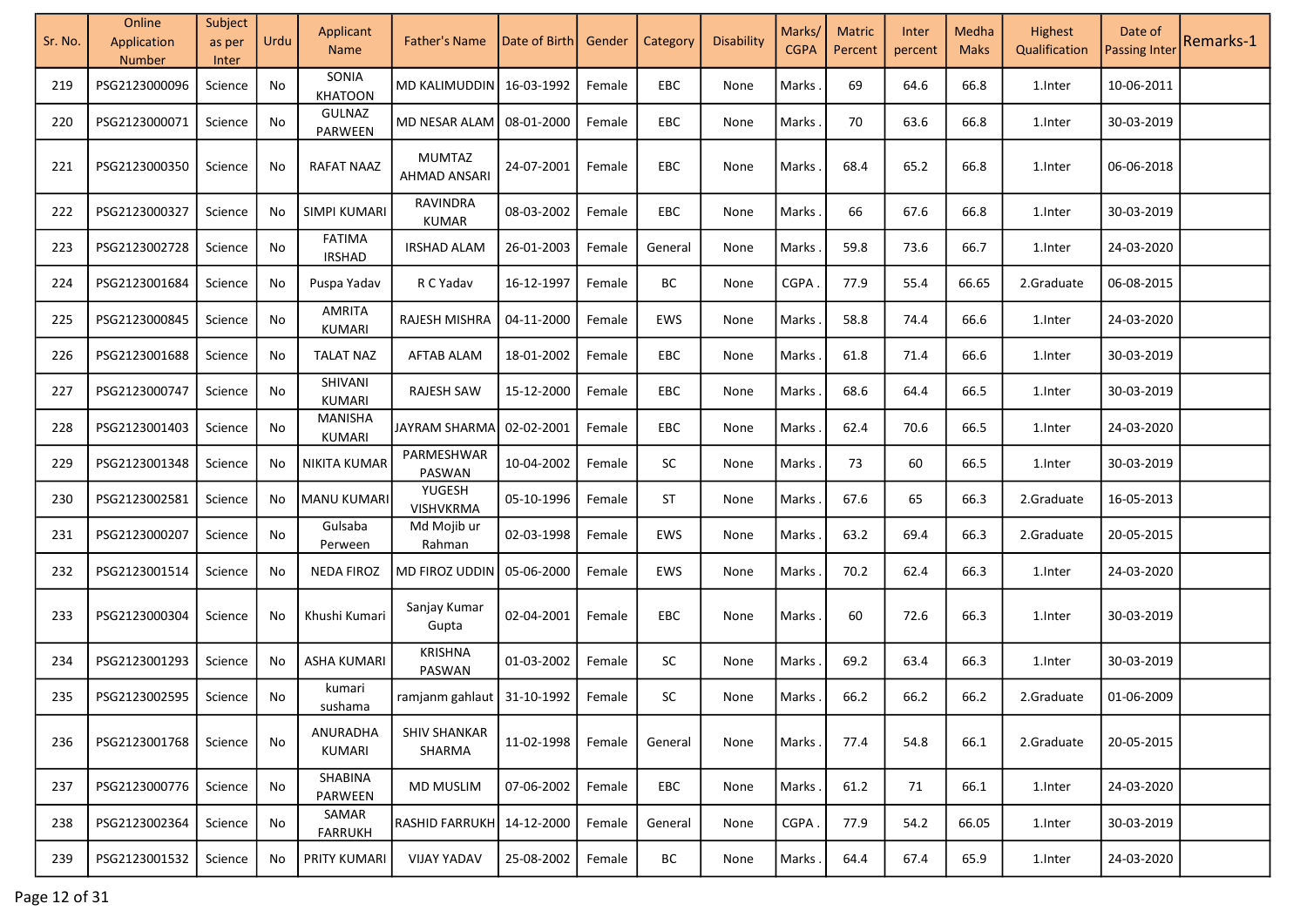| Sr. No.              | Online<br>Application<br><b>Number</b> | Subject<br>as per<br>Inter | Urdu | Applicant<br><b>Name</b>        | <b>Father's Name</b>              | Date of Birth | Gender | Category   | <b>Disability</b> | Marks/<br><b>CGPA</b> | <b>Matric</b><br>Percent | Inter<br>percent | Medha<br><b>Maks</b> | Highest<br>Qualification | Date of<br><b>Passing Inter</b> | Remarks-1 |
|----------------------|----------------------------------------|----------------------------|------|---------------------------------|-----------------------------------|---------------|--------|------------|-------------------|-----------------------|--------------------------|------------------|----------------------|--------------------------|---------------------------------|-----------|
| 240                  | PSG2123001696                          | Science                    | No.  |                                 | MINKI KUMARI RAMESH THAKUR        | 23-09-1998    | Female | EBC        | None              | Marks                 | 63.4                     | 68.2             | 65.8                 | 2.Graduate               | 20-05-2015                      |           |
| 241                  | PSG2123002782                          | Science                    | No   | <b>NITU KUMARI</b>              | <b>BRIJMOHAN</b><br>PRASAD        | 25-12-1999    | Female | EBC        | None              | <b>Marks</b>          | 71.6                     | 60               | 65.8                 | 1.Inter                  | 30-03-2019                      |           |
| 242                  | PSG2123002294                          | Science                    | No   | <b>TWINKLE</b><br><b>SINHA</b>  | <b>VINOD SINHA</b>                | 04-01-2003    | Female | <b>EBC</b> | None              | Marks                 | 63.4                     | 68.2             | 65.8                 | 1.Inter                  | 30-03-2019                      |           |
| 243                  | PSG2123001363                          | Science                    | No   | SABREEN<br><b>KHATOON</b>       | <b>AHSAN KHAN</b>                 | 16-09-2000    | Female | General    | None              | <b>CGPA</b>           | 76                       | 55.4             | 65.7                 | 1.Inter                  | 06-06-2018                      |           |
| 244                  | PSG2123001159                          | Science                    | No   | PRIYANKA<br>KUMARI              | RAJENDRA<br>CHOUDHARY             | 09-02-1999    | Female | SC         | None              | Marks                 | 65.8                     | 65.4             | 65.6                 | 2.Graduate               | 10-05-2016                      |           |
| 245                  | PSG2123000212                          | Science                    | No   | SAKSHI PRIYA                    | <b>ARUN KUMAR</b>                 | 13-05-2003    | Female | General    | None              | Marks                 | 62.2                     | 69               | 65.6                 | 1.Inter                  | 24-03-2020                      |           |
| 246                  | PSG2123000958                          | Science                    | No.  | <b>SRISTI KUMARI</b>            | <b>SANJAY SINGH</b>               | 09-03-2003    | Female | BС         | None              | <b>Marks</b>          | 60                       | 71               | 65.5                 | 1.Inter                  | 24-03-2020                      |           |
| 247                  | PSG2123001705                          | Science                    | No   | ZEBA YASMIN                     | <b>MD SALIM</b>                   | 08-08-1992    | Female | BС         | None              | <b>Marks</b>          | 66.4                     | 64.4             | 65.4                 | 3.PG                     | 04-06-2010                      |           |
| 248                  | PSG2123002501                          | Science                    | No   | RANI PERWEEN                    | <b>MD SALIM</b>                   | 10-12-2002    | Female | General    | None              | <b>Marks</b>          | 62.8                     | 68               | 65.4                 | 1.Inter                  | 24-03-2020                      |           |
| 249                  | PSG2123001148                          | Science                    | No   | SUSHMA<br><b>KUMARI</b>         | RADHESHYAM<br>SINGH               | 10-02-1994    | Female | EBC        | None              | Marks                 | 66.6                     | 64               | 65.3                 | 2.Graduate               | 03-06-2012                      |           |
| 250                  | PSG2123001780                          | Science                    | No   | TABASSUM<br><b>JAHAN</b>        | <b>MD TASLIM</b><br><b>ANSARI</b> | 10-12-1998    | Female | EBC        | None              | Marks                 | 68.4                     | 62.2             | 65.3                 | 2.Graduate               | 10-05-2016                      |           |
| 251                  | PSG2123000957                          | Science                    | No   | SHOBHA<br><b>KUMARI</b>         | <b>BIRENDRA</b><br>PRASAD         | 18-03-2002    | Female | BC         | None              | Marks                 | 66.2                     | 64.4             | 65.3                 | 1.Inter                  | 24-03-2020                      |           |
| 252                  | PSG2123001479                          | Science                    | No   | <b>NAZNIN</b><br>PERWEEN        | NEZAMUDDIN<br>ANSARI              | 05-07-2002    | Female | EBC        | None              | Marks                 | 64.2                     | 66.4             | 65.3                 | 1.Inter                  | 30-03-2019                      |           |
| 253                  | PSG2123002119                          | Science                    | No.  | KAJAL KUMARI                    | CHANDRADEO<br><b>SAH</b>          | 19-07-2002    | Female | EBC        | None              | <b>Marks</b>          | 65                       | 65.6             | 65.3                 | 1.Inter                  | 30-03-2019                      |           |
| 254                  | PSG2123000705                          | Science                    | No   | Puja Kumari                     | Sunil Kumar                       | 20-12-2002    | Female | EBC        | None              | <b>Marks</b>          | 60                       | 70.6             | 65.3                 | 1.Inter                  | 24-03-2020                      |           |
| 255                  | PSG2123001537                          | Science                    | No   | <b>JYOTI RAJ</b>                | AVINASH KUMAR                     | 19-08-2001    | Female | EBC        | None              | CGPA.                 | 70.3                     | 60.2             | 65.25                | 1.Inter                  | 30-03-2019                      |           |
| 256                  | PSG2123001738                          | Science                    | No   | <b>SUSHMITA</b><br>SWARAJ       | <b>MANOJ YADAV</b>                | 11-07-1997    | Female | BC         | None              | Marks                 | 63                       | 67.4             | 65.2                 | 2.Graduate               | 20-05-2015                      |           |
| 257                  | PSG2123002506                          | Science                    | No   | RASHAMI<br>PRIYA                | <b>KULDEEP PRASAD</b><br>VERMA    | 17-07-1999    | Female | BС         | None              | Marks .               | 70.4                     | 60               | 65.2                 | 2.Graduate               | 30-05-2020                      |           |
| 258                  | PSG2123001883                          | Science                    | No   | PINKI KUMARI                    | SURYADEO<br>SINGH                 | 06-07-1998    | Female | BC         | None              | Marks                 | 73.8                     | 56.6             | 65.2                 | 1.Inter                  | 30-03-2019                      |           |
| 259                  | PSG2123002320                          | Science                    | No   | <b>VINITA</b><br>KUMARI         | <b>VINAY KUMAR</b>                | 08-07-1998    | Female | EBC        | None              | Marks.                | 70                       | 60.4             | 65.2                 | 1.Inter                  | 20-05-2015                      |           |
| 260                  | PSG2123000273                          | Science                    | No   | <b>MD DANISH</b><br><b>IMAM</b> | MD<br>QUTUBUDDIN                  | 05-08-1998    | Female | EBC        | None              | Marks                 | 61.8                     | 68.6             | 65.2                 | 1.Inter                  | 20-05-2015                      |           |
| 261<br>Page 13 of 31 | PSG2123001276                          | Science                    | No.  | <b>RAKHI KUMARI</b>             | AWADHESH<br>PRASAD                | 10-06-1999    | Female | <b>EBC</b> | None              | Marks.                | 68.8                     | 61.6             | 65.2                 | 1.Inter                  | 30-05-2017                      |           |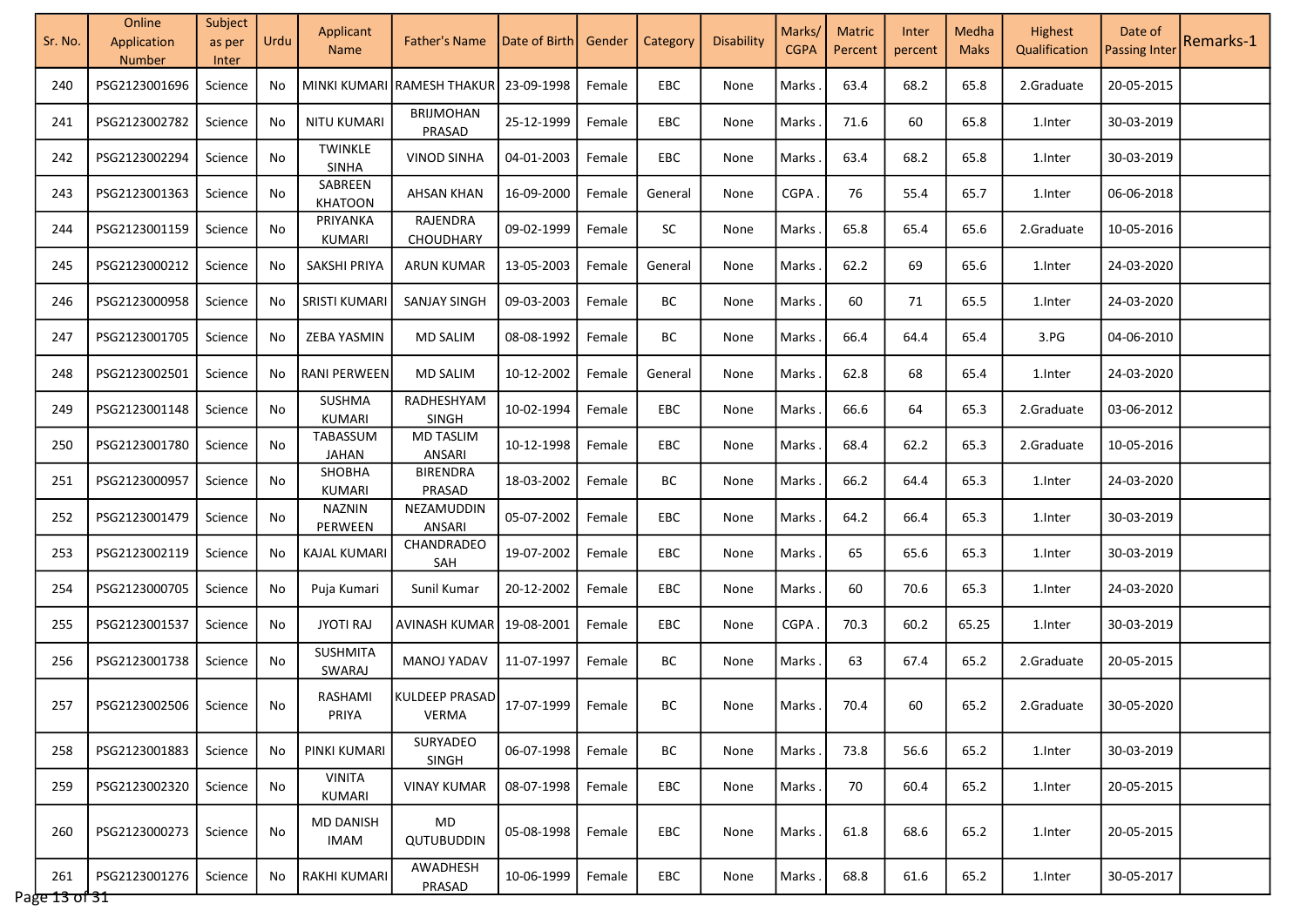| Sr. No.              | Online<br>Application<br>Number | Subject<br>as per<br>Inter | Urdu | Applicant<br><b>Name</b>        | <b>Father's Name</b>        | Date of Birth       | Gender | Category   | Disability | Marks/<br><b>CGPA</b> | <b>Matric</b><br>Percent | Inter<br>percent | Medha<br><b>Maks</b> | Highest<br>Qualification | Date of<br><b>Passing Inter</b> | Remarks-1 |
|----------------------|---------------------------------|----------------------------|------|---------------------------------|-----------------------------|---------------------|--------|------------|------------|-----------------------|--------------------------|------------------|----------------------|--------------------------|---------------------------------|-----------|
| 262                  | PSG2123001109                   | Science                    | No   | ALIYA<br>PARVEEN                | <b>MD SALAUDDIN</b>         | 03-02-2002          | Female | EBC        | None       | Marks                 | 61                       | 69.4             | 65.2                 | 1.Inter                  | 30-03-2019                      |           |
| 263                  | PSG2123001217                   | Science                    | No   | NIVEDITA<br>KUMARI              | SHYAM KRISHNA<br>PANDEY     | 25-03-2003          | Female | General    | None       | Marks                 | 64.6                     | 65.8             | 65.2                 | 1.Inter                  | 24-03-2020                      |           |
| 264                  | PSG2123001122                   | Science                    | No   | <b>MANISHA</b><br><b>KUMARI</b> | MANOJ PRASAD                | 11-04-2001          | Female | EBC        | None       | Marks                 | 60                       | 70.2             | 65.1                 | 1.Inter                  | 30-03-2019                      |           |
| 265                  | PSG2123000219                   | Science                    | No   | SNEHA<br>KUMARI                 | <b>MITHLESH</b><br>PRASAD   | 02-03-2002          | Female | BC         | None       | Marks                 | 65.6                     | 64.6             | 65.1                 | 1.Inter                  | 30-03-2019                      |           |
| 266                  | PSG2123001259                   | Science                    | No   | <b>RANJU KUMARI</b>             | RAMBRIKSH<br>YADAV          | 05-01-1995          | Female | BC         | None       | Marks                 | 69.8                     | 60.2             | 65                   | 2.Graduate               | 05-06-2012                      |           |
| 267                  | PSG2123001908                   | Science                    | No.  | Sefa Parween                    | Ejaz Akhtar                 | 21-11-1996          | Female | ВC         | None       | Marks                 | 62.4                     | 67.6             | 65                   | 2.Graduate               | 16-05-2013                      |           |
| 268                  | PSG2123000286                   | Science                    | No   | <b>KUMARI RIYA</b><br>RANI      | <b>SANJAY YADAV</b>         | 03-06-1998          | Female | BC         | None       | Marks                 | 66.6                     | 63.4             | 65                   | 2.Graduate               | 20-05-2015                      |           |
| 269                  | PSG2123000575                   | Science                    | No   | PRIYANKA<br>KUMARI              | DIGVIJAY KUMAR              | 12-06-2002          | Female | EBC        | None       | Marks                 | 66.8                     | 63.2             | 65                   | 1.Inter                  | 30-03-2019                      |           |
| 270                  | PSG2123000719                   | Science                    | No   | Parwati Kumari                  | Arvind<br>Vishwakarma       | 12-05-1994          | Female | ST         | None       | Marks                 | 66.2                     | 63.6             | 64.9                 | 2.Graduate               | 05-06-2011                      |           |
| 271                  | PSG2123001662                   | Science                    | No   | <b>KHUSHBOO</b><br>KUMARI       | <b>BIRENDRA</b><br>PRASAD   | 11-02-1997          | Female | EBC        | None       | Marks                 | 60.6                     | 69.2             | 64.9                 | 2.Graduate               | 20-05-2015                      |           |
| 272                  | PSG2123001888                   | Science                    | No   | SHALANI<br><b>KUMARI</b>        | <b>AJAY PRASAD</b>          | 08-03-1999          | Female | BC         | None       | Marks                 | 63.2                     | 66.6             | 64.9                 | 2.Graduate               | 10-05-2016                      |           |
| 273                  | PSG2123001098                   | Science                    | No.  | <b>ADITI KUMARI</b>             | AKHILESH SINGH              | 07-02-2002          | Female | General    | None       | Marks                 | 64.4                     | 65.4             | 64.9                 | 1.Inter                  | 30-03-2019                      |           |
| 274                  | PSG2123000419                   | Science                    | No   | <b>KUMARI</b><br><b>RUPAM</b>   | <b>HARENDRA RAY</b>         | 05-08-1994          | Female | BC         | None       | Marks                 | 67                       | 62.6             | 64.8                 | 1.Inter                  | 05-06-2012                      |           |
| 275                  | PSG2123000829                   | Science                    | No   | <b>KHUSHI</b><br>PERWEEN        | MD ABID ANSARI 05-01-2002   |                     | Female | <b>EBC</b> | None       | Marks                 | 65                       | 64.6             | 64.8                 | 1.Inter                  | 30-03-2019                      |           |
| 276                  | PSG2123001750                   | Science                    | No   | <b>SIMPI KUMARI</b>             | RAVINDRA<br>PRASAD YADAV    | 14-03-2003          | Female | BC         | None       | Marks                 | 61.4                     | 68.2             | 64.8                 | 1.Inter                  | 24-03-2020                      |           |
| 277                  | PSG2123002710                   | Science                    | No   | <b>NOORI</b><br>PRAWEEN         | <b>NAZIM ANSARI</b>         | 30-12-2003          | Female | EBC        | None       | Marks                 | 61.2                     | 68.4             | 64.8                 | 1.Inter                  | 24-03-2020                      |           |
| 278                  | PSG2123000811   Science         |                            | No   | <b>JAGRITI</b><br>KUMARI        | RAJENDRA<br>CHOUDHARY       | 13-07-2000   Female |        | SC         | None       | Marks.                | 73.6                     | 55.8             | 64.7                 | 1.Inter                  | 06-06-2018                      |           |
| 279                  | PSG2123000183                   | Science                    | No   | SONAM<br>PERWEEN                | MD<br>SHAHABUDDIN<br>ANSARI | 14-10-2002          | Female | EBC        | None       | Marks                 | 64.2                     | 65.2             | 64.7                 | 1.Inter                  | 30-03-2019                      |           |
| 280                  | PSG2123000046                   | Science                    | No   | <b>PUJA KUMARI</b>              | <b>UPENDRA</b><br>KUMAR     | 18-10-1999          | Female | EBC        | None       | Marks.                | 67                       | 62.2             | 64.6                 | 2.Graduate               | 30-05-2017                      |           |
| 281                  | PSG2123000932                   | Science                    | No   | SADQA<br>TABASSUM               | <b>MD HASSAN</b><br>AHMAD   | 16-12-1998          | Female | EWS        | None       | Marks.                | 69.2                     | 60               | 64.6                 | 1.Inter                  | 20-05-2015                      |           |
| 282<br>Page 14 of 31 | PSG2123001182                   | Science                    | No   | <b>MAHIRA INAM</b>              | <b>MD MUSLIM</b><br>ANSARI  | 02-12-2000          | Female | ВC         | None       | Marks                 | 60.6                     | 68.6             | 64.6                 | 1.Inter                  | 30-03-2020                      |           |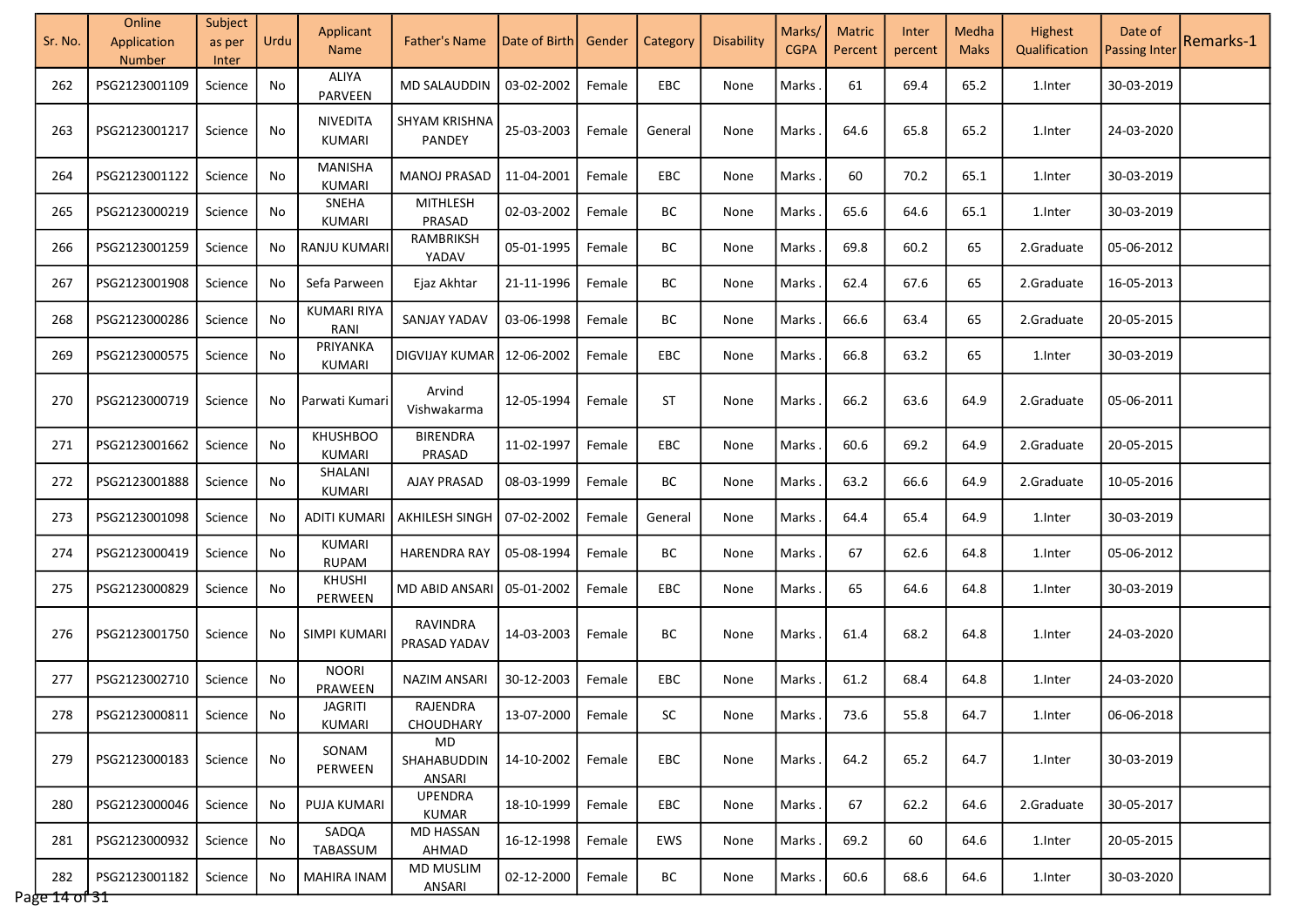| Sr. No. | Online<br>Application<br><b>Number</b> | Subject<br>as per<br>Inter | Urdu | Applicant<br><b>Name</b>       | <b>Father's Name</b>                     | Date of Birth | Gender | Category  | Disability | Marks/<br><b>CGPA</b> | <b>Matric</b><br>Percent | Inter<br>percent | Medha<br><b>Maks</b> | Highest<br>Qualification | Date of<br><b>Passing Inter</b> | Remarks-1 |
|---------|----------------------------------------|----------------------------|------|--------------------------------|------------------------------------------|---------------|--------|-----------|------------|-----------------------|--------------------------|------------------|----------------------|--------------------------|---------------------------------|-----------|
| 283     | PSG2123001599                          | Science                    | No   | CHANCHLA<br><b>KUMARI</b>      | SATENDRA<br>PRASAD                       | 29-04-2001    | Female | EBC       | None       | Marks                 | 63.6                     | 65.6             | 64.6                 | 1.Inter                  | 30-03-2019                      |           |
| 284     | PSG2123001179                          | Science                    | No   | <b>RISHU KUMARI</b>            | SANJAY YADAV                             | 05-01-2002    | Female | BC        | None       | Marks                 | 60.6                     | 68.6             | 64.6                 | 1.Inter                  | 30-03-2019                      |           |
| 285     | PSG2123002035                          | Science                    | No   | SHALINI<br><b>BHARTI</b>       | <b>SANJAY KUMAR</b>                      | 10-07-2002    | Female | BC        | None       | Marks                 | 61.2                     | 68               | 64.6                 | 1.Inter                  | 30-03-2019                      |           |
| 286     | PSG2123001966                          | Science                    | No   | ANUPRIYA<br><b>KUMARI</b>      | NITYANAND<br>PRASAD                      | 12-04-2003    | Female | SC        | None       | Marks                 | 61.4                     | 67.8             | 64.6                 | 1.Inter                  | 24-03-2020                      |           |
| 287     | PSG2123001767                          | Science                    | No   | PRIYANKA<br>KUMARI             | <b>NARESH PRASAD</b>                     | 20-04-1996    | Female | General   | None       | <b>Marks</b>          | 70.8                     | 58.2             | 64.5                 | 2.Graduate               | 20-05-2015                      |           |
| 288     | PSG2123002704                          | Science                    | No   | <b>EKTA KUMARI</b>             | <b>JITENDRA</b><br>SHARMA                | 05-10-2000    | Female | EBC       | None       | <b>Marks</b>          | 72.8                     | 56.2             | 64.5                 | 2.Graduate               | 30-05-2017                      |           |
| 289     | PSG2123001079                          | Science                    | No   | <b>INSHA</b><br><b>KHATOON</b> | SATTAR<br><b>QURAISHI</b>                | 02-06-2002    | Female | EBC       | None       | Marks                 | 60.6                     | 68.4             | 64.5                 | 1.Inter                  | 30-03-2019                      |           |
| 290     | PSG2123000661                          | Science                    | No   | <b>RUPA KUMARI</b>             | <b>VAISONI PRASAD</b>                    | 07-04-2001    | Female | EBC       | None       | <b>Marks</b>          | 63.8                     | 65               | 64.4                 | 1.Inter                  | 30-03-2019                      |           |
| 291     | PSG2123002052                          | Science                    | No   | ARCHANA<br>KUMARI              | JAGDISH PRASAD                           | 24-12-1997    | Female | EBC       | None       | Marks                 | 60.8                     | 67.8             | 64.3                 | 2.Graduate               | 20-05-2015                      |           |
| 292     | PSG2123001757                          | Science                    | No   | SANJU KUMARI                   | NARAYAN<br>PRASAD                        | 13-04-1999    | Female | BC        | None       | Marks                 | 65.6                     | 63               | 64.3                 | 1.Inter                  | 16-09-2019                      |           |
| 293     | PSG2123001468                          | Science                    | No   | ANJU KUMARI                    | <b>ASHOK SHARMA</b>                      | 01-01-2002    | Female | EBC       | None       | Marks                 | 62.4                     | 66.2             | 64.3                 | 1.Inter                  | 24-03-2020                      |           |
| 294     | PSG2123000763                          | Science                    | No   | SANA<br>PERWEEN                | <b>MD KALAMUL</b><br><b>HAQUE</b>        | 06-02-2002    | Female | EBC       | None       | <b>Marks</b>          | 56.4                     | 72.2             | 64.3                 | 1.Inter                  | 30-03-2019                      |           |
| 295     | PSG2123000373                          | Science                    | No   | <b>SHIFA</b><br>SHAFAQU        | <b>MD SHAHID</b><br>AKHTAR               | 18-03-2000    | Female | EBC       | None       | CGPA.                 | 70.3                     | 58.2             | 64.25                | 2.Graduate               | 30-05-2017                      |           |
| 296     | PSG2123002225                          | Science                    | No   | KIRAN KUMARI                   | <b>DILCHAND</b><br>YADAV                 | 07-09-1996    | Female | <b>BC</b> | None       | Marks                 | 63.8                     | 64.6             | 64.2                 | 2.Graduate               | 16-05-2013                      |           |
| 297     | PSG2123000040                          | Science                    | No   | <b>MISHA BHARTI</b>            | <b>JITENDRA</b><br><b>KUMAR SHARMA</b>   | 15-06-2001    | Female | EBC       | None       | <b>Marks</b>          | 65.2                     | 63.2             | 64.2                 | 1.Inter                  | 30-03-2019                      |           |
| 298     | PSG2123001834                          | Science                    | No   | ANJALI<br><b>KUMARI</b>        | <b>ANIL PAL</b>                          | 25-11-2002    | Female | EBC       | None       | Marks                 | 60.2                     | 68.2             | 64.2                 | 1.Inter                  | 30-03-2019                      |           |
| 299     | PSG2123001802                          | Science                    | No   | <b>PUNAM</b><br>KUMARI         | NANDLAL YADAV                            | 28-03-2003    | Female | BC        | None       | Marks                 | 60.6                     | 67.8             | 64.2                 | 1.Inter                  | 24-03-2020                      |           |
| 300     | PSG2123000785                          | Science                    | No   | <b>SIMPI KUMARI</b>            | RABINDRA<br>YADAV                        | 23-10-2003    | Female | BС        | None       | Marks                 | 61.6                     | 66.8             | 64.2                 | 1.Inter                  | 24-03-2020                      |           |
| 301     | PSG2123001921                          | Science                    | No   |                                | KUMARI PUJA   ABHAY BHUSHAN   13-03-1996 |               | Female | <b>SC</b> | None       | Marks .               | 66.2                     | 62               | 64.1                 | 1.Inter                  | 20-05-2015                      |           |
| 302     | PSG2123002383                          | Science                    | No   | DARAKHSHAN<br>JABEEN           | MOJIBUL HASAN                            | 26-01-2002    | Female | EBC.      | None       | Marks .               | 64.2                     | 64               | 64.1                 | 1.Inter                  | 26-01-2002                      |           |
| 303     | PSG2123001987                          | Science                    | No   | PALLAVI RAJ                    | SHAMBHU<br><b>SHARAN KUMAR</b>           | 21-07-2002    | Female | BC        | None       | Marks.                | 60                       | 68.2             | 64.1                 | 1.Inter                  | 30-03-2019                      |           |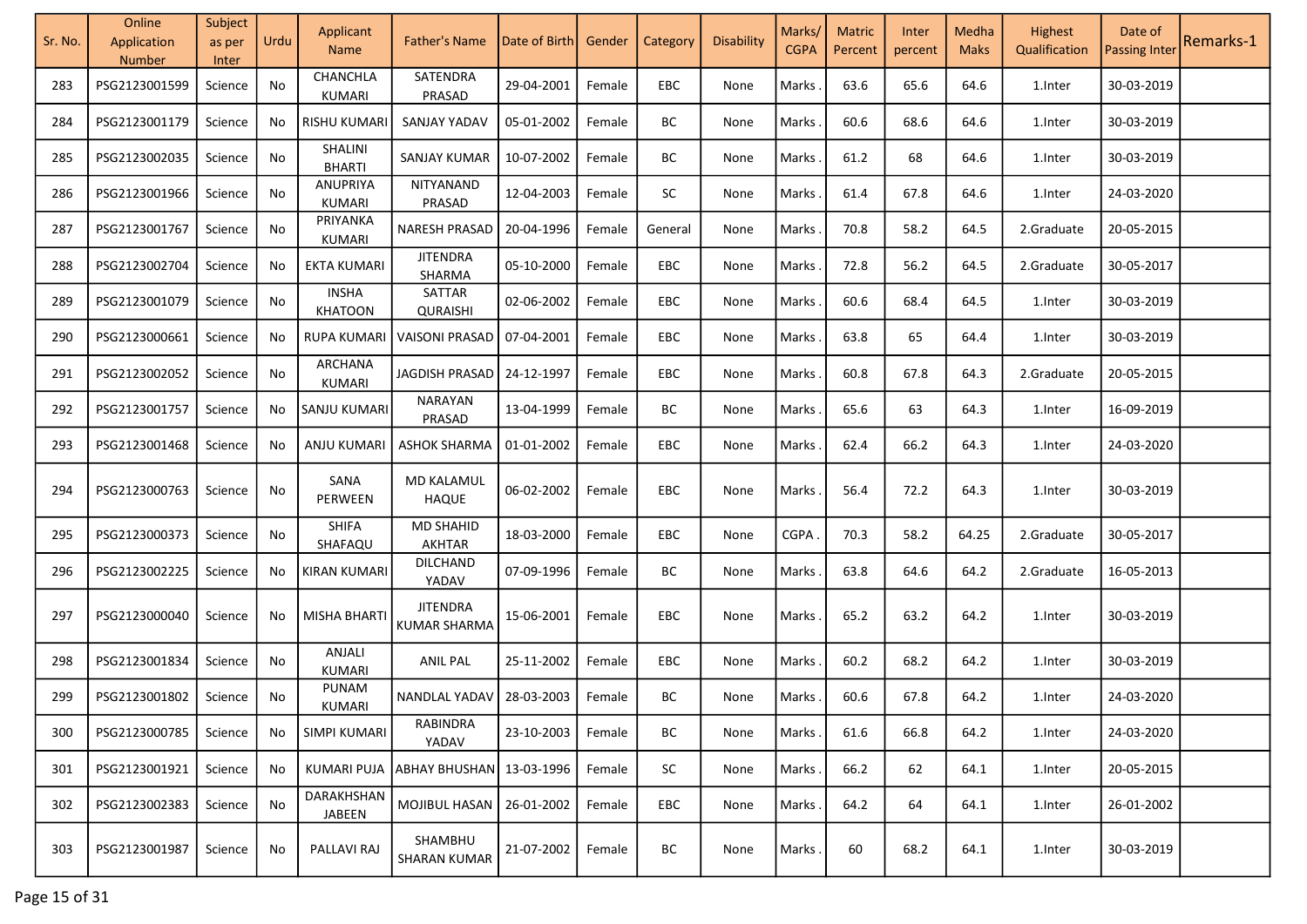| Sr. No. | Online                       | Subject         | Urdu | Applicant                       | <b>Father's Name</b>                 | Date of Birth       | Gender | Category   | <b>Disability</b> | Marks/      | <b>Matric</b> | Inter   | Medha       | Highest       | Date of              | Remarks-1 |
|---------|------------------------------|-----------------|------|---------------------------------|--------------------------------------|---------------------|--------|------------|-------------------|-------------|---------------|---------|-------------|---------------|----------------------|-----------|
|         | Application<br><b>Number</b> | as per<br>Inter |      | <b>Name</b>                     |                                      |                     |        |            |                   | <b>CGPA</b> | Percent       | percent | <b>Maks</b> | Qualification | <b>Passing Inter</b> |           |
| 304     | PSG2123001697                | Science         | No   | <b>SHRUTI</b><br><b>KUMARI</b>  | <b>VINOD KUMAR</b>                   | 25-03-2003          | Female | General    | None              | Marks       | 55.2          | 73      | 64.1        | 1.Inter       | 24-03-2020           |           |
| 305     | PSG2123000937                | Science         | No   | SARMILA<br><b>KUMARI</b>        | MANGAL<br>PASWAN                     | 03-05-1994          | Female | <b>SC</b>  | None              | Marks       | 67            | 61      | 64          | 2.Graduate    | 01-06-2012           |           |
| 306     | PSG2123000787                | Science         | No   | <b>MAMTA</b><br>KUMARI          | RAMPRASAD<br><b>SINGH</b>            | 24-04-1998          | Female | BC         | None              | Marks       | 64.8          | 63.2    | 64          | 2.Graduate    | 10-05-2016           |           |
| 307     | PSG2123002011                | Science         | No   | SALONI<br><b>KUMARI</b>         | SHAILENDRA KR<br>SHARMA              | 04-08-1998          | Female | <b>EBC</b> | None              | Marks       | 63.6          | 64.4    | 64          | 2.Graduate    | 20-05-2015           |           |
| 308     | PSG2123001578                | Science         | No   | <b>AARUSHI</b><br><b>KUMARI</b> | <b>BAIZOO SINGH</b><br>PRABHAT       | 09-02-2001          | Female | EBC        | None              | Marks       | 60.8          | 67.2    | 64          | 1.Inter       | 30-03-2019           |           |
| 309     | PSG2123000442                | Science         | No   | <b>GULNAZ</b><br>PARWEEN        | TADBIR ALI KHAN   01-01-2002         |                     | Female | General    | None              | Marks       | 68            | 60      | 64          | 1.Inter       | 24-03-2020           |           |
| 310     | PSG2123001333                | Science         | No   | <b>BABITA</b><br><b>KUMARI</b>  | SADHU SHARAN<br>PRAJAPAT             | 09-01-2001          | Female | EBC        | None              | Marks       | 66.8          | 61      | 63.9        | 1.Inter       | 12-12-2020           |           |
| 311     | PSG2123001606                | Science         | No   | SANJANA<br>KUMARI               | RAMSWARUP<br>PRASAD                  | 02-02-2002          | Female | BC         | None              | Marks       | 64            | 63.8    | 63.9        | 1.Inter       | 24-03-2020           |           |
| 312     | PSG2123001649                | Science         | No   | Alka Kumari                     | Dhananjay Kuamr                      | 18-03-2003          | Female | General    | None              | Marks       | 58            | 69.6    | 63.8        | 1.Inter       | 23-03-2020           |           |
| 313     | PSG2123001350                | Science         | No   | NISHMEETA<br><b>KUMARI</b>      | ASHLESH KUMAR                        | 21-12-1994          | Female | EBC        | None              | Marks       | 55.4          | 72      | 63.7        | 2.Graduate    | 05-06-2012           |           |
| 314     | PSG2123000915                | Science         | No   | SADHURI<br><b>KUMARI</b>        | PARSHURAM<br>YADAV                   | 20-01-1998          | Female | BC         | None              | Marks       | 66.6          | 60.8    | 63.7        | 2.Graduate    | 27-05-2014           |           |
| 315     | PSG2123002464                | Science         | No   | SRISHTY<br><b>KUMARI</b>        | <b>RANDHIR KUMAR</b><br><b>SINGH</b> | 14-09-2000          | Female | EWS        | None              | Marks       | 70.2          | 57.2    | 63.7        | 1.Inter       | 06-06-2018           |           |
| 316     | PSG2123000621                | Science         | No   | <b>JYOTI KUMARI</b>             | RAJESH KUMAR                         | 09-03-2003          | Female | BC         | None              | Marks       | 59.4          | 68      | 63.7        | 1.Inter       | 24-03-2020           |           |
| 317     | PSG2123000525                | Science         | No   | <b>BABITA</b><br><b>KUMARI</b>  | YOGENDRA PAL                         | 04-12-2003          | Female | <b>EBC</b> | None              | Marks       | 54.6          | 72.8    | 63.7        | 1.Inter       | 24-03-2020           |           |
| 318     | PSG2123000305                | Science         | No   | PRATIBHA<br><b>KUMARI</b>       | <b>MANOJ KUMAR</b><br><b>MISHRA</b>  | 05-01-1996          | Female | EWS        | None              | Marks       | 61.6          | 65.6    | 63.6        | 2.Graduate    | 20-05-2015           |           |
| 319     | PSG2123000247                | Science         | No   | <b>PRIYA KUMARI</b>             | <b>BIRENDRA</b><br>VISHWAKARMA       | 28-03-2000   Female |        | ST         | None              | Marks       | 60            | 67.2    | 63.6        | 1.Inter       | 30-03-2019           |           |
| 320     | PSG2123000268                | Science         | No   | DARAKHSHAN<br>SHAHI             | ABRARUL HAQUE                        | 12-01-1992          | Female | General    | None              | Marks       | 60.8          | 66.2    | 63.5        | 1.Inter       | 12-01-1992           |           |
| 321     | PSG2123001062                | Science         | No   | <b>RIYA KUMARI</b>              | RINTU PASWAN                         | 02-02-2003          | Female | SC         | None              | Marks       | 58.6          | 68.4    | 63.5        | 1.Inter       | 24-03-2020           |           |
| 322     | PSG2123000025                | Science         | No   | PRIYANSHU<br>KUMARI             | DHARMENDRA<br><b>SINGH</b>           | 17-02-2003          | Female | General    | None              | Marks       | 62.4          | 64.6    | 63.5        | 1.Inter       | 24-03-2020           |           |
| 323     | PSG2123000158                | Science         | No   | KAJAL KUMARI                    | NAWAL PRASAD                         | 14-08-2003          | Female | BC         | None              | Marks.      | 69.6          | 57.4    | 63.5        | 1.Inter       | 26-03-2020           |           |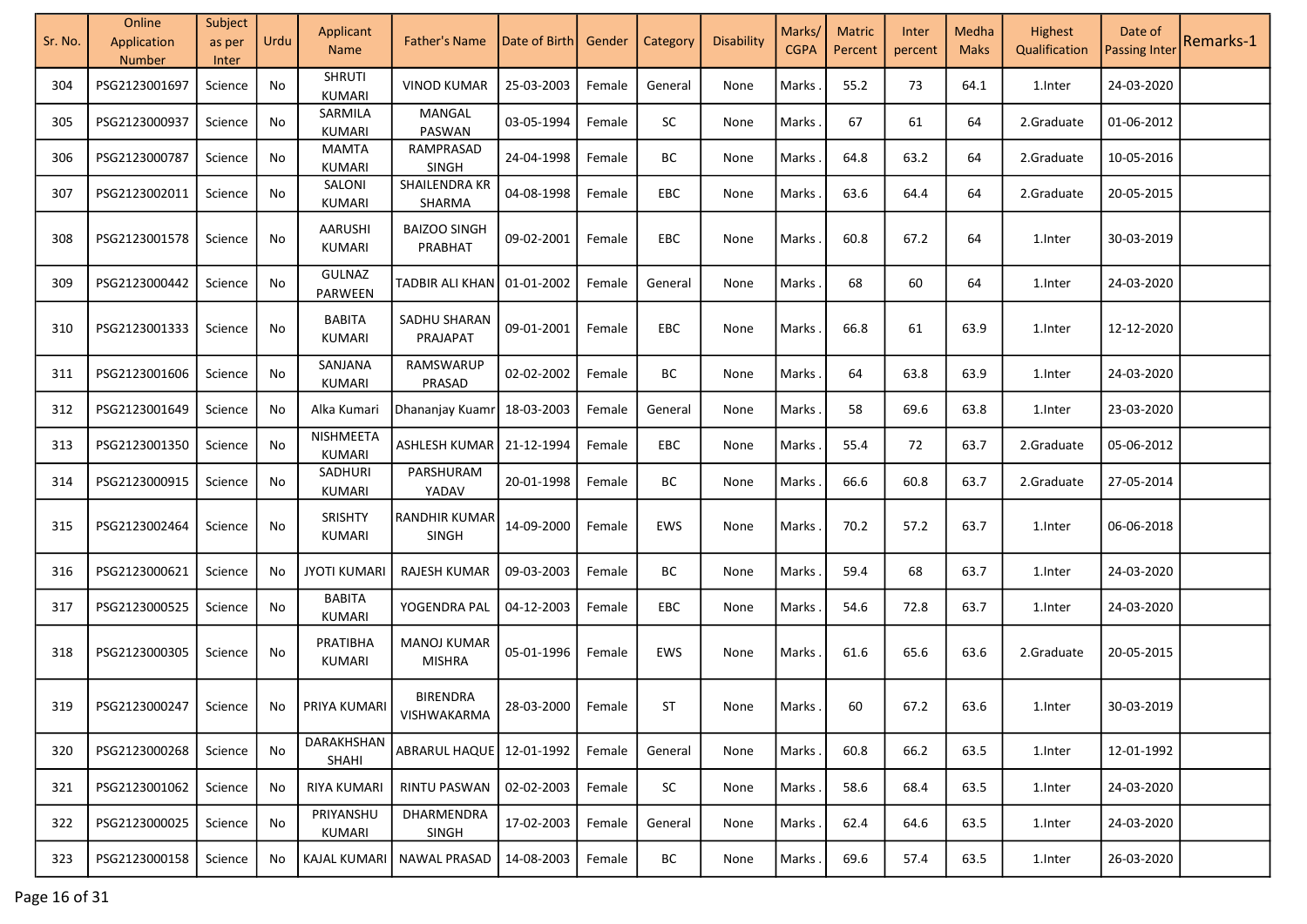| Sr. No.              | Online<br>Application<br>Number | Subject<br>as per<br>Inter | Urdu | Applicant<br><b>Name</b>        | <b>Father's Name</b>              | Date of Birth | Gender | Category   | Disability        | Marks/<br><b>CGPA</b> | <b>Matric</b><br>Percent | Inter<br>percent | Medha<br><b>Maks</b> | Highest<br>Qualification | Date of<br><b>Passing Inter</b> | Remarks-1 |
|----------------------|---------------------------------|----------------------------|------|---------------------------------|-----------------------------------|---------------|--------|------------|-------------------|-----------------------|--------------------------|------------------|----------------------|--------------------------|---------------------------------|-----------|
| 324                  | PSG2123000475                   | Science                    | No   | <b>WASFA</b><br>SANDAL          | MD<br><b>BADRUDDOJA</b>           | 16-12-1996    | Female | General    | None              | Marks                 | 63.4                     | 63.4             | 63.4                 | 2.Graduate               | 16-05-2013                      |           |
| 325                  | PSG2123001663                   | Science                    | No   | SEEMA<br>KUMARI                 | SHATRUDHAN<br>PRASAD              | 19-08-1999    | Female | BC         | None              | Marks                 | 63                       | 63.8             | 63.4                 | 1.Inter                  | 30-03-2019                      |           |
| 326                  | PSG2123000372                   | Science                    | No   | <b>SONI KUMARI</b>              | RAJENDRA<br>PRASAD                | 17-05-2000    | Female | EBC        | None              | <b>CGPA</b>           | 68.4                     | 58.4             | 63.4                 | 1.Inter                  | 30-05-2017                      |           |
| 327                  | PSG2123001028                   | Science                    | No   | <b>JYOTI KUMARI</b>             | <b>MANOJ KUMAR</b>                | 01-01-2002    | Female | EBC        | None              | Marks                 | 69.6                     | 57.2             | 63.4                 | 1.Inter                  | 17-07-2020                      |           |
| 328                  | PSG2123001784                   | Science                    | No   | NAGHMA<br>PERWEEN               | <b>MD HASAN</b>                   | 02-02-1998    | Female | EBC        | None              | Marks                 | 60.6                     | 66               | 63.3                 | 1.Inter                  | 20-05-2015                      |           |
| 329                  | PSG2123000530                   | Science                    | No   | <b>DIVYA BHARTI</b>             | AMARDEEP<br>KUMAR                 | 13-01-2001    | Female | <b>EBC</b> | None              | Marks                 | 64.8                     | 61.8             | 63.3                 | 1.Inter                  | 06-06-2018                      |           |
| 330                  | PSG2123001401                   | Science                    | No   | <b>BIBHA KUMARI</b>             | <b>KAMTA PRASAD</b>               | 07-05-2001    | Female | BC         | None              | <b>CGPA</b>           | 72.2                     | 54.4             | 63.3                 | 1.Inter                  | 06-06-2018                      |           |
| 331                  | PSG2123000777                   | Science                    | No   | PUJA KUMARI                     | SURENDRA<br>MANJHI                | 02-12-1997    | Female | <b>SC</b>  | None              | Marks                 | 65.2                     | 61.2             | 63.2                 | 2.Graduate               | 20-05-2015                      |           |
| 332                  | PSG2123002629                   | Science                    | No   | SABA FIRDAUS                    | <b>MD HASNAIN</b><br>ALAM         | 02-10-1998    | Female | BC         | None              | <b>CGPA</b>           | 60.8                     | 65.6             | 63.2                 | 2.Graduate               | 20-05-2015                      |           |
| 333                  | PSG2123002637                   | Science                    | No   | <b>KANCHAN</b><br><b>KUMARI</b> | <b>MADAN MANDAL</b>               | 05-12-1998    | Female | BС         | None              | Marks                 | 64.6                     | 61.8             | 63.2                 | 1. Inter                 | 10-04-2013                      |           |
| 334                  | PSG2123000232                   | Science                    | No   | NISHA KUMARI                    | UMESH SHARMA                      | 20-03-2000    | Female | <b>EBC</b> | None              | Marks                 | 62                       | 64.4             | 63.2                 | 1.Inter                  | 30-03-2019                      |           |
| 335                  | PSG2123001967                   | Science                    | No.  | DIVYA KUMARI                    | <b>BHIM SEN</b><br><b>GAHLAUT</b> | 10-12-2002    | Female | SC         | None              | Marks                 | 60                       | 66.4             | 63.2                 | 1.Inter                  | 30-03-2019                      |           |
| 336                  | PSG2123000798                   | Science                    | No   | KUMARI<br>SUSHMA                | BALMUKUND<br>PRASAD               | 14-05-1996    | Female | BC         | None              | Marks                 | 71.2                     | 55               | 63.1                 | 2.Graduate               | 27-05-2014                      |           |
| 337                  | PSG2123002511                   | Science                    | No   | ANSHULATA                       | SURENDRA<br>PRASAD                | 25-12-1997    | Female | EBC        | None              | Marks                 | 67.4                     | 58.8             | 63.1                 | 2.Graduate               | 20-05-2015                      |           |
| 338                  | PSG2123002108                   | Science                    | No   | <b>RUPA KUMARI</b>              | RAMASHISH<br>YADAV                | 10-02-2003    | Female | ВC         | None              | Marks                 | 63.2                     | 63               | 63.1                 | 1.Inter                  | 30-03-2019                      |           |
| 339                  | PSG2123000842                   | Science                    | No   | SWARNLATA<br><b>SINHA</b>       | MADHURENDRA<br><b>SINGH</b>       | 05-01-1997    | Female | EBC        | None              | Marks                 | 61.6                     | 64.4             | 63                   | 2.Graduate               | 20-05-2015                      |           |
| 340                  | PSG2123002589                   | Science                    | No   |                                 | SUDHA SUMAN GOURI SHANKAR         | 24-07-1997    | Female | <b>EBC</b> | None              | Marks                 | 66                       | 60               | 63                   | 1. Inter                 | 20-05-2015                      |           |
| 341                  | PSG2123000707                   | Science                    | No   | <b>SURUCHI</b><br><b>KUMARI</b> | SATYENDRA<br>YADAV                | 05-06-1995    | Female | BС         | None              | Marks                 | 65.8                     | 60               | 62.9                 | 2.Graduate               | 16-05-2013                      |           |
| 342                  | PSG2123002348                   | Science                    | No   | SHAMMA<br>TRANNUM               | MD JAMALUDDIN<br>ANSARI           | 02-01-2000    | Female | <b>EBC</b> | VH (40%-<br>100%) | Marks                 | 64                       | 61.8             | 62.9                 | 2.Graduate               | 30-05-2017                      |           |
| 343                  | PSG2123002251                   | Science                    | No   | <b>FARHEEN NAZ</b>              | <b>MD MODABBIR</b><br>ALAM        | 10-06-2003    | Female | EBC        | None              | Marks                 | 60                       | 65.8             | 62.9                 | 1.Inter                  | 24-03-2020                      |           |
| 344<br>Page 17 of 31 | PSG2123001351                   | Science                    | No   | Soma Arshadi                    | Abdul Rashid                      | 11-02-1997    | Female | General    | None              | Marks                 | 74.2                     | 51.4             | 62.8                 | 2.Graduate               | 27-05-2014                      |           |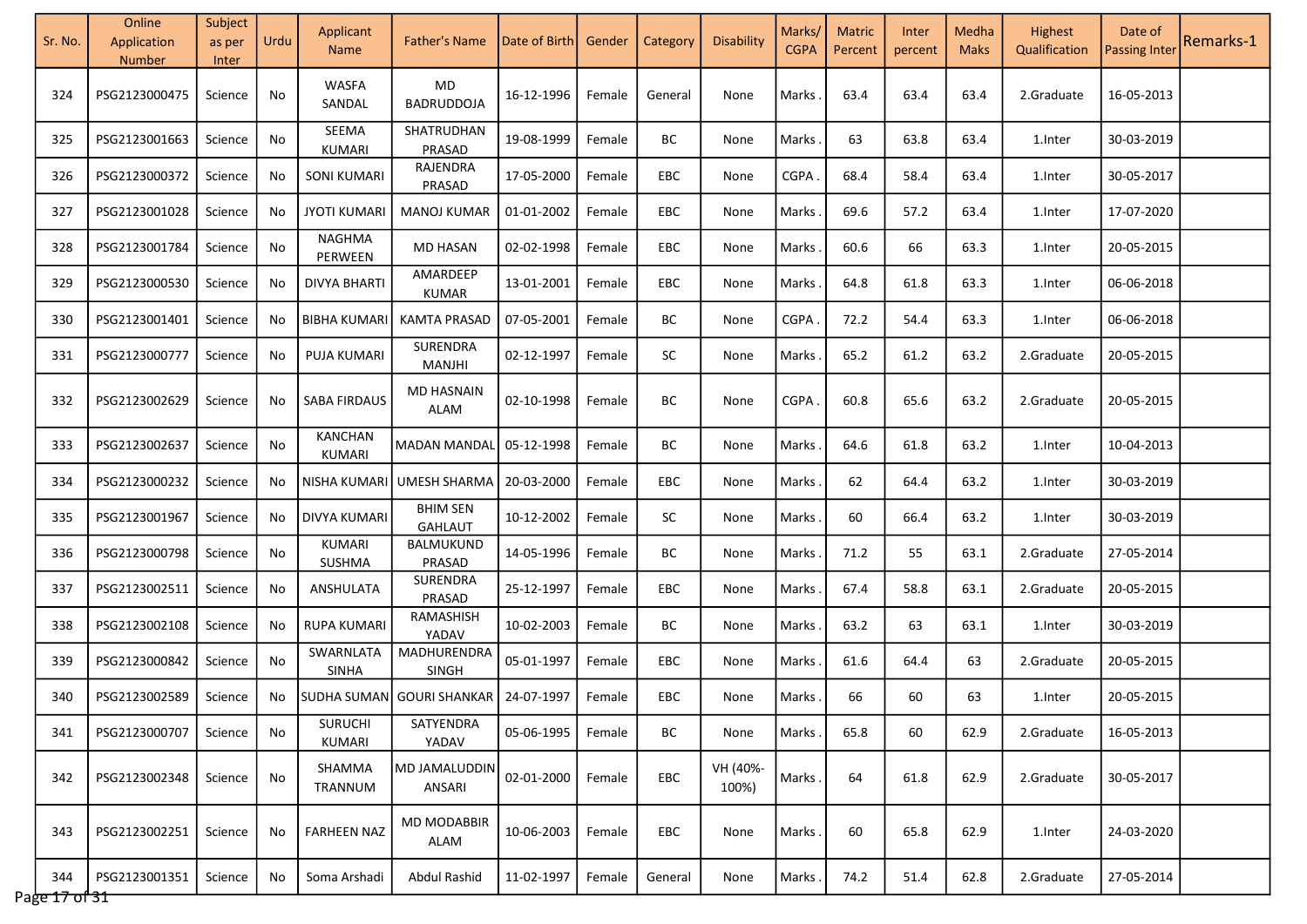| Sr. No. | Online<br>Application<br>Number | Subject<br>as per<br>Inter | Urdu | Applicant<br><b>Name</b>       | <b>Father's Name</b>                   | Date of Birth       | Gender | Category | Disability | Marks/<br><b>CGPA</b> | <b>Matric</b><br>Percent | Inter<br>percent | Medha<br><b>Maks</b> | Highest<br>Qualification | Date of<br><b>Passing Inter</b> | Remarks-1 |
|---------|---------------------------------|----------------------------|------|--------------------------------|----------------------------------------|---------------------|--------|----------|------------|-----------------------|--------------------------|------------------|----------------------|--------------------------|---------------------------------|-----------|
| 345     | PSG2123002777                   | Science                    | No   | SANJU KUMARI                   | AMRENDRA<br>YADAV                      | 26-01-1998          | Female | ВC       | None       | Marks                 | 61.4                     | 64.2             | 62.8                 | 2.Graduate               | 20-05-2015                      |           |
| 346     | PSG2123002274                   | Science                    | No   | AMRITA<br>PRITAM SINHA         | <b>SHYAM SUNDER</b><br>PASWAN          | 05-12-1998          | Female | SC       | None       | Marks                 | 65.2                     | 60.4             | 62.8                 | 2.Graduate               | 20-05-2015                      |           |
| 347     | PSG2123001418                   | Science                    | No   | <b>RAVINA</b><br>KUMARI        | <b>BAJRANGI</b><br><b>PASWAN</b>       | 02-06-1999          | Female | SC       | None       | Marks                 | 64.4                     | 61.2             | 62.8                 | 1.Inter                  | 06-06-2018                      |           |
| 348     | PSG2123001542                   | Science                    | No   | <b>NEHA KUMARI</b>             | DHIRENDRA<br><b>KUMAR VERMA</b>        | 14-06-2000          | Female | BC       | None       | Marks                 | 58.8                     | 66.8             | 62.8                 | 1.Inter                  | 30-03-2019                      |           |
| 349     | PSG2123002742                   | Science                    | No   | <b>ARTI KUMARI</b>             | AKHILESH<br><b>PANDIT</b>              | 28-02-2003          | Female | EBC      | None       | Marks                 | 60                       | 65.6             | 62.8                 | 1.Inter                  | 24-03-2020                      |           |
| 350     | PSG2123002180                   | Science                    | No   | SIMPU KUMARI                   | RAMBALI<br>RAVIDAS                     | 02-02-1994          | Female | SC       | None       | Marks                 | 61.4                     | 64               | 62.7                 | 2.Graduate               | 16-05-2013                      |           |
| 351     | PSG2123001354                   | Science                    | No   | KAJAL KUMARI                   | <b>VINAY SAW</b>                       | 15-04-2000          | Female | EBC      | None       | Marks                 | 55.8                     | 69.6             | 62.7                 | 1.Inter                  | 24-03-2020                      |           |
| 352     | PSG2123000433                   | Science                    | No   | KAJAL KUMARI                   | SHARVAN<br>PRASAD KESHRI               | 01-01-2003          | Female | BC       | None       | Marks                 | 57.6                     | 67.8             | 62.7                 | 1.Inter                  | 24-03-2020                      |           |
| 353     | PSG2123000748                   | Science                    | No   | ANKITA RAJ                     | MUNESHWAR<br>PRASAD                    | 05-02-2000          | Female | BC       | None       | Marks                 | 65.2                     | 60               | 62.6                 | 2.Graduate               | 30-05-2017                      |           |
| 354     | PSG2123000635                   | Science                    | No   | AMISHA<br>KUMARI SINHA         | NIRANJAN SINHA                         | 10-02-1999          | Female | General  | None       | Marks                 | 54.6                     | 70.6             | 62.6                 | 1.Inter                  | 24-03-2020                      |           |
| 355     | PSG2123001166                   | Science                    | No   | SARASWATI<br>KUMAR             | <b>KRISHNA</b><br><b>NANDAN PRASAD</b> | 30-12-1997          | Female | BC       | None       | Marks                 | 70                       | 55               | 62.5                 | 1.Inter                  | 27-05-2014                      |           |
| 356     | PSG2123000107                   | Science                    | No   | Sangita Kumari                 | Premchand<br>Prasad                    | 29-06-1991          | Female | BC       | None       | Marks                 | 71.43                    | 53.44            | 62.44                | 2.Graduate               | 28-05-2008                      |           |
| 357     | PSG2123001158                   | Science                    | No   | <b>RINA KUMARI</b>             | <b>VISHNUDEO</b><br><b>KUMAR</b>       | 08-04-1989          | Female | SC       | None       | Marks                 | 59                       | 65.8             | 62.4                 | 2.Graduate               | 01-06-2009                      |           |
| 358     | PSG2123000270                   | Science                    | No   | <b>SUSHMA</b><br><b>KUMARI</b> | LAXMAN YADAV                           | 01-04-2002          | Female | BC       | None       | Marks                 | 68                       | 56.8             | 62.4                 | 1.Inter                  | 24-03-2020                      |           |
| 359     | PSG2123002670                   | Science                    | No   | TAHIRA ANJUM                   | <b>MUMTAZ</b><br>AHMAD                 | 20-04-1996          | Female | General  | None       | Marks                 | 66.2                     | 58.4             | 62.3                 | 2.Graduate               | 27-05-2014                      |           |
| 360     | PSG2123002599                   | Science                    | No   | <b>SWEETY</b><br>KUMARI        | RAMJI YADAV                            | 19-01-2000   Female |        | BC       | None       | CGPA.                 | 72.2                     | 52.4             | 62.3                 | 2.Graduate               | 22-12-2016                      |           |
| 361     | PSG2123002046                   | Science                    | No   | <b>SUDHA KARN</b>              | <b>KAPILDEO</b><br>NARAYAN             | 15-12-1983          | Female | General  | None       | Marks.                | 52.14                    | 72.44            | 62.29                | 1.Inter                  | 30-06-2000                      |           |
| 362     | PSG2123000940                   | Science                    | No   | SAJDA<br><b>KHATOON</b>        | MD REYAZ                               | 15-10-1998          | Female | EBC      | None       | Marks.                | 63.4                     | 61               | 62.2                 | 2.Graduate               | 10-05-2016                      |           |
| 363     | PSG2123002616                   | Science                    | No   | PRATIMA<br>KUMARI              | <b>BIHARI SINGH</b>                    | 08-10-1995          | Female | BC       | None       | Marks.                | 62.8                     | 61.6             | 62.2                 | 1.Inter                  | 20-05-2015                      |           |
| 364     | PSG2123000248                   | Science                    | No   | RAFIQA<br>PARWEEN              | <b>MD FIDA</b><br><b>HUSSAIN</b>       | 25-04-1998          | Female | EBC      | None       | Marks.                | 66.8                     | 57.6             | 62.2                 | 1.Inter                  | 10-05-2016                      |           |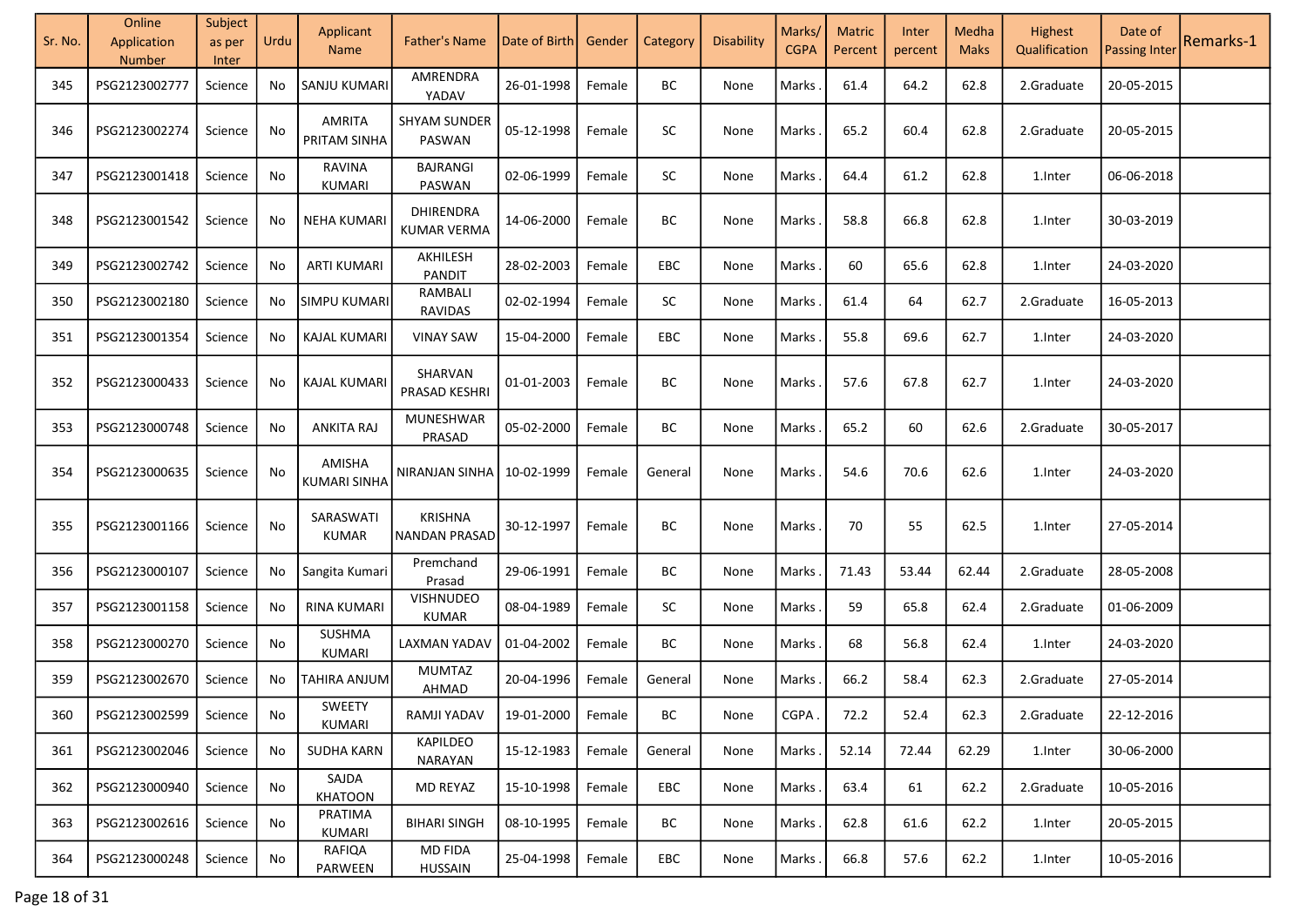| Sr. No. | Online<br>Application<br>Number | Subject<br>as per<br>Inter | Urdu | Applicant<br><b>Name</b>  | <b>Father's Name</b>                | Date of Birth | Gender | Category   | Disability | Marks/<br><b>CGPA</b> | <b>Matric</b><br>Percent | Inter<br>percent | Medha<br><b>Maks</b> | Highest<br>Qualification | Date of<br><b>Passing Inter</b> | Remarks-1 |
|---------|---------------------------------|----------------------------|------|---------------------------|-------------------------------------|---------------|--------|------------|------------|-----------------------|--------------------------|------------------|----------------------|--------------------------|---------------------------------|-----------|
| 365     | PSG2123002716                   | Science                    | No   | Sushmita<br>kumari        | Kamlesh Prasad                      | 11-12-2002    | Female | BC         | None       | Marks                 | 61.2                     | 63.2             | 62.2                 | 1.Inter                  | 24-03-2020                      |           |
| 366     | PSG2123001517                   | Science                    | No   | APRAJITA<br><b>KUMARI</b> | SHYAM KRISHNA<br><b>PANDEY</b>      | 25-03-2003    | Female | General    | None       | Marks                 | 61                       | 63.4             | 62.2                 | 1.Inter                  | 24-03-2020                      |           |
| 367     | PSG2123000853                   | Science                    | No   | <b>KUSUM</b><br>KUMARI    | <b>NARAD PRASAD</b>                 | 07-09-1989    | Female | EBC        | None       | Marks                 | 60.86                    | 63.4             | 62.13                | 2.Graduate               | 01-06-2009                      |           |
| 368     | PSG2123001388                   | Science                    | No   | ANJANI<br><b>KUMARI</b>   | <b>LAXMI PRASAD</b><br><b>GUPTA</b> | 14-02-1996    | Female | <b>EBC</b> | None       | Marks                 | 62.6                     | 61.6             | 62.1                 | 3.PG                     | 05-06-2012                      |           |
| 369     | PSG2123002066                   | Science                    | No   | kajal kumari              | dilip kumar                         | 15-07-2000    | Female | EBC        | None       | Marks                 | 64.8                     | 59.4             | 62.1                 | 2.Graduate               | 30-05-2017                      |           |
| 370     | PSG2123001004                   | Science                    | No   | <b>SANA FATMA</b>         | <b>MD JAWAID</b><br>AKHTAR          | 25-02-1998    | Female | General    | None       | Marks                 | 64                       | 60               | 62                   | 2.Graduate               | 20-05-2015                      |           |
| 371     | PSG2123001235                   | Science                    | No   | <b>URMILA</b><br>KUMARI   | <b>UMESH DAS</b>                    | 04-08-1997    | Female | SC         | None       | Marks                 | 62.4                     | 61.4             | 61.9                 | 2.Graduate               | 20-05-2015                      |           |
| 372     | PSG2123001059                   | Science                    | No   | SAIMA JABIN               | <b>MD QUDDUS</b>                    | 07-04-1998    | Female | EBC        | None       | Marks                 | 58.4                     | 65.4             | 61.9                 | 1.Inter                  | 20-05-2015                      |           |
| 373     | PSG2123001499                   | Science                    | No   | SURAIYA<br>NAZMIN         | <b>MD REYASAT</b>                   | 14-04-2002    | Female | EBC        | None       | Marks                 | 58.8                     | 65               | 61.9                 | 1.Inter                  | 24-03-2020                      |           |
| 374     | PSG2123000090                   | Science                    | No   | SABA<br>PARWEEN           | SAMIM AHMAD                         | 15-08-1995    | Female | EBC        | None       | Marks                 | 60.4                     | 63.2             | 61.8                 | 2.Graduate               | 15-08-1995                      |           |
| 375     | PSG2123002726                   | Science                    | No   | <b>SURBHI PRIYA</b>       | <b>SOHAN PRASAD</b>                 | 26-01-1995    | Female | SC         | None       | Marks                 | 65.4                     | 58.2             | 61.8                 | 1.Inter                  | 28-10-2020                      |           |
| 376     | PSG2123001089                   | Science                    | No   | <b>ASHFA</b><br>PARWEEN   | <b>MD IFTEKHAR</b><br>ANSARI        | 09-06-1996    | Female | <b>EBC</b> | None       | Marks                 | 61                       | 62.6             | 61.8                 | 1.Inter                  | 16-05-2013                      |           |
| 377     | PSG2123001973                   | Science                    | No.  | <b>MEDHAVI KRITI</b>      | <b>BACHOO YADAV</b>                 | 20-11-2002    | Female | BC         | None       | Marks                 | 63.6                     | 60               | 61.8                 | 1.Inter                  | 30-03-2019                      |           |
| 378     | PSG2123001779                   | Science                    | No   | <b>PWITRA</b><br>PRAGTI   | PAWAN KUMAR                         | 12-01-2003    | Female | BC         | None       | Marks                 | 51.6                     | 72               | 61.8                 | 1.Inter                  | 30-03-2019                      |           |
| 379     | PSG2123002012                   | Science                    | No   | SANA<br>PERWEEN           | <b>MD AKWAR</b>                     | 02-04-1998    | Female | General    | None       | Marks                 | 65.6                     | 57.8             | 61.7                 | 1.Inter                  | 02-05-2015                      |           |
| 380     | PSG2123002303                   | Science                    | No   | arpna kumari<br>sharma    | prahlad thakur                      | 23-07-1998    | Female | <b>EBC</b> | None       | Marks                 | 68.6                     | 54.8             | 61.7                 | 1.Inter                  | 05-06-2014                      |           |
| 381     | PSG2123000142                   | Science                    | No   | Pratigya<br>Kumari        | Naresh Sharma                       | 15-12-1998    | Female | BC         | None       | Marks                 | 66.6                     | 56.8             | 61.7                 | 1.Inter                  | 10-05-2016                      |           |
| 382     | PSG2123000057                   | Science                    | No   | NIHARIKA<br><b>SINGH</b>  | NARENDRA<br><b>KUMAR SINGH</b>      | 21-06-2003    | Female | General    | None       | Marks                 | 52.6                     | 70.8             | 61.7                 | 1.Inter                  | 24-03-2020                      |           |
| 383     | PSG2123002561                   | Science                    | No   | SHWETA<br><b>KUMARI</b>   | PRAMOD KUMAR<br>PANDEY              | 04-03-2001    | Female | General    | None       | Marks                 | 61.8                     | 61.4             | 61.6                 | 1.Inter                  | 30-03-2019                      |           |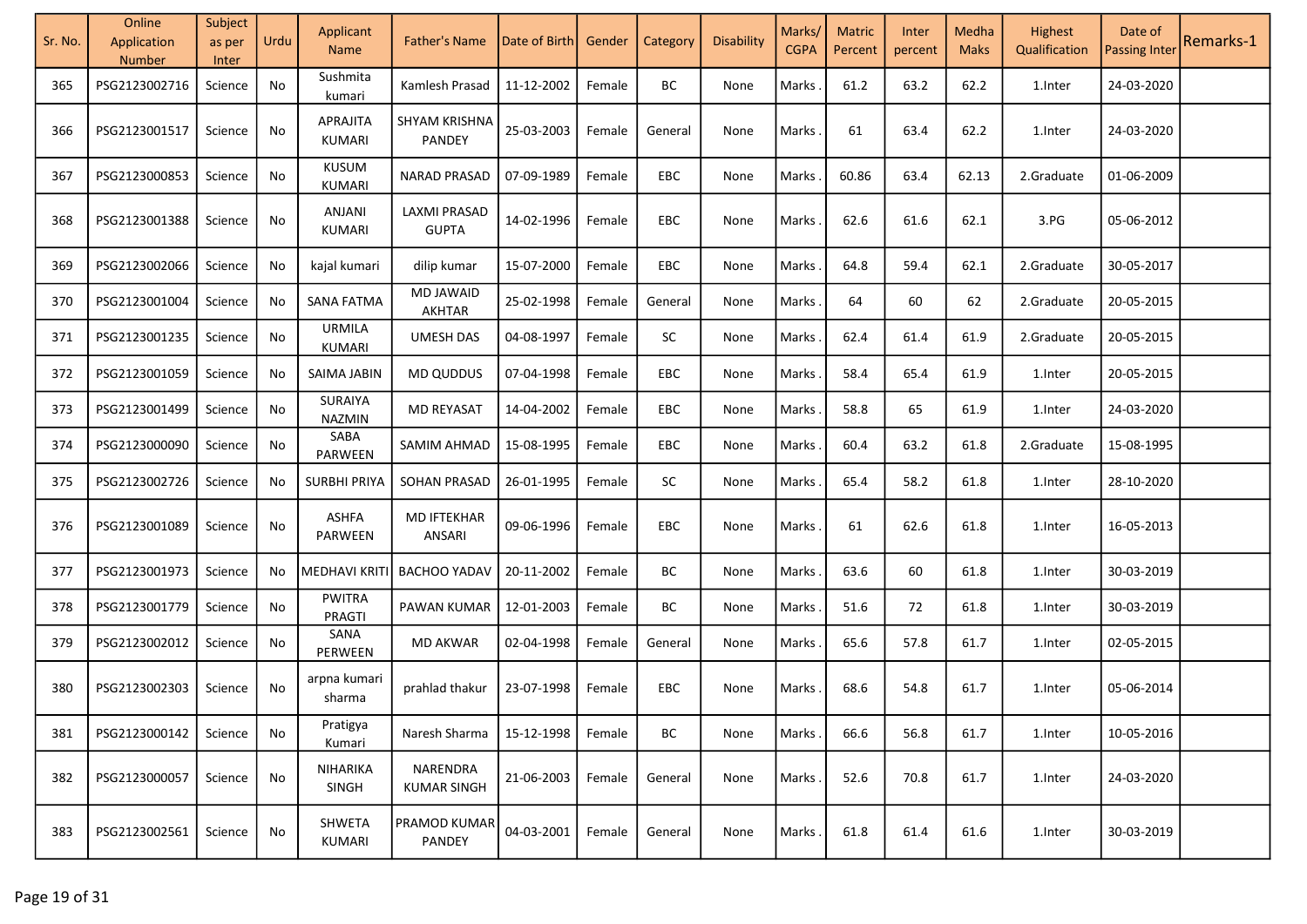| Sr. No. | Online<br>Application<br><b>Number</b> | Subject<br>as per<br>Inter | Urdu | Applicant<br><b>Name</b>       | <b>Father's Name</b>              | Date of Birth | Gender | Category | Disability | Marks/<br><b>CGPA</b> | <b>Matric</b><br>Percent | Inter<br>percent | Medha<br><b>Maks</b> | Highest<br>Qualification | Date of<br><b>Passing Inter</b> | Remarks-1 |
|---------|----------------------------------------|----------------------------|------|--------------------------------|-----------------------------------|---------------|--------|----------|------------|-----------------------|--------------------------|------------------|----------------------|--------------------------|---------------------------------|-----------|
| 384     | PSG2123001496                          | Science                    | No   | ARSHI<br>PERWEEN               | <b>MD KHURSHID</b><br><b>ALAM</b> | 20-11-2001    | Female | EBC      | None       | Marks                 | 62.4                     | 60.8             | 61.6                 | 1.Inter                  | 30-03-2019                      |           |
| 385     | PSG2123000257                          | Science                    | No   | <b>DIPU KUMARI</b>             | <b>MANOJ KUMAR</b>                | 19-04-2003    | Female | BC       | None       | Marks                 | 51.2                     | 72               | 61.6                 | 1.Inter                  | 24-03-2020                      |           |
| 386     | PSG2123002401                          | Science                    | No   | SWETA<br>KUMARI                | SUBODH KUMAR                      | 02-03-2000    | Female | BC       | None       | <b>CGPA</b>           | 66.5                     | 56.6             | 61.55                | 2.Graduate               | 30-05-2017                      |           |
| 387     | PSG2123002751                          | Science                    | No   | <b>MONI KUMARI</b>             | <b>SHIV RATAN</b><br><b>KUMAR</b> | 01-01-1995    | Female | EBC      | None       | Marks                 | 63                       | 60               | 61.5                 | 2.Graduate               | 04-10-2018                      |           |
| 388     | PSG2123002774                          | Science                    | No   | NIBHA KUMARI                   | <b>NAKUL PRASAD</b>               | 22-04-2001    | Female | BC       | None       | Marks                 | 62.4                     | 60.6             | 61.5                 | 1.Inter                  | 30-03-2019                      |           |
| 389     | PSG2123000428                          | Science                    | No   | <b>GULNAJ</b><br>PRAWEEN       | <b>MD ISLAM</b><br>ANSARI         | 02-08-1998    | Female | EBC      | None       | Marks                 | 56.6                     | 66.2             | 61.4                 | 1.Inter                  | 30-03-2019                      |           |
| 390     | PSG2123001789                          | Science                    | No   | APRAJITA<br>KUMARI             | <b>AJAY KUMAR</b><br>MISHRA       | 07-11-2001    | Female | General  | None       | Marks                 | 66.8                     | 56               | 61.4                 | 1.Inter                  | 24-03-2020                      |           |
| 391     | PSG2123002224                          | Science                    | No   | <b>MUSKAN</b><br><b>KUMARI</b> | <b>MANOJ KUMAR</b>                | 10-04-2003    | Female | EBC      | None       | Marks                 | 61.4                     | 61.4             | 61.4                 | 1.Inter                  | 09-10-2020                      |           |
| 392     | PSG2123002363                          | Science                    | No   | MUKHLESANA<br>PARWEEN          | MD BADRUZZAM                      | 02-01-2000    | Female | EBC      | None       | Marks                 | 67.2                     | 55.4             | 61.3                 | 2.Graduate               | 30-05-2017                      |           |
| 393     | PSG2123001255                          | Science                    | No   | <b>RANJU KUMARI</b>            | <b>VINAY MISTRI</b>               | 10-02-1998    | Female | EBC      | None       | Marks                 | 57.6                     | 65               | 61.3                 | 1.Inter                  | 30-05-2015                      |           |
| 394     | PSG2123002293                          | Science                    | No   | ANSHU<br>KUMARI                | RAMRATAN<br>PRASAD                | 19-03-2001    | Female | BC       | None       | Marks                 | 60                       | 62.6             | 61.3                 | 1.Inter                  | 30-03-2019                      |           |
| 395     | PSG2123001581                          | Science                    | No   | <b>PUJA KUMARI</b>             | VIMLESH<br>SHARMA                 | 03-04-1996    | Female | General  | None       | Marks                 | 70.4                     | 52               | 61.2                 | 1.Inter                  | 10-05-2016                      |           |
| 396     | PSG2123001320                          | Science                    | No   | SAYYADA SUFIA<br>TABASSUM      | <b>SYED MOHD</b><br>RIZWAN        | 27-11-2000    | Female | General  | None       | CGPA                  | 64.6                     | 57.8             | 61.2                 | 1.Inter                  | 30-05-2017                      |           |
| 397     | PSG2123002058                          | Science                    | No   | SHEETAL<br><b>KUMARI</b>       | <b>MAHENDRA</b><br>PRASAD         | 03-02-2001    | Female | EBC      | None       | Marks                 | 55.6                     | 66.8             | 61.2                 | 1.Inter                  | 30-03-2019                      |           |
| 398     | PSG2123002805                          | Science                    | No   | ANISA KUMARI                   | <b>NAKUL PRASASD</b>              | 04-06-2002    | Female | BC       | None       | Marks                 | 62                       | 60.4             | 61.2                 | 1.Inter                  | 24-03-2020                      |           |
| 399     | PSG2123001408                          | Science                    | No   | <b>SONAL PRIYA</b>             | <b>ASHKO KUMAR</b>                | 25-09-2003    | Female | BC       | None       | Marks                 | 59.8                     | 62.6             | 61.2                 | 1.Inter                  | 24-03-2020                      |           |
| 400     | PSG2123001658                          | Science                    | No   | RAJMUNI<br>KUMARI              | SUKHDEV YADAV                     | 17-07-1998    | Female | BC       | None       | Marks                 | 69.6                     | 52.6             | 61.1                 | 2.Graduate               | 20-05-2015                      |           |
| 401     | PSG2123001282                          | Science                    | No   | KUMARI<br>ANAMIKA              | <b>SHIV KUMAR</b><br>PRASAD SINGH | 23-03-1999    | Female | EBC      | None       | Marks                 | 63                       | 59.2             | 61.1                 | 1.Inter                  | 10-05-2016                      |           |
| 402     | PSG2123001962                          | Science                    | No   | ANCHAL<br><b>KUMARI</b>        | KRISHNA NONIYA                    | 10-02-2001    | Female | EBC      | None       | Marks.                | 61.6                     | 60.6             | 61.1                 | 1.Inter                  | 30-03-2019                      |           |
| 403     | PSG2123000339                          | Science                    | No   | SANDHYA<br>KUMARI              | AWADHESH<br><b>KUMAR PAL</b>      | 15-08-2002    | Female | EBC      | None       | Marks .               | 58.2                     | 64               | 61.1                 | 1.Inter                  | 24-03-2020                      |           |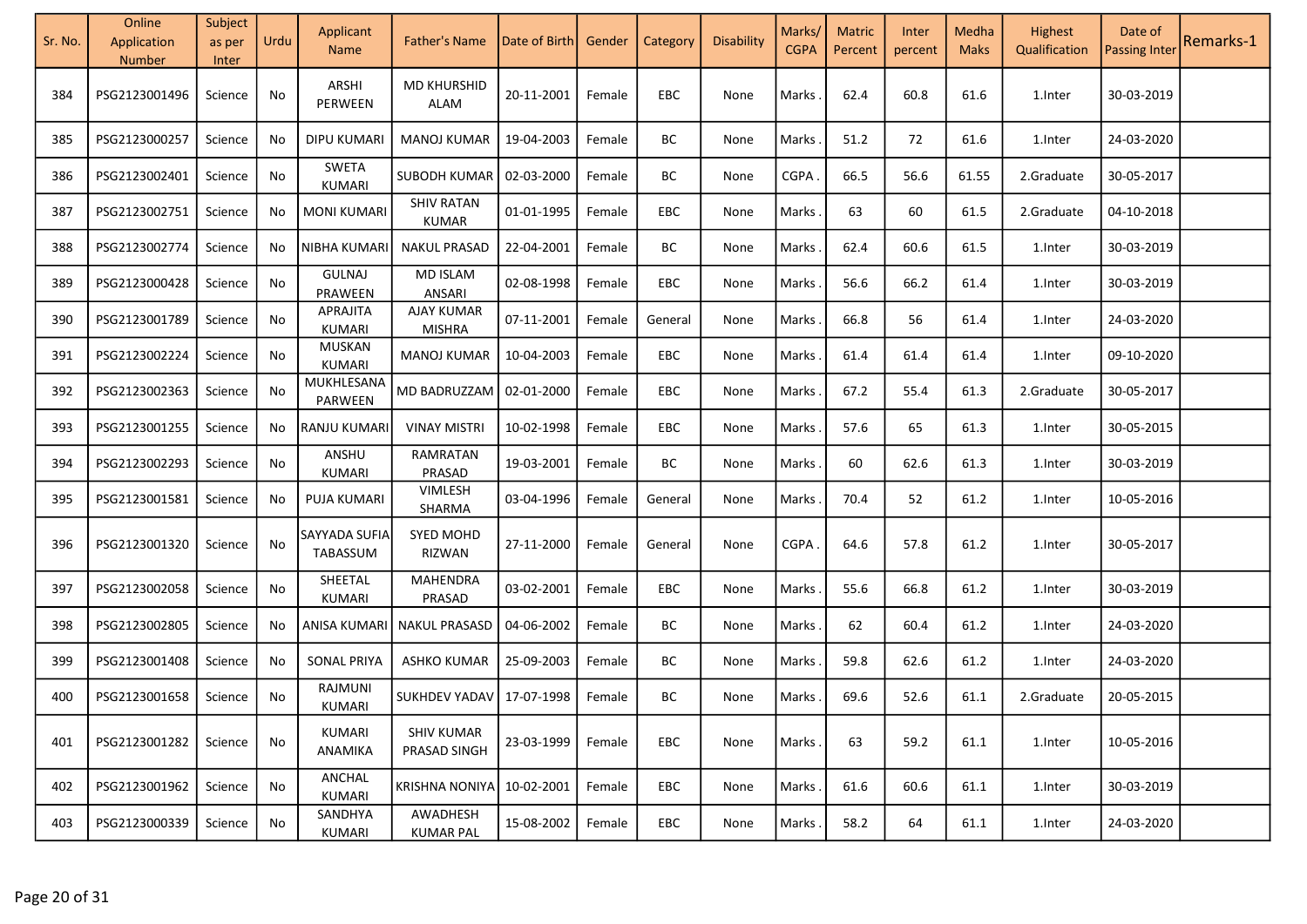| Sr. No. | Online<br>Application<br>Number | Subject<br>as per<br>Inter | Urdu | Applicant<br><b>Name</b>        | <b>Father's Name</b>                         | Date of Birth | Gender | Category   | Disability        | Marks/<br><b>CGPA</b> | <b>Matric</b><br>Percent | Inter<br>percent | Medha<br><b>Maks</b> | Highest<br>Qualification | Date of<br><b>Passing Inter</b> | Remarks-1 |
|---------|---------------------------------|----------------------------|------|---------------------------------|----------------------------------------------|---------------|--------|------------|-------------------|-----------------------|--------------------------|------------------|----------------------|--------------------------|---------------------------------|-----------|
| 404     | PSG2123000641                   | Science                    | No   | ARCHANA<br><b>KUMARI</b>        | <b>SHYAM SUNDAR</b><br>PRASAD DHIRAJ         | 02-02-2003    | Female | BC         | None              | Marks                 | 57                       | 65.2             | 61.1                 | 1.Inter                  | 24-03-2020                      |           |
| 405     | PSG2123000901                   | Science                    | No   | ANJALI<br><b>KUMARI</b>         | <b>MITHLESH</b><br>PRASAD                    | 02-02-2003    | Female | EBC        | None              | Marks                 | 56                       | 66.2             | 61.1                 | 1.Inter                  | 24-03-2020                      |           |
| 406     | PSG2123001203                   | Science                    | No   | <b>BIBHA KUMARI</b>             | RAJENDRA<br>PRASAD                           | 05-02-1978    | Female | EBC        | None              | Marks                 | 66.13                    | 55.89            | 61.01                | 1.Inter                  | 16-06-1998                      |           |
| 407     | PSG2123001105                   | Science                    | No   | <b>SWETA</b><br><b>KUMARI</b>   | <b>MADAN THAKUR</b>                          | 15-04-1997    | Female | EBC        | None              | Marks                 | 62                       | 60               | 61                   | 2.Graduate               | 20-05-2015                      |           |
| 408     | PSG2123001451                   | Science                    | No   | ANJALI<br><b>KUMARI</b>         | <b>ASHOK KUMAR</b>                           | 04-02-2003    | Female | ST         | None              | Marks                 | 61.6                     | 60.4             | 61                   | 1.Inter                  | 24-03-2020                      |           |
| 409     | PSG2123000335                   | Science                    | No   | <b>KANCHAN</b><br><b>KUMARI</b> | RAMASHRAY<br>PASWAN                          | 04-03-1998    | Female | SC         | None              | Marks                 | 65.2                     | 56.6             | 60.9                 | 2.Graduate               | 04-03-1998                      |           |
| 410     | PSG2123002436                   | Science                    | No   | <b>WAHIDA</b><br><b>KHATOON</b> | MD ISHTEYAQUE                                | 13-01-1992    | Female | EWS        | PH (40%-<br>100%) | <b>Marks</b>          | 63.2                     | 58.6             | 60.9                 | 1.Inter                  | 05-06-2012                      |           |
| 411     | PSG2123000584                   | Science                    | No   | PRAMILA<br><b>KUMARI</b>        | RAMSHEVAK<br>YADAV                           | 05-02-2002    | Female | BC         | None              | Marks                 | 61                       | 60.8             | 60.9                 | 1.Inter                  | 30-03-2019                      |           |
| 412     | PSG2123002210                   | Science                    | No   | <b>BABITA</b><br><b>KUMARI</b>  | <b>ROHAN YADAV</b>                           | 08-01-2002    | Female | BC         | None              | Marks                 | 56.2                     | 65.4             | 60.8                 | 1.Inter                  | 24-03-2020                      |           |
| 413     | PSG2123001869                   | Science                    | No   | SAKSHI PIRYA                    | NANDKUMAR<br>YADAV                           | 01-10-2001    | Female | BC         | None              | Marks                 | 65.6                     | 55.8             | 60.7                 | 1.Inter                  | 06-06-2018                      |           |
| 414     | PSG2123000882                   | Science                    | No   | <b>DOLLY KUMARI</b>             | SANJAY YADAV                                 | 10-02-2003    | Female | BC         | None              | <b>Marks</b>          | 54.8                     | 66.4             | 60.6                 | 1.Inter                  | 24-03-2020                      |           |
| 415     | PSG2123002783                   | Science                    | No   | SARITA<br><b>KUMARI</b>         | RAJ KUMAR DAS                                | 04-08-1997    | Female | SC         | None              | Marks                 | 59.4                     | 61.6             | 60.5                 | 2.Graduate               | 20-05-2015                      |           |
| 416     | PSG2123001454                   | Science                    | No   | <b>TAMANNA</b><br>PRAWEEN       | AHAMAD<br><b>HUSSAIN</b>                     | 05-01-2000    | Female | EBC        | None              | <b>Marks</b>          | 65                       | 56               | 60.5                 | 1.Inter                  | 30-03-2019                      |           |
| 417     | PSG2123000813                   | Science                    | No   | NISHA KUMARI                    | RAJ Kumar                                    | 10-04-2002    | Female | SC         | None              | Marks                 | 63                       | 58               | 60.5                 | 1. Inter                 | 30-03-2019                      |           |
| 418     | PSG2123001871                   | Science                    | No   | SHAHEEN<br>PARVEEN              | SANAULLAH<br>ANSARI                          | 13-03-1997    | Female | EBC        | None              | Marks                 | 67.2                     | 53.6             | 60.4                 | 2.Graduate               | 10-05-2016                      |           |
| 419     | PSG2123001641                   | Science                    | No   | SONAM<br><b>KUMARI</b>          | DEVENDRA<br><b>BHATTA</b>                    | 14-12-1998    | Female | General    | None              | Marks                 | 66.8                     | 54               | 60.4                 | 2.Graduate               | 30-05-2017                      |           |
| 420     | PSG2123000093                   | Science                    | No.  | ZENIFER<br><b>FIRDOUSH</b>      | <b>MD SULTAN</b><br><b>MANSOORI</b>          | 05-02-2000    | Female | EBC        | None              | Marks.                | 60.8                     | 60               | 60.4                 | 1.Inter                  | 10-05-2016                      |           |
| 421     | PSG2123001818                   | Science                    | No   |                                 | SAPNA KUMARI SURANJAN SINGH 20-01-1997       |               | Female | EBC        | None              | Marks.                | 64.6                     | 56               | 60.3                 | 2.Graduate               | 27-05-2014                      |           |
| 422     | PSG2123002432                   | Science                    | No   |                                 | Beauty Kumari   Rambali Ravidas   15-10-1997 |               | Female | ${\sf SC}$ | None              | Marks                 | 58                       | 62.6             | 60.3                 | 2.Graduate               | 20-05-2015                      |           |
| 423     | PSG2123002499                   | Science                    | No   | NIDHI KUMARI                    | SUNIL KUMAR                                  | 18-10-1997    | Female | General    | None              | <b>Marks</b>          | 65.4                     | 55.2             | 60.3                 | 2.Graduate               | 27-05-2014                      |           |
| 424     | PSG2123001999                   | Science                    | No   | RAJANI<br><b>KUMARI</b>         | SANTAN RAVIDAS 05-09-2000                    |               | Female | SC         | None              | <b>Marks</b>          | 57                       | 63.6             | 60.3                 | 1.Inter                  | 30-03-2019                      |           |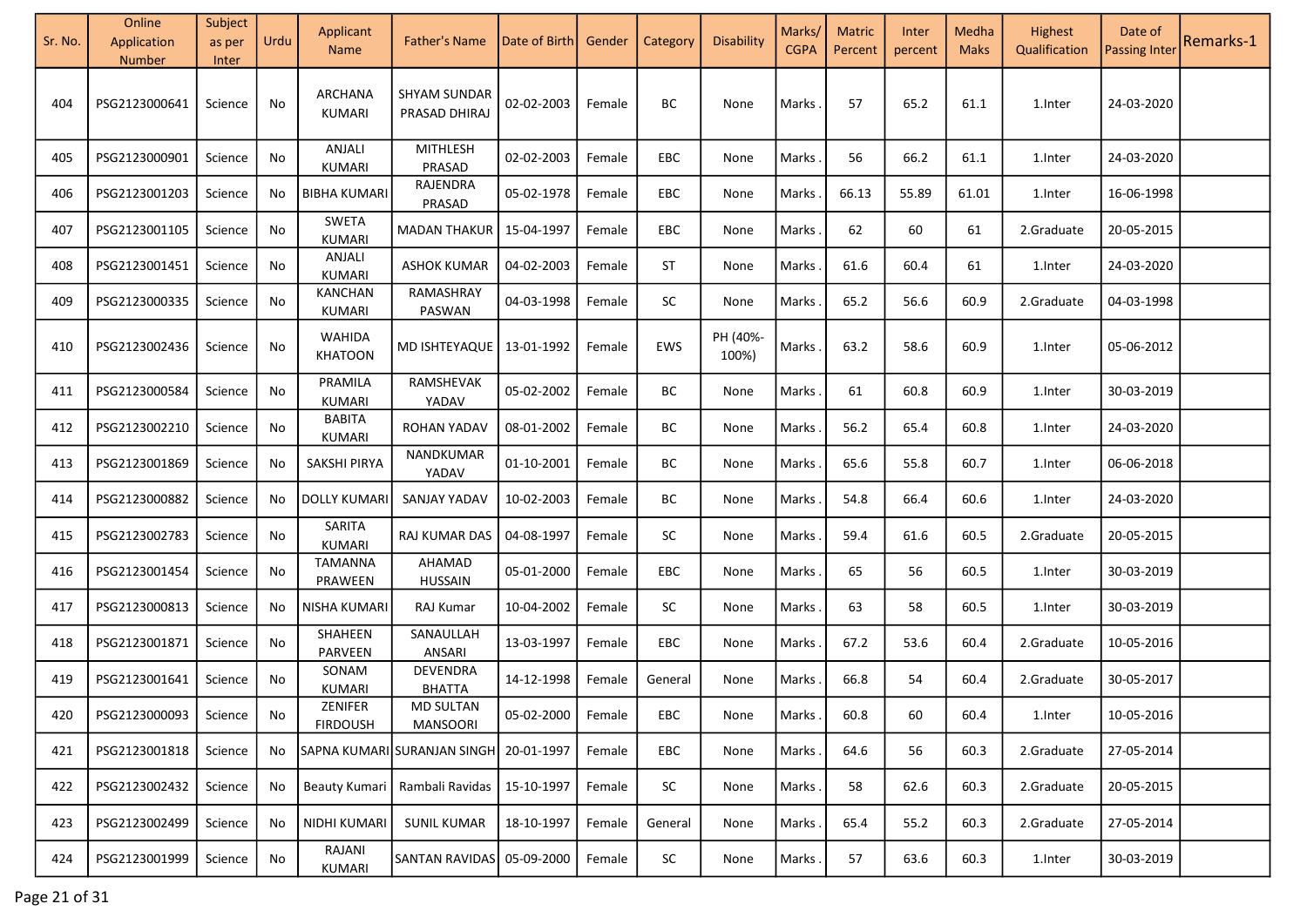| Sr. No. | Online<br>Application<br>Number | Subject<br>as per<br>Inter | Urdu | Applicant<br><b>Name</b>        | <b>Father's Name</b>                  | Date of Birth | Gender | Category | Disability | Marks/<br><b>CGPA</b> | <b>Matric</b><br>Percent | Inter<br>percent | Medha<br><b>Maks</b> | Highest<br>Qualification | Date of<br><b>Passing Inter</b> | Remarks-1 |
|---------|---------------------------------|----------------------------|------|---------------------------------|---------------------------------------|---------------|--------|----------|------------|-----------------------|--------------------------|------------------|----------------------|--------------------------|---------------------------------|-----------|
| 425     | PSG2123001175                   | Science                    | No   | <b>NUSRAT</b><br><b>PARWEEN</b> | MD JALIL ANSARI                       | 25-05-2001    | Female | BC       | None       | Marks                 | 54.2                     | 66.4             | 60.3                 | 1.Inter                  | 30-03-2019                      |           |
| 426     | PSG2123001054                   | Science                    | No   | <b>MANSI</b><br><b>KUMARI</b>   | <b>SURVIND KUMAR</b>                  | 15-10-2003    | Female | BC       | None       | Marks                 | 60                       | 60.6             | 60.3                 | 1.Inter                  | 24-03-2020                      |           |
| 427     | PSG2123001444                   | Science                    | No   | <b>ANUPMA</b><br><b>KUMARI</b>  | INDRADEV<br>YADAV                     | 15-05-1996    | Female | BC       | None       | Marks                 | 65.8                     | 54.6             | 60.2                 | 2.Graduate               | 10-05-2014                      |           |
| 428     | PSG2123001104                   | Science                    | No   | KHUSHBU<br>KUMARI               | YOGENDRA<br>YADAV                     | 13-11-1998    | Female | BC       | None       | Marks                 | 69.8                     | 50.6             | 60.2                 | 2.Graduate               | 20-05-2015                      |           |
| 429     | PSG2123000565                   | Science                    | No   | <b>MUSKAN</b><br><b>KUMARI</b>  | SHAILENDRA<br>KUMAR                   | 10-02-2003    | Female | BC       | None       | Marks                 | 54                       | 66.4             | 60.2                 | 1.Inter                  | 24-03-2020                      |           |
| 430     | PSG2123002479                   | Science                    | No   | ZEENAT<br><b>KHATOON</b>        | <b>MD SIKANDAR</b>                    | 19-07-1999    | Female | EWS      | None       | Marks                 | 60.2                     | 60               | 60.1                 | 2.Graduate               | 30-05-2017                      |           |
| 431     | PSG2123000271                   | Science                    | No   | RAUSHANI<br><b>KUMARI</b>       | <b>MANOJ KUMAR</b>                    | 08-04-2000    | Female | EBC      | None       | Marks                 | 64.4                     | 55.8             | 60.1                 | 1.Inter                  | 06-06-2018                      |           |
| 432     | PSG2123002406                   | Science                    | No   | SONAM<br>KUMARI<br><b>GUPTA</b> | <b>VIRENDRA</b><br><b>KUMAR GUPTA</b> | 04-07-2000    | Female | EBC      | None       | Marks                 | 66.6                     | 53.6             | 60.1                 | 1.Inter                  | 06-06-2018                      |           |
| 433     | PSG2123002658                   | Science                    | No   | KAJAL KUMARI                    | RAJKUMAR<br>SINGH                     | 10-04-2001    | Female | BC       | None       | Marks                 | 64.4                     | 55.8             | 60.1                 | 1.Inter                  | 30-03-2019                      |           |
| 434     | PSG2123001069                   | Science                    | No   | <b>NEHA BHARTI</b>              | AKHILESH<br><b>KUMAR</b>              | 01-07-2003    | Female | BC       | None       | Marks                 | 52.6                     | 67.6             | 60.1                 | 1.Inter                  | 24-03-2020                      |           |
| 435     | PSG2123000996                   | Science                    | No   | <b>NITU KUMARI</b>              | NARESH PRASAD                         | 15-12-1994    | Female | EBC      | None       | Marks.                | 54.8                     | 65.2             | 60                   | 2.Graduate               | 05-06-2012                      |           |
| 436     | PSG2123000087                   | Science                    | No   | JEBA PRAWEEN                    | SAMIM AHMAD                           | 11-01-1998    | Female | EBC      | None       | Marks                 | 60                       | 60               | 60                   | 2.Graduate               | 20-05-2015                      |           |
| 437     | PSG2123000291                   | Science                    | No   | CHANDANI<br>KUMARI              | ARVIND KUMAR<br><b>SINGH</b>          | 06-09-1996    | Female | General  | None       | Marks                 | 53.6                     | 66.4             | 60                   | 1.Inter                  | 16-05-2013                      |           |
| 438     | PSG2123001990                   | Science                    | No   | PUJA PRIYA                      | ANIRUDH<br>PRASAD                     | 13-08-1997    | Female | EBC      | None       | Marks                 | 61.6                     | 58.4             | 60                   | 1.Inter                  | 20-05-2015                      |           |
| 439     | PSG2123001485                   | Science                    | No   | SHAISTA<br>RIZWANA              | <b>MD GHAZI</b><br>SHAHNAWAZ          | 25-12-2001    | Female | BC       | None       | Marks                 | 60                       | 60               | 60                   | 1.Inter                  | 30-03-2019                      |           |
| 440     | PSG2123000144                   | Science                    | No   | Suman kumari                    | Devkant yadav                         | 06-06-2002    | Female | BC       | None       | Marks                 | 56.8                     | 63.2             | 60                   | 1.Inter                  | 30-03-2019                      |           |
| 441     | PSG2123001050                   | Science                    | No   | PRIYANKA<br>KUMARI              | SUDAMA YADAV                          | 26-01-2001    | Female | BC       | None       | Marks                 | 58.2                     | 61.6             | 59.9                 | 1.Inter                  | 24-03-2020                      |           |
| 442     | PSG2123002416                   | Science                    | No.  | <b>ANKITA</b><br><b>KUMARI</b>  | RANJEET PRASAD                        | 04-09-2002    | Female | EBC      | None       | Marks                 | 66.6                     | 53.2             | 59.9                 | 1.Inter                  | 30-03-2019                      |           |
| 443     | PSG2123000423                   | Science                    | No   | YASMIN SABA                     | <b>MD ALIMUDIN</b>                    | 24-11-2002    | Female | EBC      | None       | Marks                 | 61.6                     | 58.2             | 59.9                 | 1.Inter                  | 24-03-2020                      |           |
| 444     | PSG2123002271                   | Science                    | No   | <b>SONI KUMARI</b>              | <b>VIJAY KUMAR</b><br>YADAV           | 04-05-2003    | Female | BC       | None       | Marks                 | 50.8                     | 69               | 59.9                 | 1.Inter                  | 24-03-2020                      |           |
| 445     | PSG2123000082                   | Science                    | No   | SHABNAM<br>PRAWEEN              | <b>NAEM ANSARI</b>                    | 01-01-1998    | Female | EBC      | None       | Marks                 | 63.4                     | 56.2             | 59.8                 | 2.Graduate               | 15-05-2015                      |           |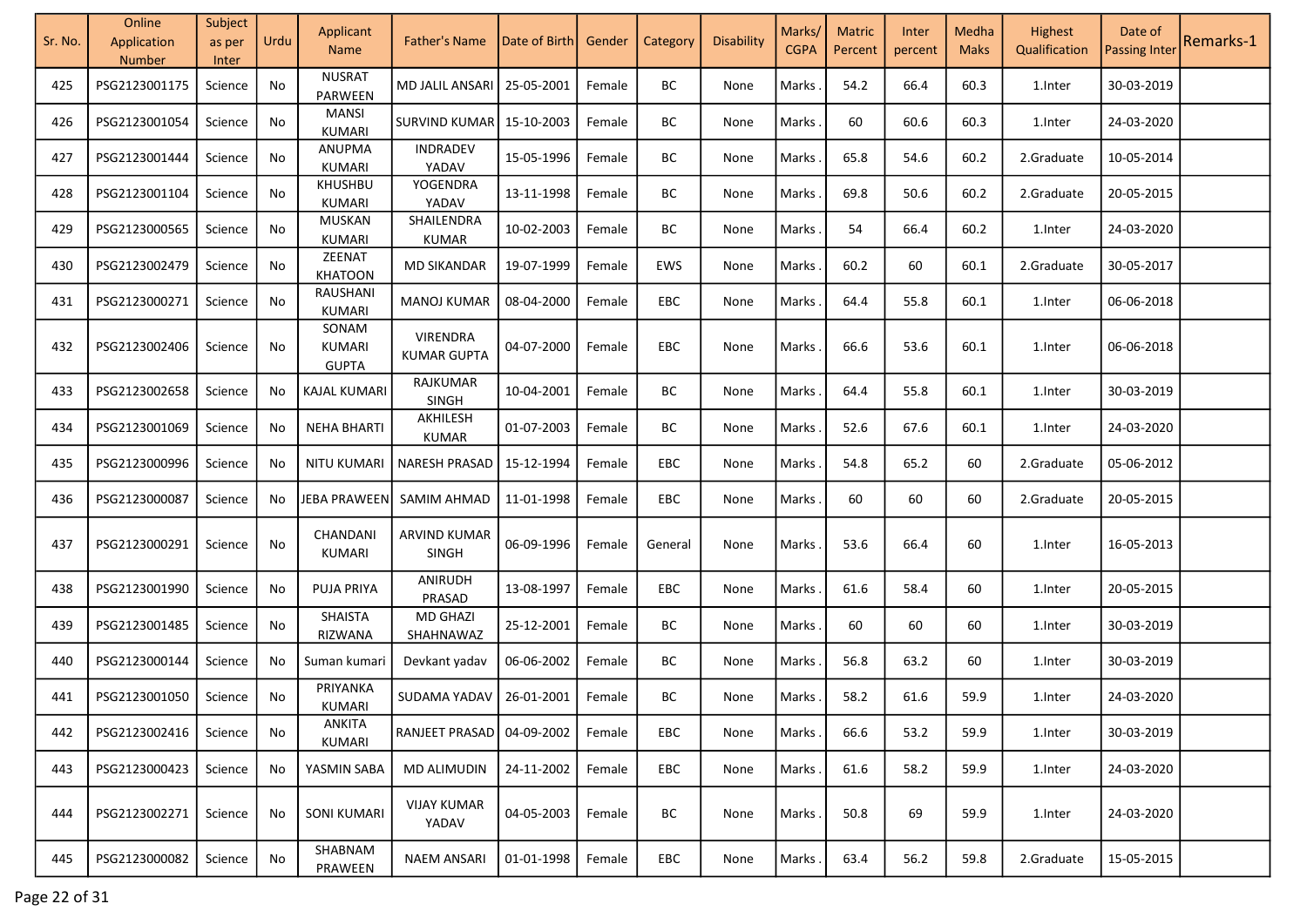| Sr. No. | Online<br>Application<br>Number | Subject<br>as per<br>Inter | Urdu | Applicant<br><b>Name</b>   | <b>Father's Name</b>                | Date of Birth | Gender | Category | Disability | Marks/<br><b>CGPA</b> | <b>Matric</b><br>Percent | Inter<br>percent | Medha<br><b>Maks</b> | Highest<br>Qualification | Date of<br><b>Passing Inter</b> | Remarks-1 |
|---------|---------------------------------|----------------------------|------|----------------------------|-------------------------------------|---------------|--------|----------|------------|-----------------------|--------------------------|------------------|----------------------|--------------------------|---------------------------------|-----------|
| 446     | PSG2123001770                   | Science                    | No   | <b>MADHU</b><br>KUMARI     | RAMDEO<br>CHAUDHARY                 | 02-03-1999    | Female | SC       | None       | Marks                 | 63.6                     | 56               | 59.8                 | 2.Graduate               | 10-05-2016                      |           |
| 447     | PSG2123002005                   | Science                    | No   | <b>RIMPY GUPTA</b>         | <b>ASHOK KUMAR</b><br><b>GUPTA</b>  | 01-01-1994    | Female | EBC      | None       | Marks                 | 58.8                     | 60.8             | 59.8                 | 1.Inter                  | 05-06-2011                      |           |
| 448     | PSG2123001623                   | Science                    | No   | KANCHAN<br>KUMARI          | <b>BHUN PRAJAPATI</b>               | 05-01-1999    | Female | EBC      | None       | Marks                 | 63.6                     | 56               | 59.8                 | 1.Inter                  | 30-05-2017                      |           |
| 449     | PSG2123002415                   | Science                    | No   | NAZNIPERWEE<br>N           | MD ABID ANSARI                      | 20-04-1999    | Female | EBC      | None       | Marks                 | 62.6                     | 57               | 59.8                 | 1.Inter                  | 06-06-2018                      |           |
| 450     | PSG2123001505                   | Science                    | No   | PRIYANSHU<br><b>KUMARI</b> | SIDHESHWAR<br>YADAV                 | 10-11-1999    | Female | BC       | None       | Marks                 | 59.8                     | 59.8             | 59.8                 | 1.Inter                  | 12-08-2017                      |           |
| 451     | PSG2123000543                   | Science                    | No   | SARITA<br>KUMARI           | AWADHESH<br>PASWAN                  | 25-01-2002    | Female | SC       | None       | Marks                 | 62                       | 57.6             | 59.8                 | 1.Inter                  | 30-03-2019                      |           |
| 452     | PSG2123000213                   | Science                    | No   | SAPANA<br>CHHAYA           | SATYENDRA<br><b>SINGH</b>           | 02-04-1991    | Female | EBC      | None       | Marks                 | 59.57                    | 60               | 59.79                | 3.PG                     | 01-06-2009                      |           |
| 453     | PSG2123001926                   | Science                    | No   | SEEMA<br>KUMARI            | SATISH PRASAD                       | 27-01-1993    | Female | SC       | None       | Marks                 | 59.4                     | 60               | 59.7                 | 2.Graduate               | 05-06-2011                      |           |
| 454     | PSG2123002158                   | Science                    | No   | ANNU KUMARI                | RAJESHLAL<br>SHRIVASTAV             | 20-03-1999    | Female | General  | None       | Marks                 | 59.4                     | 60               | 59.7                 | 1.Inter                  | 30-05-2017                      |           |
| 455     | PSG2123002570                   | Science                    | No   | POOJA KUMARI               | <b>AZAD PANDIT</b>                  | 14-01-2001    | Female | EBC      | None       | Marks                 | 63.4                     | 56               | 59.7                 | 1.Inter                  | 30-03-2019                      |           |
| 456     | PSG2123002521                   | Science                    | No   | ARNIKA<br>KUMARI           | DAMODAR<br>PRASAD                   | 15-04-2000    | Female | EBC      | None       | Marks.                | 56.8                     | 62.4             | 59.6                 | 1.Inter                  | 30-03-2019                      |           |
| 457     | PSG2123002356                   | Science                    | No   | <b>ZINAT FATMI</b>         | SHOAIB AHMAD                        | 15-08-1992    | Female | EBC      | None       | Marks.                | 60                       | 59.08            | 59.54                | 2.Graduate               | 30-06-2010                      |           |
| 458     | PSG2123002490                   | Science                    | No   | SEEMA<br>KUMARI            | RAMJEE PRASAD                       | 24-05-1999    | Female | ВC       | None       | Marks.                | 64.2                     | 54.8             | 59.5                 | 2.Graduate               | 10-05-2016                      |           |
| 459     | PSG2123000451                   | Science                    | No   | KIRAN KUMARI               | <b>VIJAY PRAJAPAT</b>               | 14-01-1998    | Female | EBC      | None       | Marks                 | 64                       | 55               | 59.5                 | 1.Inter                  | 06-06-2018                      |           |
| 460     | PSG2123001575                   | Science                    | No   | PRIYANKA<br><b>KUMARI</b>  | MAHENDRA RAM                        | 02-01-2000    | Female | SC       | None       | Marks                 | 59                       | 60               | 59.5                 | 1.Inter                  | 30-03-2019                      |           |
| 461     | PSG2123001814                   | Science                    | No   | ANUPAM<br>KUMARI           | <b>LALAN PASWAN</b>                 | 13-02-2002    | Female | SC       | None       | Marks                 | 58                       | 61               | 59.5                 | 1.Inter                  | 24-03-2020                      |           |
| 462     | PSG2123002764                   | Science                    | No   | <b>MAMTA</b><br>KUMARI     | HIRALAL YADAV                       | 05-08-1999    | Female | ВC       | None       | Marks                 | 58                       | 60.6             | 59.3                 | 2.Graduate               | 10-05-2016                      |           |
| 463     | PSG2123000200                   | Science                    | No   | PRIYANKA<br>KUMARI         | UPENDRA YADAV 12-06-2002   Female   |               |        | ВC       | None       | Marks.                | 57.2                     | 61.4             | 59.3                 | 1. Inter                 | 30-03-2019                      |           |
| 464     | PSG2123002043                   | Science                    | No   | <b>GULABSHA</b><br>PRAWEEN | EKRAM KHALIFA I                     | 08-07-2002    | Female | EBC      | None       | Marks.                | 60.4                     | 58.2             | 59.3                 | 1.Inter                  | 24-03-2020                      |           |
| 465     | PSG2123000001                   | Science                    | No   | Sakshi                     | Jagat prasad                        | 15-02-2003    | Female | EBC      | None       | Marks.                | 54                       | 64.6             | 59.3                 | 1.Inter                  | 24-03-2020                      |           |
| 466     | PSG2123000089                   | Science                    | No   | PRATIMA<br>KUMARI          | <b>GOPAL SHARAN</b><br><b>SINGH</b> | 08-02-1993    | Female | EBC      | None       | Marks .               | 57.6                     | 60.8             | 59.2                 | 2.Graduate               | 04-06-2010                      |           |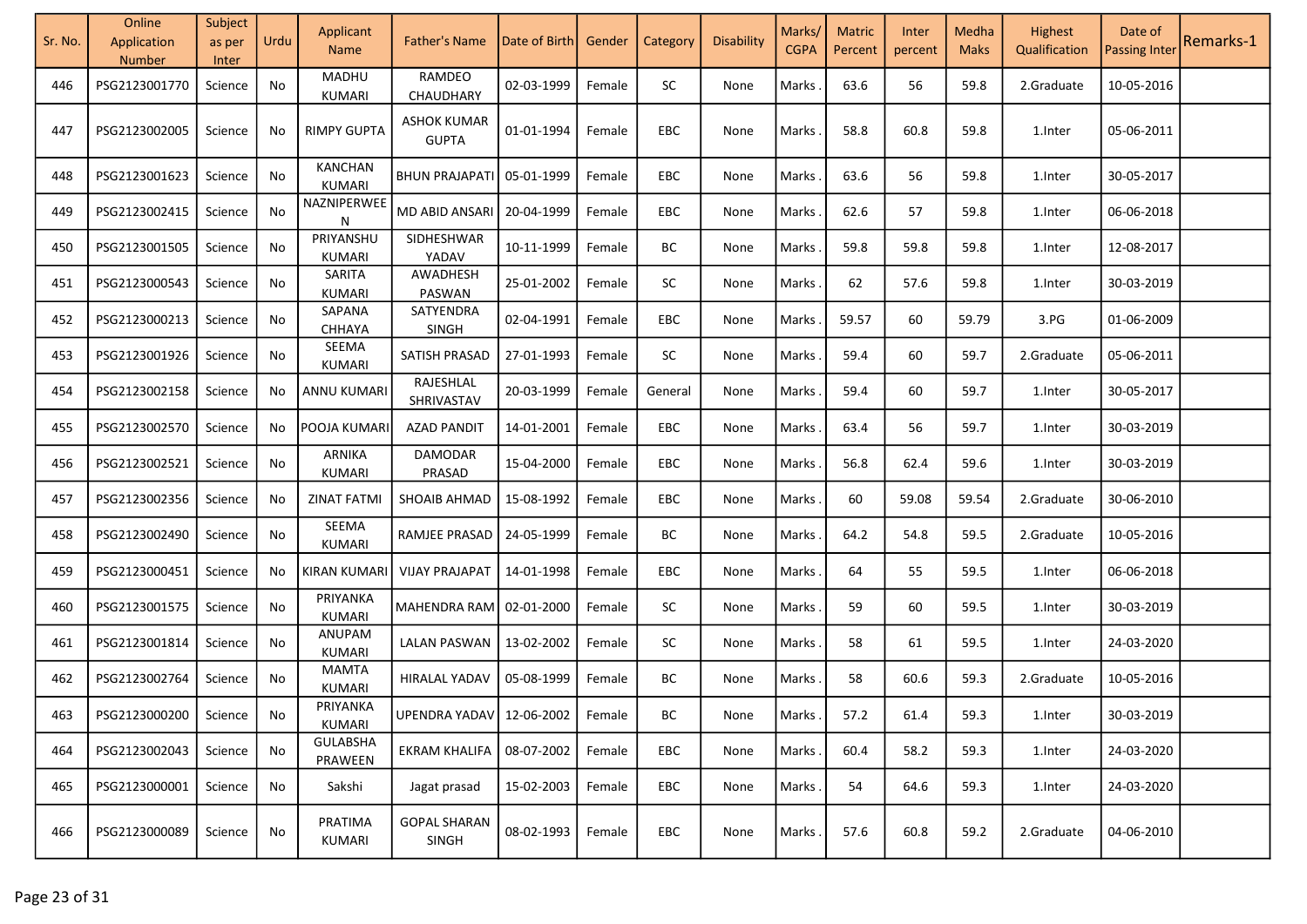| Sr. No.                  | Online<br>Application<br>Number | Subject<br>as per<br>Inter | Urdu | Applicant<br><b>Name</b>       | <b>Father's Name</b>               | Date of Birth       | Gender | Category   | Disability | Marks/<br><b>CGPA</b> | <b>Matric</b><br>Percent | Inter<br>percent | Medha<br><b>Maks</b> | Highest<br>Qualification | Date of<br><b>Passing Inter</b> | Remarks-1 |
|--------------------------|---------------------------------|----------------------------|------|--------------------------------|------------------------------------|---------------------|--------|------------|------------|-----------------------|--------------------------|------------------|----------------------|--------------------------|---------------------------------|-----------|
| 467                      | PSG2123001642                   | Science                    | No   | <b>TALAT JAHAN</b>             | $\mathsf{MD}$<br>NEZAMUDDIN        | 13-02-1993          | Female | General    | None       | Marks                 | 51.2                     | 67               | 59.1                 | 2.Graduate               | 01-06-2009                      |           |
| 468                      | PSG2123000841                   | Science                    | No   | ANJALI<br>KUMARI               | RAJESH KUMAR                       | 25-03-1998          | Female | <b>EBC</b> | None       | Marks                 | 65.2                     | 53               | 59.1                 | 2.Graduate               | 10-05-2016                      |           |
| 469                      | PSG2123000896                   | Science                    | No   | <b>SIMA KUMARI</b>             | MADHUSUDAN<br>PASWAN               | 27-03-1997          | Female | <b>SC</b>  | None       | Marks                 | 55.6                     | 62.4             | 59                   | 2.Graduate               | 20-05-2015                      |           |
| 470                      | PSG2123002534                   | Science                    | No   | <b>SWATI KUMARI</b>            | PRAMOD<br>PANDEY                   | 21-03-1998          | Female | General    | None       | Marks                 | 51.2                     | 66.8             | 59                   | 2.Graduate               | 20-05-2015                      |           |
| 471                      | PSG2123002028                   | Science                    | No   | <b>MONISHA</b><br>KUMARI       | <b>ABHAY KUMAR</b>                 | 23-08-2003          | Female | <b>EBC</b> | None       | Marks                 | 57.4                     | 60.6             | 59                   | 1.Inter                  | 24-03-2020                      |           |
| 472                      | PSG2123001991                   | Science                    | No   | <b>PUSHPA</b><br>KUMARI        | AJIT KUMAR<br>SINGH                | 04-02-1996          | Female | <b>EBC</b> | None       | Marks                 | 60.8                     | 57               | 58.9                 | 2.Graduate               | 05-06-2012                      |           |
| 473                      | PSG2123000618                   | Science                    | No   | <b>DEEPA</b><br>SHARMA         | <b>JAI PRAKASH</b><br><b>KUMAR</b> | 01-01-1994          | Female | EBC        | None       | Marks                 | 66.8                     | 51               | 58.9                 | 1.Inter                  | 05-06-2011                      |           |
| 474                      | PSG2123000021                   | Science                    | No   | PRIYA KUMARI                   | <b>RAM NARESH</b><br>PRASAD        | 08-06-2002          | Female | ВC         | None       | Marks                 | 57.4                     | 60.4             | 58.9                 | 1.Inter                  | 24-03-2020                      |           |
| 475                      | PSG2123002650                   | Science                    | No   | <b>MADHURI</b><br>KUMARI       | DAMODAR LAL                        | 10-10-1988          | Female | EWS        | None       | Marks                 | 60.43                    | 57.33            | 58.88                | 2.Graduate               | 07-06-2005                      |           |
| 476                      | PSG2123002531                   | Science                    | No   | PRIYA KUMARI                   | SATYANARAYAN<br>VISHWAKARMA        | 15-01-1995          | Female | <b>ST</b>  | None       | Marks                 | 61.4                     | 56.2             | 58.8                 | 3.PG                     | 27-05-2014                      |           |
| 477                      | PSG2123002343                   | Science                    | No   | NEELAM<br>KUMARI               | <b>UMESH YADAV</b>                 | 16-07-1995          | Female | ВC         | None       | Marks                 | 64.8                     | 52.8             | 58.8                 | 1.Inter                  | 16-05-2013                      |           |
| 478                      | PSG2123001241                   | Science                    | No   | ANKITA<br>KUMARI               | <b>ABHAY KUMAR</b><br><b>SINGH</b> | 21-01-2001          | Female | General    | None       | <b>CGPA</b>           | 64.6                     | 53               | 58.8                 | 1.Inter                  | 06-08-2020                      |           |
| 479                      | PSG2123000516                   | Science                    | No   | MISHA KUMARI                   | SURENDRA<br>YADAV                  | 10-06-2001          | Female | ВC         | None       | Marks                 | 63.6                     | 54               | 58.8                 | 1.Inter                  | 30-03-2019                      |           |
| 480                      | PSG2123001036                   | Science                    | No   | <b>PINKEE</b><br><b>KUMARI</b> | MITHILESH<br><b>KUMAR</b>          | 08-04-1996          | Female | EBC        | None       | Marks                 | 57.4                     | 60               | 58.7                 | 1.Inter                  | 20-05-2015                      |           |
| 481                      | PSG2123001562                   | Science                    | No   | <b>ARTI KUMARI</b>             | SANJAY RAVIDAS                     | 25-05-2002          | Female | SC         | None       | Marks                 | 60                       | 57.4             | 58.7                 | 1.Inter                  | 24-03-2020                      |           |
| 482                      | PSG2123000529                   | Science                    | No.  | NITU KUMARI                    | SARJU YADAV                        | 01-01-2003   Female |        | BС         | None       | Marks                 | 60                       | 57.4             | 58.7                 | 1.Inter                  | 30-03-2019                      |           |
| 483                      | PSG2123002262                   | Science                    | No.  | Fouzia Sultana                 | Seraj uddin<br>Quadri              | 12-03-1995          | Female | General    | None       | CGPA.                 | 53.2                     | 64               | 58.6                 | 3.PG                     | 06-05-2012                      |           |
| 484                      | PSG2123001037                   | Science                    | No   | PRIYANKA<br>KUMARI             | <b>JITENDRA</b><br>PRATAP SINGH    | 04-02-1998          | Female | BC         | None       | Marks                 | 59.2                     | 58               | 58.6                 | 2.Graduate               | 10-05-2016                      |           |
| 485                      | PSG2123000256                   | Science                    | No   | PINKI KUMARI                   | <b>INDRDEV</b><br><b>RAVIDAS</b>   | 19-12-2000          | Female | <b>SC</b>  | None       | Marks.                | 50.6                     | 66.6             | 58.6                 | 1.Inter                  | 30-03-2019                      |           |
| 486<br>Page $24$ of $31$ | PSG2123001426                   | Science                    | No   | SUSHMA<br><b>KUMARI</b>        | SHANKAR YADAV                      | 03-10-2002          | Female | BC         | None       | Marks.                | 61                       | 56.2             | 58.6                 | 1. Inter                 | 30-03-2019                      |           |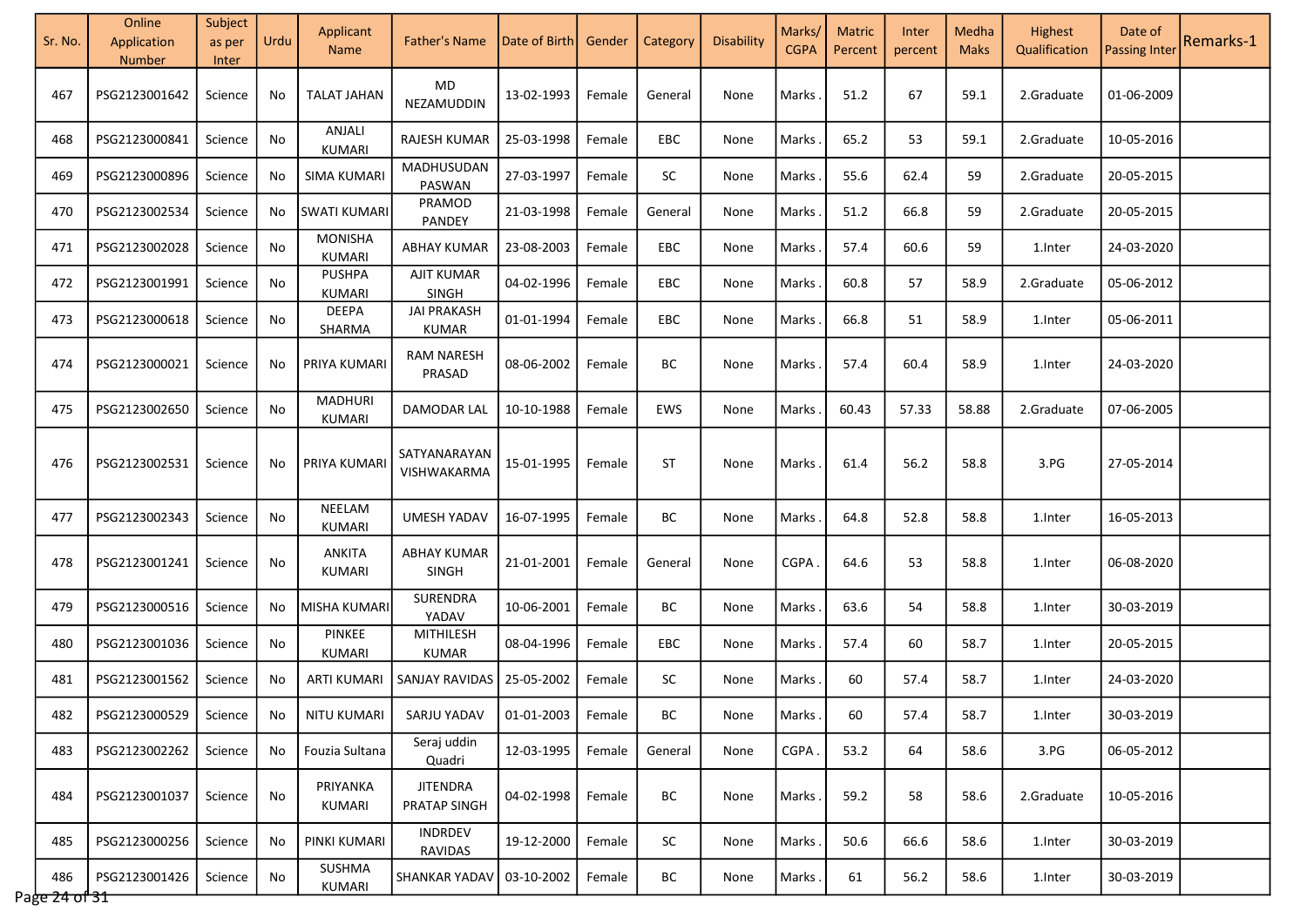| Sr. No.              | Online<br>Application<br>Number | Subject<br>as per<br>Inter | Urdu | Applicant<br><b>Name</b>        | <b>Father's Name</b>              | Date of Birth       | Gender | Category   | Disability | Marks/<br><b>CGPA</b> | <b>Matric</b><br>Percent | Inter<br>percent | Medha<br><b>Maks</b> | Highest<br>Qualification | Date of<br><b>Passing Inter</b> | Remarks-1 |
|----------------------|---------------------------------|----------------------------|------|---------------------------------|-----------------------------------|---------------------|--------|------------|------------|-----------------------|--------------------------|------------------|----------------------|--------------------------|---------------------------------|-----------|
| 487                  | PSG2123002427                   | Science                    | No   | SANYUKTA<br>KUMARI              | DHARMENDRA<br>CHAUHAN             | 11-02-1998          | Female | EBC        | None       | Marks                 | 66.6                     | 50.2             | 58.4                 | 2.Graduate               | 30-05-2017                      |           |
| 488                  | PSG2123002013                   | Science                    | No   | NITU MAYA<br>KUMARI             | JITENDRA SINGH                    | 31-01-1998          | Female | <b>EWS</b> | None       | Marks                 | 56.6                     | 60               | 58.3                 | 2.Graduate               | 20-05-2015                      |           |
| 489                  | PSG2123001555                   | Science                    | No   | <b>BABLI KUMARI</b>             | ANRUDHA<br>PRASAD                 | 05-11-1998          | Female | EBC        | None       | Marks                 | 66.6                     | 50               | 58.3                 | 1.Inter                  | 10-05-2016                      |           |
| 490                  | PSG2123000745                   | Science                    | No   | PRIYANKA<br>KUMARI              | BRHAMDEV<br>PASWAN                | 12-09-1999          | Female | SC         | None       | Marks                 | 65.8                     | 50.8             | 58.3                 | 1.Inter                  | 10-05-2016                      |           |
| 491                  | PSG2123002044                   | Science                    | No   | Zeba Parween                    | Taj Uddin                         | 17-03-2000          | Female | General    | None       | Marks                 | 50.8                     | 65.8             | 58.3                 | 1.Inter                  | 30-03-2019                      |           |
| 492                  | PSG2123002345                   | Science                    | No   | SHAMMA<br>PARWEEN               | <b>MD NAIM</b><br>ANSARI          | 18-01-2001          | Female | <b>EBC</b> | None       | Marks                 | 66.2                     | 50               | 58.1                 | 1.Inter                  | 06-06-2018                      |           |
| 493                  | PSG2123001058                   | Science                    | No   | <b>KUSUM DEVI</b>               | <b>HARI NARAYAN</b><br>PASWAN     | 05-01-1985          | Female | <b>SC</b>  | None       | Marks                 | 63.57                    | 52.6             | 58.09                | 1. Inter                 | 05-06-2011                      |           |
| 494                  | PSG2123001633                   | Science                    | No   | <b>BEAUTY</b><br>KUMARI         | <b>ARUN KUMAR</b><br><b>SINGH</b> | 05-08-1996          | Female | EWS        | None       | Marks                 | 59.4                     | 56.6             | 58                   | 2.Graduate               | 30-05-2017                      |           |
| 495                  | PSG2123002266                   | Science                    | No   | <b>BABY KUMARI</b>              | <b>SHRI SURENDRA</b><br>PRASAD    | 29-09-1997          | Female | BС         | None       | Marks                 | 59.8                     | 56.2             | 58                   | 2.Graduate               | 20-05-2015                      |           |
| 496                  | PSG2123001854                   | Science                    | No   | SHILPI KUMARI                   | <b>UPENDRA SINGH</b>              | 01-01-1999          | Female | ВC         | None       | Marks                 | 61                       | 54.6             | 57.8                 | 2.Graduate               | 10-05-2016                      |           |
| 497                  | PSG2123001081                   | Science                    | No   | <b>BUSHRA</b><br><b>BARKATI</b> | <b>MD SHALIK</b>                  | 02-12-2003          | Female | General    | None       | Marks                 | 53.2                     | 62.4             | 57.8                 | 1.Inter                  | 24-03-2020                      |           |
| 498                  | PSG2123001839                   | Science                    | No   | SHOBHA<br>KUMARI                | MADAN<br>CHAUDHARY                | 19-02-1997          | Female | <b>SC</b>  | None       | Marks                 | 57.4                     | 58               | 57.7                 | 2.Graduate               | 27-05-2014                      |           |
| 499                  | PSG2123001951                   | Science                    | No   | <b>KAVITA</b><br>KUMARI         | <b>KUNWAR VIJAY</b><br>CHOUDHARY  | 05-01-1979          | Female | <b>SC</b>  | None       | Marks                 | 58.88                    | 56.44            | 57.66                | 1.Inter                  | 30-06-2000                      |           |
| 500                  | PSG2123000426                   | Science                    | No   | <b>RENU KUMARI</b>              | JEEWLAL YADAW                     | 01-09-2002          | Female | BC         | None       | Marks                 | 57.8                     | 57.4             | 57.6                 | 1.Inter                  | 24-03-2020                      |           |
| 501                  | PSG2123001400                   | Science                    | No   | SHAKTI SNEHA                    | PARAMVEER<br><b>BHARTI</b>        | 12-02-2003          | Female | EBC        | None       | Marks                 | 50.8                     | 64.4             | 57.6                 | 1.Inter                  | 24-03-2020                      |           |
| 502                  | PSG2123000971                   | Science                    | No   | ANMOL<br>KUMARI                 | RAMCHANDRA<br>YADAV               | 21-12-1996   Female |        | BС         | None       | Marks                 | 58.4                     | 56.6             | 57.5                 | 2.Graduate               | 20-05-2015                      |           |
| 503                  | PSG2123001272                   | Science                    | No.  | <b>RINKU KUMARI</b>             | <b>SAGAR PANDIT</b>               | 20-11-1987          | Female | EBC        | None       | Marks.                | 58.14                    | 56.6             | 57.37                | 2.Graduate               | 04-06-2010                      |           |
| 504                  | PSG2123002204                   | Science                    | No   | ankita kumari                   | anirudh prasad<br>sinha           | 03-07-1997          | Female | General    | None       | Marks                 | 62                       | 52.6             | 57.3                 | 2.Graduate               | 10-05-2016                      |           |
| 505                  | PSG2123002562                   | Science                    | No   | <b>KRITY SUMAN</b>              | <b>GOURI SHANKAR</b>              | 17-04-2001          | Female | EBC        | None       | Marks.                | 56.6                     | 58               | 57.3                 | 1.Inter                  | 30-03-2019                      |           |
| 506<br>Page 25 of 31 | PSG2123001731                   | Science                    | No   | SABNAM<br>PERWEEN               | <b>FAKHRE ALAM</b>                | 11-10-1990          | Female | EBC        | None       | Marks.                | 61.29                    | 53.11            | 57.2                 | 3.PG                     | 31-05-2007                      |           |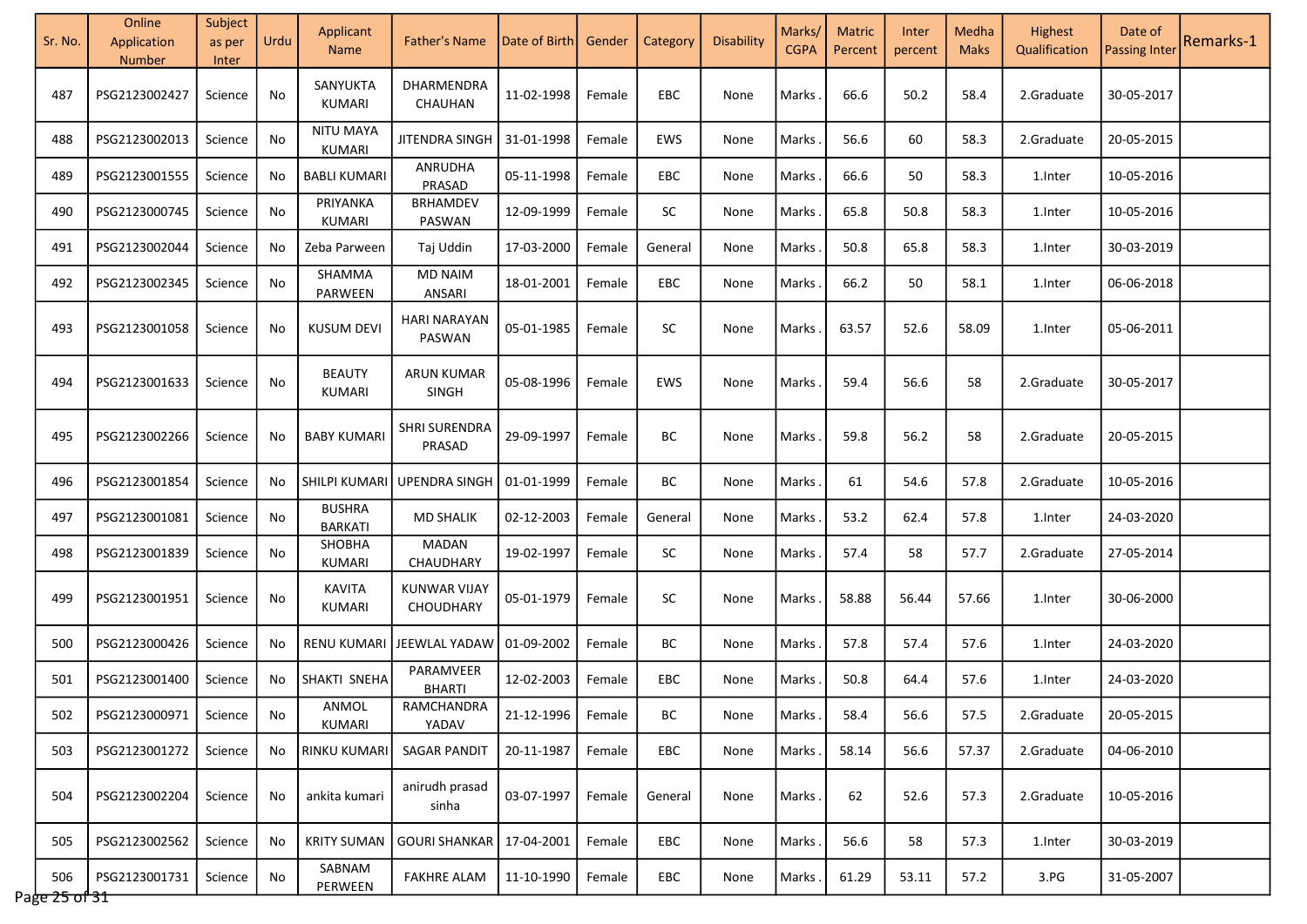| Sr. No.              | Online<br>Application<br><b>Number</b> | Subject<br>as per<br>Inter | Urdu | Applicant<br><b>Name</b>       | <b>Father's Name</b>                | Date of Birth | Gender | Category  | Disability | Marks/<br><b>CGPA</b> | <b>Matric</b><br>Percent | Inter<br>percent | Medha<br><b>Maks</b> | Highest<br>Qualification | Date of<br><b>Passing Inter</b> | Remarks-1 |
|----------------------|----------------------------------------|----------------------------|------|--------------------------------|-------------------------------------|---------------|--------|-----------|------------|-----------------------|--------------------------|------------------|----------------------|--------------------------|---------------------------------|-----------|
| 507                  | PSG2123002601                          | Science                    | No   | SANDHYA<br>KUMARI              | <b>BABLU KUMAR</b>                  | 23-09-1998    | Female | SC.       | None       | <b>Marks</b>          | 57                       | 57.4             | 57.2                 | 2.Graduate               | 20-05-2015                      |           |
| 508                  | PSG2123002731                          | Science                    | No   | KHUSHNUMA<br>PERWEEN           | MD NASIMUDDIN<br>KHAN               | 01-02-1994    | Female | General   | None       | Marks                 | 55.6                     | 58.8             | 57.2                 | 1.Inter                  | 31-12-2010                      |           |
| 509                  | PSG2123001440                          | Science                    | No   | SANGITA<br>KUMARI              | <b>RAM PUKAR</b><br>MANJHI          | 14-12-2000    | Female | <b>SC</b> | None       | Marks                 | 53.6                     | 60.8             | 57.2                 | 1.Inter                  | 24-03-2020                      |           |
| 510                  | PSG2123000608                          | Science                    | No   | AYESHA<br><b>FATMA</b>         | SYED QUASIMUL<br><b>HAQUE</b>       | 27-01-1996    | Female | General   | None       | Marks                 | 58.8                     | 55.4             | 57.1                 | 2.Graduate               | 05-06-2012                      |           |
| 511                  | PSG2123002447                          | Science                    | No.  | TAHSIN NAAZ                    | <b>MD SULTAN</b>                    | 16-03-1998    | Female | General   | None       | <b>Marks</b>          | 57                       | 57.2             | 57.1                 | 2.Graduate               | 20-05-2015                      |           |
| 512                  | PSG2123001529                          | Science                    | No   | SARITA<br>KUMARI               | DINESH YADAV                        | 07-01-2002    | Female | BC        | None       | Marks                 | 61.6                     | 52.4             | 57                   | 1.Inter                  | 24-03-2020                      |           |
| 513                  | PSG2123000234                          | Science                    | No   | POOJA KUMARI                   | RAMBRIKSH<br>PASWAN                 | 04-05-2002    | Female | SC        | None       | Marks                 | 60.2                     | 53.8             | 57                   | 1.Inter                  | 24-03-2020                      |           |
| 514                  | PSG2123002378                          | Science                    | No   | <b>PUJA KUMARI</b>             | <b>AJAY PRASAD</b>                  | 05-06-1992    | Female | EBC       | None       | Marks                 | 49.2                     | 64.6             | 56.9                 | 3.PG                     | 01-06-2009                      |           |
| 515                  | PSG2123000414                          | Science                    | No   | SINDHU<br>KUMARI               | SURENDRA<br>CHAUDHARY               | 13-02-2000    | Female | SC        | None       | Marks                 | 64.8                     | 48.8             | 56.8                 | 1.Inter                  | 06-06-2018                      |           |
| 516                  | PSG2123002668                          | Science                    | No   | SARITA<br>KUMARI               | <b>SURAJ DEV</b><br><b>KUMAR</b>    | 08-08-1997    | Female | BC        | None       | Marks                 | 63.4                     | 50               | 56.7                 | 2.Graduate               | 10-05-2016                      |           |
| 517                  | PSG2123001545                          | Science                    | No   | SEEMA<br>KUMARI                | ARJUN YADAV                         | 10-12-1997    | Female | BС        | None       | Marks                 | 58.4                     | 55               | 56.7                 | 2.Graduate               | 20-05-2015                      |           |
| 518                  | PSG2123000269                          | Science                    | No   | <b>PUSHPA</b><br>KUMARI        | <b>BRIJNANDAN</b><br>CHAUDHARY      | 13-05-1998    | Female | SC        | None       | <b>Marks</b>          | 58.6                     | 54.8             | 56.7                 | 2.Graduate               | 10-05-2016                      |           |
| 519                  | PSG2123001169                          | Science                    | No   | <b>MOSARRAT</b><br>PRAWEEN     | MD JALIL ANSARI                     | 15-05-1998    | Female | EBC       | None       | Marks                 | 47                       | 66.4             | 56.7                 | 1.Inter                  | 30-03-2019                      |           |
| 520                  | PSG2123002069                          | Science                    | No   | ANJALI<br><b>KUMARI</b>        | DHANANJAY<br>RAVIDAS                | 01-01-2001    | Female | <b>SC</b> | None       | <b>Marks</b>          | 52.4                     | 61               | 56.7                 | 1.Inter                  | 24-03-2020                      |           |
| 521                  | PSG2123000440                          | Science                    | No   | <b>RISHU KUMARI</b>            | PRAMOD YADAV                        | 08-07-2003    | Female | BС        | None       | <b>Marks</b>          | 52                       | 61.4             | 56.7                 | 1.Inter                  | 24-03-2020                      |           |
| 522                  | PSG2123000186                          | Science                    | No   | SANDHAYA<br>KUMARI             | <b>ARVIND SINGH</b>                 | 16-12-1996    | Female | EBC       | None       | Marks                 | 54.8                     | 58.4             | 56.6                 | 1.Inter                  | 27-05-2014                      |           |
| 523                  | PSG2123002242                          | Science                    | No.  | RANJU KUMARI                   | <b>BALDEV YADAV</b>                 | 05-01-1997    | Female | BC        | None       | Marks                 | 60                       | 53.2             | 56.6                 | 1.Inter                  | 10-05-2014                      |           |
| 524                  | PSG2123002675                          | Science                    | No   | <b>KOMAL</b><br>KUMARI         | AMARESH<br><b>KUMAR KASHYAP</b>     | 10-07-1999    | Female | General   | None       | <b>Marks</b>          | 60.4                     | 52.8             | 56.6                 | 1.Inter                  | 06-06-2018                      |           |
| 525                  | PSG2123002769                          | Science                    | No   | <b>SURABHI</b><br><b>SINHA</b> | <b>HIRDAY KUMAR</b><br><b>SINHA</b> | 25-04-2002    | Female | General   | None       | CGPA                  | 49.4                     | 63.8             | 56.6                 | 1.Inter                  | 31-12-2020                      |           |
| 526                  | PSG2123002491                          | Science                    | No   | <b>RINKU KUMARI</b>            | <b>LALJI YADAV</b>                  | 20-07-1996    | Female | BC        | None       | <b>Marks</b>          | 61.4                     | 51.6             | 56.5                 | 2.Graduate               | 20-05-2015                      |           |
| 527<br>Page 26 of 31 | PSG2123000609                          | Science                    | No   | PRATIGYA<br>KUMARI             | ASHOK PASWAN                        | 29-11-1997    | Female | SC        | None       | <b>Marks</b>          | 52                       | 61               | 56.5                 | 1.Inter                  | 10-12-1993                      |           |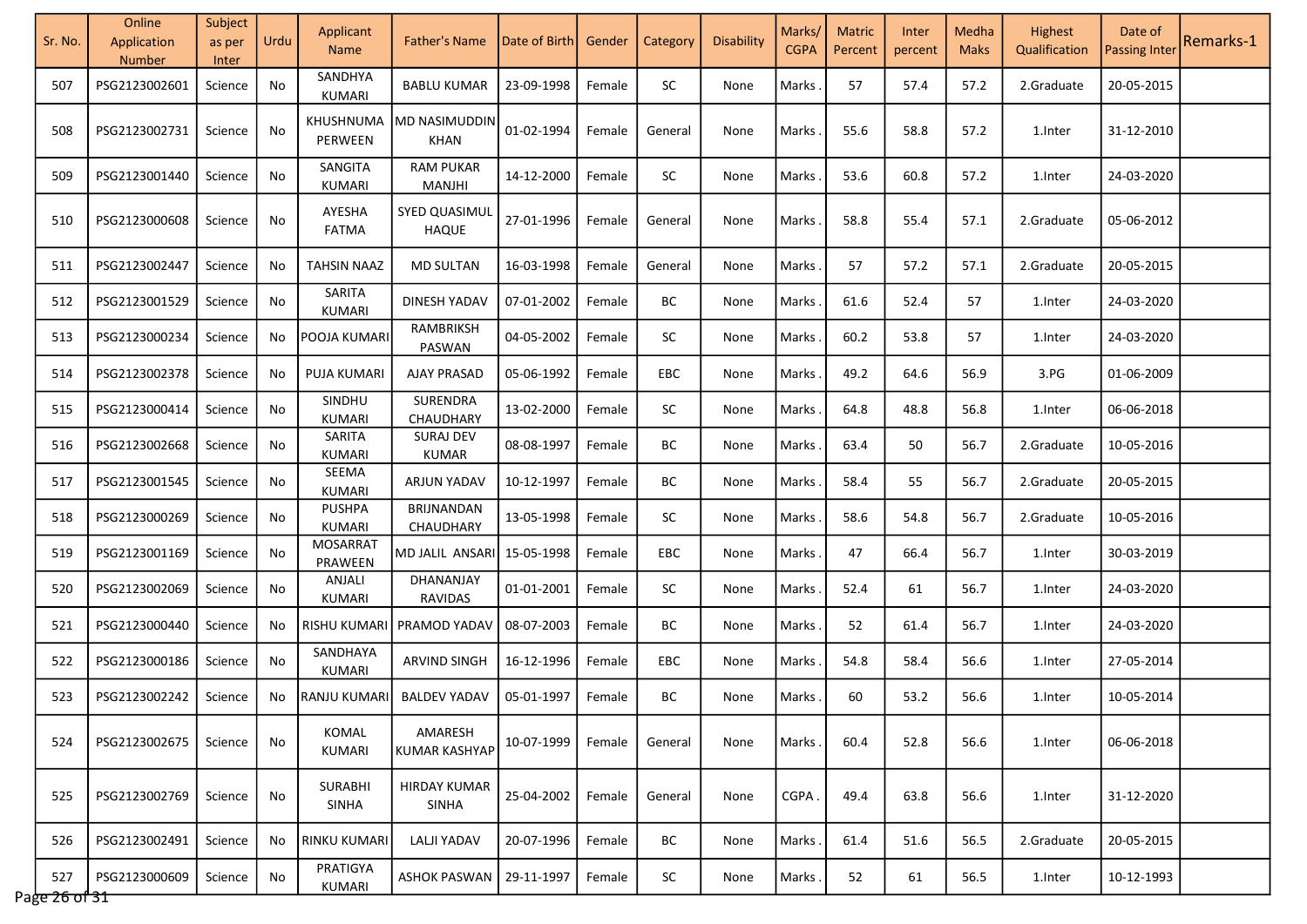| Sr. No. | Online<br>Application<br>Number | Subject<br>as per<br>Inter | Urdu | Applicant<br><b>Name</b>       | <b>Father's Name</b>           | Date of Birth | Gender | Category  | <b>Disability</b> | Marks/<br><b>CGPA</b> | <b>Matric</b><br>Percent | Inter<br>percent | Medha<br><b>Maks</b> | Highest<br>Qualification | Date of<br><b>Passing Inter</b> | Remarks-1 |
|---------|---------------------------------|----------------------------|------|--------------------------------|--------------------------------|---------------|--------|-----------|-------------------|-----------------------|--------------------------|------------------|----------------------|--------------------------|---------------------------------|-----------|
| 528     | PSG2123001547                   | Science                    | No   | KANCHAN<br>KUMARI              | PARMESHWAR<br>YADAV            | 08-07-1997    | Female | ВC        | None              | Marks                 | 60.4                     | 52.4             | 56.4                 | 2.Graduate               | 20-05-2015                      |           |
| 529     | PSG2123000544                   | Science                    | No   | PRITI KUMARI                   | <b>UPENDRA</b><br>PRASAD       | 30-10-2000    | Female | EBC       | None              | Marks                 | 43.6                     | 69.2             | 56.4                 | 1.Inter                  | 30-03-2019                      |           |
| 530     | PSG2123000066                   | Science                    | No   | MOHSEENA<br><b>KHATOON</b>     | MD<br>SHAKILUZZAMAN            | 12-04-2001    | Female | General   | None              | Marks                 | 50.2                     | 62.6             | 56.4                 | 1.Inter                  | 24-03-2020                      |           |
| 531     | PSG2123001602                   | Science                    | No   | ARISHA<br>TAKREEM              | <b>MD NASIM</b>                | 14-12-2000    | Female | General   | None              | Marks                 | 59.8                     | 52.8             | 56.3                 | 2.Graduate               | 30-05-2017                      |           |
| 532     | PSG2123000802                   | Science                    | No   | VARSHA<br><b>KUMARI</b>        | <b>UDAY PASWAN</b>             | 26-04-1996    | Female | SC        | None              | Marks                 | 53.8                     | 58.8             | 56.3                 | 1.Inter                  | 20-05-2015                      |           |
| 533     | PSG2123001435                   | Science                    | No   | SHALINI<br>KUMARI              | SURENDRA<br>PRASAD             | 25-06-2001    | Female | BC        | None              | Marks                 | 54.4                     | 58.2             | 56.3                 | 1.Inter                  | 30-03-2019                      |           |
| 534     | PSG2123000923                   | Science                    | No   | PRIYA KUMARI                   | DINESH SHARMA                  | 05-04-2002    | Female | General   | None              | Marks                 | 52.6                     | 60               | 56.3                 | 1.Inter                  | 06-08-2020                      |           |
| 535     | PSG2123000334                   | Science                    | No   | <b>GUDIYA</b><br><b>KUMARI</b> | <b>UPENDRA</b><br>PRASAD DANGI | 06-12-1997    | Female | EBC       | None              | Marks                 | 56                       | 56.4             | 56.2                 | 2.Graduate               | 20-05-2015                      |           |
| 536     | PSG2123001374                   | Science                    | No   | <b>KANCHAN</b><br>KUMARI       | <b>VIKAS</b><br>CHAUDHARI      | 26-04-1998    | Female | SC        | None              | Marks                 | 56                       | 56.4             | 56.2                 | 2.Graduate               | 10-05-2016                      |           |
| 537     | PSG2123001786                   | Science                    | No.  | <b>BABY KUMARI</b>             | SANJAY PRASAD                  | 01-01-2001    | Female | EBC       | None              | Marks.                | 60.4                     | 52               | 56.2                 | 1.Inter                  | 30-03-2019                      |           |
| 538     | PSG2123001965                   | Science                    | No   | <b>FARIQUA</b>                 | <b>MD SADIQUL</b><br>BARI      | 10-07-1994    | Female | EWS       | None              | Marks                 | 55.8                     | 56.4             | 56.1                 | 2.Graduate               | 05-06-2011                      |           |
| 539     | PSG2123001018                   | Science                    | No   | ANAMIKA<br><b>KUMARI</b>       | <b>JITENDRA</b><br>PRASAD      | 06-04-2003    | Female | BC        | None              | Marks.                | 52.2                     | 60               | 56.1                 | 1.Inter                  | 24-03-2020                      |           |
| 540     | PSG2123002703                   | Science                    | No   | <b>NEHA</b><br>PARVEEN         | <b>MD JUBAIR</b>               | 16-09-1999    | Female | EBC       | None              | Marks                 | 57                       | 55               | 56                   | 1.Inter                  | 30-03-2019                      |           |
| 541     | PSG2123001601                   | Science                    | No   | <b>VIBHA KUMARI</b>            | <b>KAPILDEV</b><br>PRASAD      | 08-07-1997    | Female | EBC       | None              | Marks                 | 49.4                     | 62.4             | 55.9                 | 2.Graduate               | 20-05-2015                      |           |
| 542     | PSG2123002747                   | Science                    | No   | Kajal kumari                   | Santosh Singh                  | 20-04-2002    | Female | EWS       | None              | Marks                 | 49.4                     | 62.2             | 55.8                 | 1.Inter                  | 30-03-2019                      |           |
| 543     | PSG2123000381                   | Science                    | No   | <b>GULAPHSA</b><br>PARWEEN     | <b>MANAUAR</b><br>ANSARI       | 23-02-1998    | Female | EBC       | None              | Marks                 | 57.4                     | 54               | 55.7                 | 1.Inter                  | 30-05-2017                      |           |
| 544     | PSG2123001407                   | Science                    | No   |                                | PRABHA RANI   MAHENDRA RAM     | 21-08-1999    | Female | SC        | None              | Marks                 | 57.2                     | 54.2             | 55.7                 | 1.Inter                  | 30-03-2019                      |           |
| 545     | PSG2123002760                   | Science                    | No   | NAZISH<br>PERWEEN              | MD ABID ANSARI                 | 18-03-2000    | Female | EBC       | None              | Marks.                | 56.2                     | 55.2             | 55.7                 | 1.Inter                  | 06-06-2018                      |           |
| 546     | PSG2123000907                   | Science                    | No   | <b>KHUSHBOO</b><br>KUMARI      | KAMLESH<br>MANJHI              | 24-08-1997    | Female | <b>SC</b> | None              | Marks.                | 58.4                     | 52.4             | 55.4                 | 2.Graduate               | 10-05-2016                      |           |
| 547     | PSG2123002183                   | Science                    | No   | KAJAL KUMARI<br>RAY            | RAVINDRA<br>KUMAR              | 25-01-2003    | Female | BC        | None              | Marks                 | 54.6                     | 56.2             | 55.4                 | 1.Inter                  | 24-03-2020                      |           |
| 548     | PSG2123000921                   | Science                    | No   | <b>ZEBA SULTAN</b>             | SULTAN AHMAD                   | 12-01-1987    | Female | General   | None              | Marks                 | 57.71                    | 52.89            | 55.3                 | 1.Inter                  | 01-06-2004                      |           |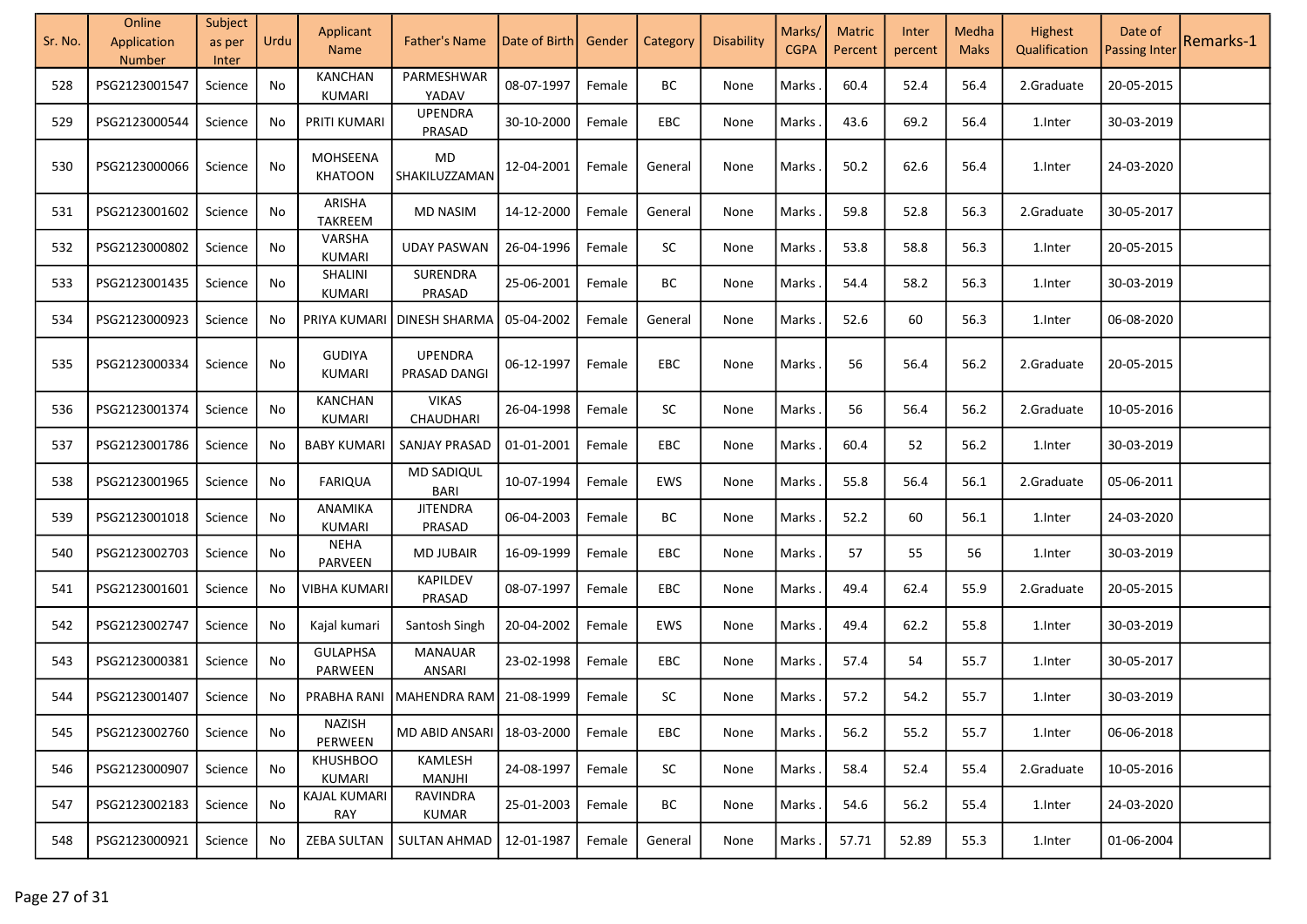| Sr. No.              | Online<br>Application<br>Number | Subject<br>as per<br>Inter | Urdu | Applicant<br><b>Name</b>                  | <b>Father's Name</b>               | Date of Birth       | Gender | Category   | Disability | Marks/<br><b>CGPA</b> | <b>Matric</b><br>Percent | Inter<br>percent | Medha<br><b>Maks</b> | Highest<br>Qualification | Date of<br><b>Passing Inter</b> | Remarks-1 |
|----------------------|---------------------------------|----------------------------|------|-------------------------------------------|------------------------------------|---------------------|--------|------------|------------|-----------------------|--------------------------|------------------|----------------------|--------------------------|---------------------------------|-----------|
| 549                  | PSG2123002557                   | Science                    | No   | VIDYA KUMARI                              | RAJESH<br>LALSRIVASTAV             | 13-08-2001          | Female | General    | None       | Marks                 | 52                       | 58.6             | 55.3                 | 1.Inter                  | 24-03-2020                      |           |
| 550                  | PSG2123000659                   | Science                    | No   | <b>AMRITA</b><br><b>KUMARI</b>            | <b>ARJUN KUMAR</b><br>CHAUDHARY    | 13-04-1999          | Female | <b>SC</b>  | None       | Marks                 | 52.4                     | 58               | 55.2                 | 1.Inter                  | 30-05-2017                      |           |
| 551                  | PSG2123000343                   | Science                    | No   | URMILA<br>KUMARI                          | <b>SUNIL KUMAR</b>                 | 06-01-2002          | Female | EBC        | None       | Marks                 | 48.4                     | 62               | 55.2                 | 1.Inter                  | 30-03-2019                      |           |
| 552                  | PSG2123001017                   | Science                    | No   | AARTI KUMARI                              | RAMANAND<br>CHAUDHARI              | 11-12-1999          | Female | <b>SC</b>  | None       | Marks                 | 63.8                     | 46.4             | 55.1                 | 1.Inter                  | 06-06-2018                      |           |
| 553                  | PSG2123001115                   | Science                    | No   | PRIYANKA<br>KUMARI                        | MAHENDRA<br>PRASAD                 | 02-10-2000          | Female | EBC        | None       | Marks                 | 53.2                     | 56.8             | 55                   | 1.Inter                  | 30-03-2019                      |           |
| 554                  | PSG2123000150                   | Science                    | No.  | <b>KAJAL KUMARI</b>                       | <b>NALIN KUMAR</b>                 | 05-07-2001          | Female | EBC        | None       | Marks                 | 46.2                     | 63.4             | 54.8                 | 1.Inter                  | 30-03-2019                      |           |
| 555                  | PSG2123000069                   | Science                    | No   | <b>GULNAZ</b><br>PARWEEN                  | <b>MD MAZHER</b><br>EQBAL          | 18-05-2003          | Female | <b>EBC</b> | None       | Marks                 | 48.6                     | 61               | 54.8                 | 1.Inter                  | 24-03-2020                      |           |
| 556                  | PSG2123002313                   | Science                    | No   | <b>MAMTA</b><br>KUMARI                    | NARESH PRASAD<br><b>NIRALA</b>     | 03-09-1996          | Female | ВC         | None       | Marks                 | 52.8                     | 56.6             | 54.7                 | 2.Graduate               | 16-05-2013                      |           |
| 557                  | PSG2123002365                   | Science                    | No   | <b>MADHURI</b><br>KUMARI                  | UMESH PASWAN                       | 20-03-1991          | Female | SC         | None       | Marks                 | 52.4                     | 56.8             | 54.6                 | 2.Graduate               | 01-06-2009                      |           |
| 558                  | PSG2123002723                   | Science                    | No   | <b>NASRIN NAZ</b>                         | <b>MD ISMAIL</b>                   | 05-10-1994          | Female | EBC        | None       | Marks                 | 47.2                     | 62               | 54.6                 | 1.Inter                  | 26-12-2020                      |           |
| 559                  | PSG2123001755                   | Science                    | No   | ANISHA<br>KUMARI                          | ANUJ KUMAR<br>VERMA                | 23-02-2002          | Female | EBC        | None       | Marks                 | 52.6                     | 56.6             | 54.6                 | 1.Inter                  | 24-07-2020                      |           |
| 560                  | PSG2123002735                   | Science                    | No   | <b>REENA KUMARI</b>                       | TALKESHWAR<br>YADAV                | 03-03-1992          | Female | General    | None       | Marks                 | 45.6                     | 63.2             | 54.4                 | 1.Inter                  | 05-06-2012                      |           |
| 561                  | PSG2123000109                   | Science                    | No   | PRIYANKA<br>KUMARI                        | <b>BRIJ NANDAN</b><br>SINGH        | 04-11-1994          | Female | EWS        | None       | Marks                 | 51.2                     | 57.6             | 54.4                 | 1.Inter                  | 05-06-2011                      |           |
| 562                  | PSG2123002711                   | Science                    | No   | <b>KHUSHBOO</b><br>KUMARI<br><b>GUPTA</b> | <b>MANOJ KUMAR</b><br><b>GUPTA</b> | 31-12-2000          | Female | EBC        | None       | Marks                 | 55.8                     | 53               | 54.4                 | 1.Inter                  | 06-06-2020                      |           |
| 563                  | PSG2123002138                   | Science                    | No   | <b>RUPA KUMARI</b>                        | <b>RAMPRATAP DAS</b>               | 05-03-1998          | Female | <b>SC</b>  | None       | Marks                 | 56                       | 52.6             | 54.3                 | 2.Graduate               | 10-05-2016                      |           |
| 564                  | PSG2123002638                   | Science                    | No.  | SONI KUMARI                               | RAJKUMAR<br>SANDILYA               | 04-01-1991   Female |        | General    | None       | Marks .               | 52.4                     | 56               | 54.2                 | 2.Graduate               | 01-06-2009                      |           |
| 565                  | PSG2123002446                   | Science                    | No   | <b>MUNNI</b><br>KUMARI                    | <b>SHIV PRASAD</b><br><b>GUPTA</b> | 20-01-1987          | Female | EBC        | None       | Marks.                | 55.14                    | 53.2             | 54.17                | 3.PG                     | 04-06-2009                      |           |
| 566                  | PSG2123001487                   | Science                    | No   | <b>NIRJALA</b><br>KUMARI                  | <b>UMESH PRASAD</b>                | 03-03-2001          | Female | BC         | None       | Marks.                | 50.8                     | 57.4             | 54.1                 | 1.Inter                  | 30-03-2019                      |           |
| 567                  | PSG2123001501                   | Science                    | No   | NAZIYA<br>PARWEEN                         | SHLAUDDIN<br>ANSHARI               | 14-07-1999          | Female | EBC        | None       | Marks.                | 57.2                     | 50.8             | 54                   | 2.Graduate               | 30-05-2017                      |           |
| 568<br>Page 28 of 31 | PSG2123001568                   | Science                    | No   | <b>SHYAMA RANI</b>                        | RAJA RAM<br>PRASAD                 | 07-08-1989          | Female | BC         | None       | Marks.                | 54.4                     | 53.44            | 53.92                | 2.Graduate               | 28-05-2008                      |           |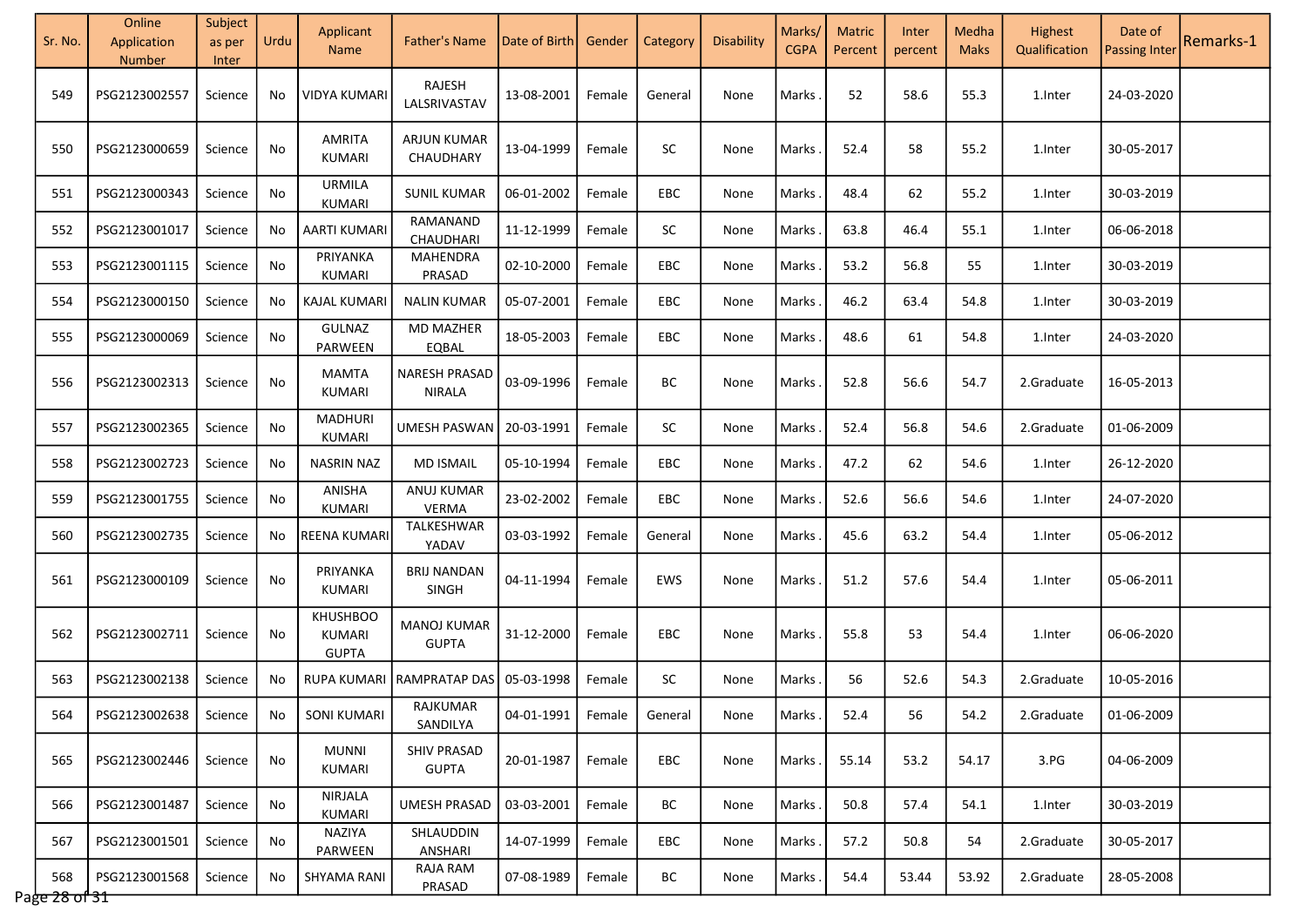| Sr. No.              | Online<br>Application<br><b>Number</b> | Subject<br>as per<br>Inter | Urdu | Applicant<br><b>Name</b>      | <b>Father's Name</b>        | Date of Birth | Gender | Category   | Disability        | Marks/<br><b>CGPA</b> | <b>Matric</b><br>Percent | Inter<br>percent | Medha<br><b>Maks</b> | Highest<br>Qualification | Date of<br><b>Passing Inter</b> | Remarks-1 |
|----------------------|----------------------------------------|----------------------------|------|-------------------------------|-----------------------------|---------------|--------|------------|-------------------|-----------------------|--------------------------|------------------|----------------------|--------------------------|---------------------------------|-----------|
| 569                  | PSG2123000501                          | Science                    | No   | Priyanka<br>Kumari            | Shivpujan Prasad            | 12-01-1997    | Female | BС         | None              | Marks                 | 43.8                     | 64               | 53.9                 | 1.Inter                  | 16-05-2013                      |           |
| 570                  | PSG2123000328                          | Science                    | No.  | <b>KAJAL KUMARI</b>           | YOGESH SINGH                | 20-08-1998    | Female | EWS        | None              | Marks                 | 56                       | 51.6             | 53.8                 | 2.Graduate               | 10-05-2016                      |           |
| 571                  | PSG2123000197                          | Science                    | No   | KUMARI<br>ANJALI PURWA        | BINDESHWARI<br>PRASAD       | 15-02-1993    | Female | <b>EBC</b> | None              | Marks                 | 52.8                     | 54.6             | 53.7                 | 2.Graduate               | 27-05-2014                      |           |
| 572                  | PSG2123001939                          | Science                    | No   | SUSHILA<br>KUMARI             | PANNU YADAV                 | 03-04-2001    | Female | BC         | None              | Marks                 | 50.4                     | 57               | 53.7                 | 1.Inter                  | 30-03-2019                      |           |
| 573                  | PSG2123001209                          | Science                    | No.  | NAZRIN JAHAN                  | <b>MD SHAMSER</b><br>ANSARI | 16-08-1995    | Female | <b>EBC</b> | None              | <b>Marks</b>          | 49.8                     | 57.4             | 53.6                 | 1.Inter                  | 20-05-2015                      |           |
| 574                  | PSG2123000541                          | Science                    | No   | SUSHILA<br>KUMARI             | SANTOSH YADAV               | 07-10-2000    | Female | BC         | None              | Marks                 | 52.4                     | 54.6             | 53.5                 | 1.Inter                  | 14-05-2019                      |           |
| 575                  | PSG2123002297                          | Science                    | No   | <b>SHIMPI</b><br>KUMARI       | <b>UMESH YADAV</b>          | 03-02-2003    | Female | <b>BC</b>  | PH (40%-<br>100%) | Marks.                | 48.6                     | 58.4             | 53.5                 | 1.Inter                  | 24-03-2020                      |           |
| 576                  | PSG2123000430                          | Science                    | No   | <b>SUNITA</b><br>KUMARI       | KAPILDEV<br>PRASAD          | 16-03-1998    | Female | <b>EBC</b> | None              | Marks                 | 54.2                     | 52.6             | 53.4                 | 2.Graduate               | 10-05-2016                      |           |
| 577                  | PSG2123000999                          | Science                    | No   | <b>KHUSHBU</b><br>KUMARI      | <b>ARUN KUMAR</b>           | 05-01-1999    | Female | BС         | None              | Marks                 | 53.8                     | 53               | 53.4                 | 1.Inter                  | 22-12-2016                      |           |
| 578                  | PSG2123002019                          | Science                    | No   | SONI KUMARI                   | <b>RAVINDRA SINGH</b>       | 25-02-1998    | Female | General    | None              | <b>Marks</b>          | 45.4                     | 61.2             | 53.3                 | 1.Inter                  | 30-03-2019                      |           |
| 579                  | PSG2123000752                          | Science                    | No   | PRITEE<br>KUMARI              | <b>MUKESH</b><br>PASWAN     | 20-10-1993    | Female | <b>SC</b>  | None              | Marks                 | 51.6                     | 54.8             | 53.2                 | 1.Inter                  | 05-06-2011                      |           |
| 580                  | PSG2123002256                          | Science                    | No   | SHABNAM<br>PARWEEN            | <b>MD YASIN</b>             | 05-08-1999    | Female | <b>EBC</b> | PH (40%-<br>100%) | Marks                 | 50.4                     | 55.8             | 53.1                 | 1.Inter                  | 30-05-2017                      |           |
| 581                  | PSG2123000229                          | Science                    | No   | <b>PUSHPA</b><br>KUMARI       | SUBHASH YADAV               | 15-12-1999    | Female | BC         | None              | <b>Marks</b>          | 54.2                     | 51.8             | 53                   | 1.Inter                  | 06-06-2018                      |           |
| 582                  | PSG2123001372                          | Science                    | No   | <b>BEBI KUMARI</b>            | <b>LAVA KUMAR</b><br>PRASAD | 16-02-1991    | Female | EBC        | None              | Marks                 | 52.57                    | 53.4             | 52.99                | 2.Graduate               | 01-06-2009                      |           |
| 583                  | PSG2123002422                          | Science                    | No   | <b>MANTI</b><br><b>KUMARI</b> | SANJAY<br>CHAUDHARI         | 02-05-1999    | Female | <b>SC</b>  | None              | Marks                 | 57.6                     | 48.2             | 52.9                 | 1.Inter                  | 06-06-2018                      |           |
| 584                  | PSG2123001145                          | Science                    | No   | <b>KHUSHBOO</b><br>KUMARI     | SAMARJEET<br>KUMAR          | 05-12-2002    | Female | EBC        | None              | <b>Marks</b>          | 45.8                     | 60               | 52.9                 | 1.Inter                  | 30-03-2019                      |           |
| 585                  | PSG2123001144                          | Science                    | No.  | TANU KUMARI                   | NANDLAL<br>PRASAD           | 23-06-2003    | Female | <b>SC</b>  | None              | <b>Marks</b>          | 47.2                     | 58.6             | 52.9                 | 1.Inter                  | 24-03-2020                      |           |
| 586                  | PSG2123001942                          | Science                    | No.  | SHAGUFTA<br>PERWEEN           | ZAHID HUSAIN                | 28-12-1994    | Female | BC         | None              | Marks.                | 49.2                     | 56.4             | 52.8                 | 2.Graduate               | 05-06-2011                      |           |
| 587                  | PSG2123001762                          | Science                    | No.  | NEHA KUMARI                   | DINESH KUMAR                | 01-01-2003    | Female | BС         | None              | <b>Marks</b>          | 49.6                     | 56               | 52.8                 | 1.Inter                  | 24-03-2020                      |           |
| 588                  | PSG2123001125                          | Science                    | No.  | <b>DEEPA KUMARI</b>           | BIRENDRA RAM                | 12-03-1995    | Female | SC         | None              | Marks.                | 57                       | 48.2             | 52.6                 | 2.Graduate               | 16-05-2013                      |           |
| 589<br>Page 29 of 31 | PSG2123000834                          | Science                    | No   |                               | KAJAL KUMARI SURESH PRASAD  | 16-08-2000    | Female | EBC        | None              | Marks.                | 48.6                     | 56.6             | 52.6                 | 1.Inter                  | 24-03-2020                      |           |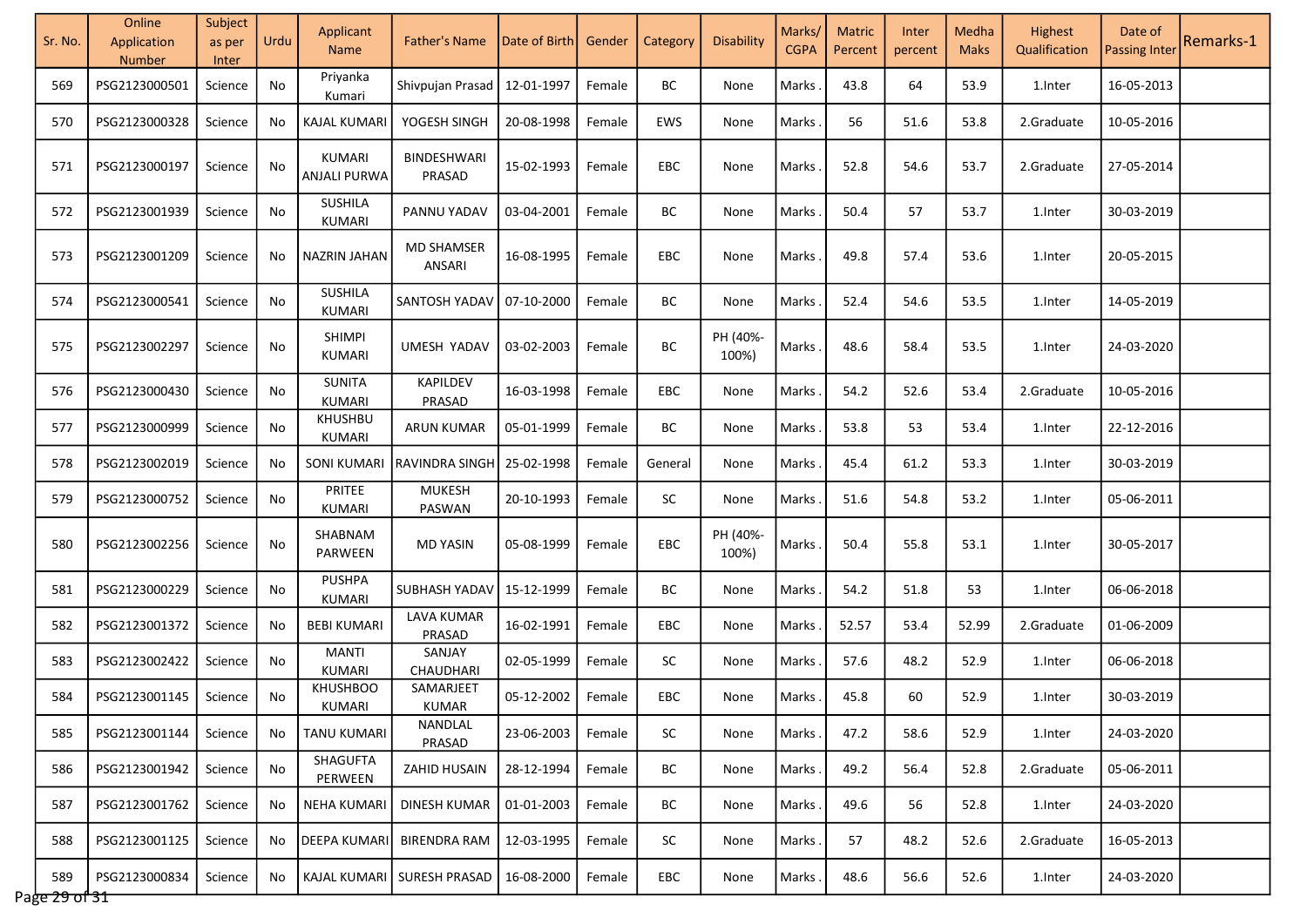| Sr. No.              | Online<br>Application<br><b>Number</b> | Subject<br>as per<br>Inter | Urdu | Applicant<br><b>Name</b>       | Father's Name                     | Date of Birth | Gender | Category   | Disability        | Marks/<br><b>CGPA</b> | <b>Matric</b><br>Percent | Inter<br>percent | Medha<br><b>Maks</b> | <b>Highest</b><br>Qualification | Date of<br><b>Passing Inter</b> | Remarks-1 |
|----------------------|----------------------------------------|----------------------------|------|--------------------------------|-----------------------------------|---------------|--------|------------|-------------------|-----------------------|--------------------------|------------------|----------------------|---------------------------------|---------------------------------|-----------|
| 590                  | PSG2123002510                          | Science                    | No   | <b>PUJA KUMARI</b>             | SATYA PRAKASH<br><b>NARAYAN</b>   | 11-01-2001    | Female | BС         | None              | Marks                 | 44.8                     | 60.4             | 52.6                 | 1.Inter                         | 24-03-2020                      |           |
| 591                  | PSG2123001222                          | Science                    | No   | <b>RUBI KUMARI</b>             | <b>GANESH PRASAD</b>              | 04-02-1993    | Female | <b>EBC</b> | None              | Marks                 | 42.2                     | 62.6             | 52.4                 | 1.Inter                         | 05-06-2011                      |           |
| 592                  | PSG2123001303                          | Science                    | No   | <b>MARIYA</b><br>PERWEEN       | WASIM AHMAD                       | 02-03-2001    | Female | General    | None              | Marks                 | 52.6                     | 52.2             | 52.4                 | 1.Inter                         | 30-03-2019                      |           |
| 593                  | PSG2123000446                          | Science                    | No   | <b>SONI KUMARI</b>             | <b>SURESH YADAV</b>               | 07-03-2002    | Female | BС         | None              | Marks                 | 46.8                     | 57.8             | 52.3                 | 1.Inter                         | 24-03-2020                      |           |
| 594                  | PSG2123000790                          | Science                    | No.  | ANNU KUMARI                    | <b>NAGNATH</b><br><b>MAHTO</b>    | 31-03-1999    | Female | ВC         | None              | Marks                 | 50                       | 54.4             | 52.2                 | 2.Graduate                      | 10-05-2016                      |           |
| 595                  | PSG2123001110                          | Science                    | No   | <b>ARPANA</b><br><b>KUMARI</b> | <b>KRISHNA PRASAD</b>             | 07-12-1996    | Female | EBC        | None              | Marks                 | 52.2                     | 52               | 52.1                 | 2.Graduate                      | 27-05-2014                      |           |
| 596                  | PSG2123001676                          | Science                    | No   | <b>KRANTI</b><br>KUMARI        | <b>KAPIL RAJAK</b>                | 16-10-2003    | Female | <b>SC</b>  | None              | Marks                 | 49.4                     | 54.8             | 52.1                 | 1.Inter                         | 24-03-2020                      |           |
| 597                  | PSG2123001273                          | Science                    | No   | VIJETA KUMARI                  | SHIVRAJ SINGH                     | 08-03-1995    | Female | General    | None              | Marks                 | 44                       | 60               | 52                   | 1.Inter                         | 20-05-2015                      |           |
| 598                  | PSG2123001685                          | Science                    | No   | <b>RANI KUMARI</b>             | ANUJ PRASAD                       | 04-02-2000    | Female | <b>EBC</b> | None              | Marks                 | 52.6                     | 51.4             | 52                   | 1.Inter                         | 06-08-2020                      |           |
| 599                  | PSG2123000386                          | Science                    | No   | PRIYA KUMARI                   | <b>BIRENDRA</b><br>PASWAN         | 05-01-1999    | Female | <b>SC</b>  | None              | Marks                 | 46.6                     | 57               | 51.8                 | 2.Graduate                      | 20-05-2015                      |           |
| 600                  | PSG2123001674                          | Science                    | No   | GHAZALA<br><b>KHATOON</b>      | <b>MD AZHIR</b>                   | 15-12-1996    | Female | <b>EBC</b> | PH (40%-<br>100%) | Marks                 | 54.2                     | 49.2             | 51.7                 | 2.Graduate                      | 10-05-2016                      |           |
| 601                  | PSG2123002558                          | Science                    | No   | PRIYANKA<br>KUMARI             | RAJKUMAR<br>PASWAN                | 16-04-1997    | Female | <b>SC</b>  | None              | Marks                 | 48.8                     | 54.6             | 51.7                 | 2.Graduate                      | 20-05-2015                      |           |
| 602                  | PSG2123000379                          | Science                    | No   | SUSHMA<br><b>KUMARI</b>        | JAGDISH YADAV                     | 05-07-1997    | Female | BС         | None              | Marks                 | 48.4                     | 54.6             | 51.5                 | 1.Inter                         | 20-05-2015                      |           |
| 603                  | PSG2123000263                          | Science                    | No   | <b>NEHA</b><br>PARWEEN         | <b>SURESH SHARMA</b>              | 20-08-2001    | Female | <b>EBC</b> | None              | Marks                 | 52.2                     | 50.6             | 51.4                 | 1.Inter                         | 06-06-2018                      |           |
| 604                  | PSG2123001925                          | Science                    | No   | RUCHI KUMARI                   | <b>RAM LAKHAN</b><br><b>SINGH</b> | 05-02-2002    | Female | SC         | None              | Marks                 | 48.6                     | 54               | 51.3                 | 1.Inter                         | 30-03-2019                      |           |
| 605                  | PSG2123002050                          | Science                    | No   | RAKHEE<br>KUMARI               | <b>ARJUN YADAV</b>                | 05-11-1997    | Female | BС         | None              | Marks                 | 47.6                     | 54.8             | 51.2                 | 1.Inter                         | 20-05-2015                      |           |
| 606                  | PSG2123002487                          | Science                    | No   | RISHU KUMARI                   | <b>INDRA DEO</b><br>PRASAD        | 08-01-1997    | Female | EBC        | None              | Marks                 | 47                       | 55.2             | 51.1                 | 2.Graduate                      | 20-05-2015                      |           |
| 607                  | PSG2123002232                          | Science                    | No   | <b>KHUSHBOO</b><br>KUMARI      | SATYENDRA<br><b>KUMAR</b>         | 25-09-1999    | Female | ВC         | None              | CGPA                  | 51.3                     | 50.6             | 50.95                | 2.Graduate                      | 30-05-2017                      |           |
| 608                  | PSG2123001655                          | Science                    | No.  | <b>NEHA KUMARI</b>             | <b>GUPTA PASWAN</b>               | 12-09-2003    | Female | SC         | None              | Marks.                | 49.2                     | 52.4             | 50.8                 | 1.Inter                         | 24-03-2020                      |           |
| 609                  | PSG2123001822                          | Science                    | No   | <b>NEHA</b><br>PERWEEN         | <b>MUSTAFA</b><br>ANSARI          | 26-04-1999    | Female | EBC        | None              | Marks.                | 49                       | 52.2             | 50.6                 | 1.Inter                         | 30-05-2017                      |           |
| 610                  | PSG2123000675                          | Science                    | No   | SAMANTI<br>KUMARI              | <b>NARESH YADAV</b>               | 11-10-1997    | Female | ВC         | None              | Marks.                | 42.71                    | 58.4             | 50.56                | 2.Graduate                      | 20-05-2015                      |           |
| 611<br>Page 30 of 31 | PSG2123000903                          | Science                    | No   | <b>JYOTI KUMARI</b>            | AKHILESH<br><b>KUMAR</b>          | 12-02-2001    | Female | EBC        | None              | Marks.                | 40.6                     | 60               | 50.3                 | 1.Inter                         | 30-03-2019                      |           |